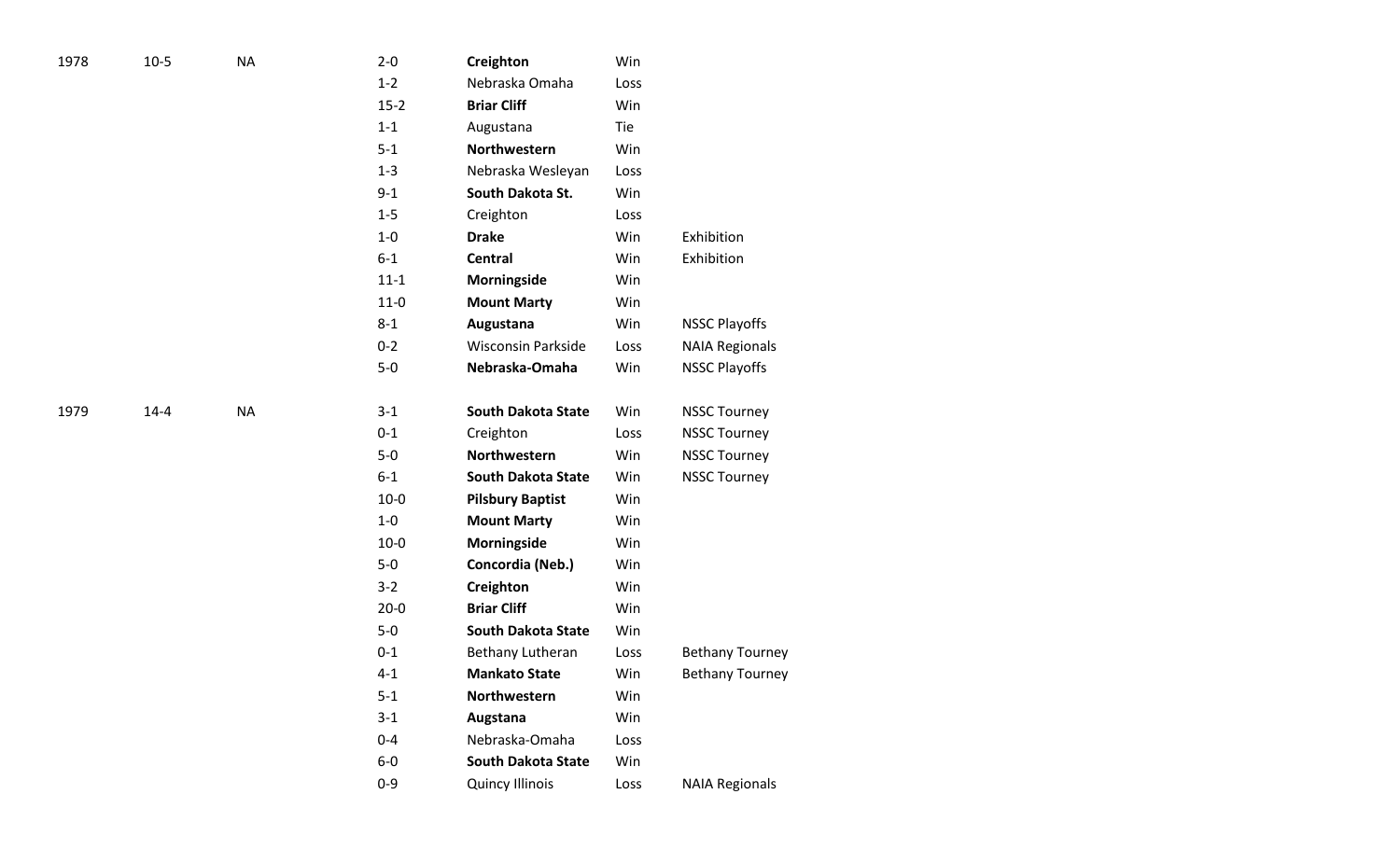| 1980 | $10-7$ | $\sf NA$  | $10 - 0$ | Northwestern             | Win  | <b>NSSC Tourney</b> |
|------|--------|-----------|----------|--------------------------|------|---------------------|
|      |        |           | $4 - 1$  | Nebraska-Omaha           | Win  | <b>NSSC Tourney</b> |
|      |        |           | $6-3$    | Augustana                | Win  |                     |
|      |        |           | $1 - 2$  | South Dakota St.         | Loss |                     |
|      |        |           | $6-0$    | Northwestern             | Win  |                     |
|      |        |           | $5-0$    | Concordia (Neb.)         | Win  |                     |
|      |        |           | $4 - 1$  | Nebraska-Omaha           | Win  |                     |
|      |        |           | $10-0$   | South Dakota St.         | Win  |                     |
|      |        |           | $3 - 4$  | Creighton                | Loss |                     |
|      |        |           | $4 - 1$  | Northwestern             | Win  |                     |
|      |        |           | $1-6$    | Bethany Lutheran         | Loss |                     |
|      |        |           | $3 - 4$  | South Dakota St.         | Loss |                     |
|      |        |           | $1 - 4$  | Nebraska-Omaha           | Loss |                     |
|      |        |           | $10-1$   | South Dakota St.         | Win  |                     |
|      |        |           | $2 - 5$  | <b>Bethel</b>            | Loss |                     |
|      |        |           | $5-0$    | Augustana                | Win  |                     |
|      |        |           | $1 - 2$  | Marycrest                | Loss | NAIA District 15    |
| 1981 | $14-6$ | <b>NA</b> | $4 - 2$  | Augustana                | Win  | <b>NSSC Tourney</b> |
|      |        |           | $0 - 2$  | Nebraska-Omaha           | Loss | <b>NSSC Tourney</b> |
|      |        |           | $2 - 0$  | Northwestern             | Win  | <b>NSSC Tourney</b> |
|      |        |           | $4 - 1$  | Augustana                | Win  | <b>NSSC Tourney</b> |
|      |        |           | $5-0$    | Augustana                | Win  |                     |
|      |        |           | $0 - 2$  | Creighton                | Loss |                     |
|      |        |           | $2 - 3$  | South Dakota St.         | Loss |                     |
|      |        |           | $7-0$    | <b>Trinity</b>           | Win  |                     |
|      |        |           | $5 - 4$  | Nebraska-Omaha           | Win  |                     |
|      |        |           | $13 - 1$ | <b>South Dakota</b>      | Win  |                     |
|      |        |           | $4 - 1$  | Northwestern             | Win  |                     |
|      |        |           | $2 - 3$  | South Dakota St.         | Loss |                     |
|      |        |           | $2 - 0$  | <b>Gustavus Adolphus</b> | Win  |                     |
|      |        |           | $1-0$    | Bethany Lutheran         | Loss |                     |
|      |        |           | $9-0$    | Northwestern             | Win  |                     |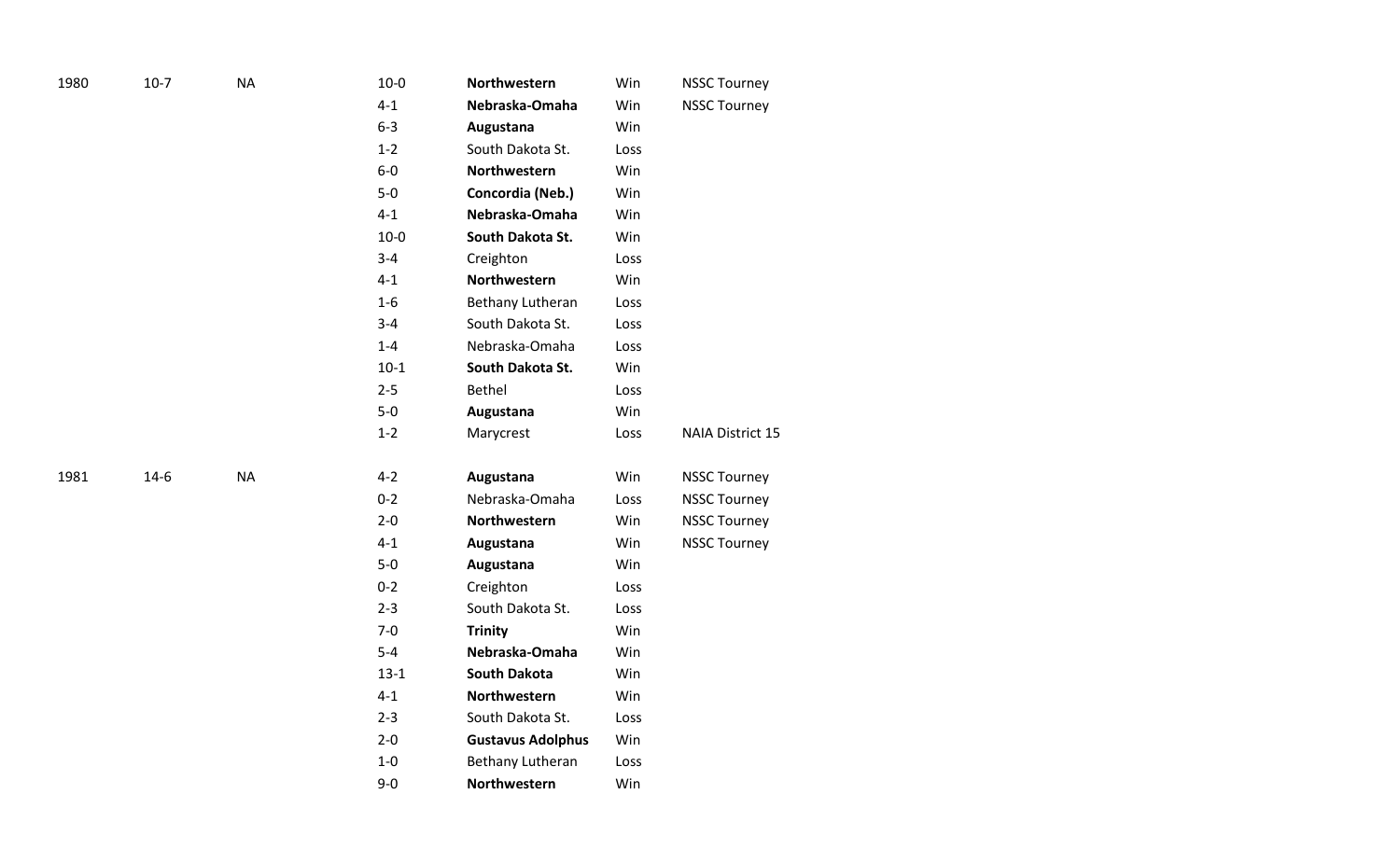| $5 - 0$ | Augustana              | Win        |                         |
|---------|------------------------|------------|-------------------------|
| $4 - 0$ | <b>South Dakota</b>    | Win        |                         |
| $3-1$   | Nebraska-Omaha         | Win        |                         |
| $2 - 0$ | <b>Marycrest</b>       | <b>Win</b> | <b>NAIA District 15</b> |
| $1 - 7$ | <b>Quincy Illinois</b> | Loss       | <b>NAIA Regionals</b>   |
| $2 - 5$ | Iowa State             | Loss       |                         |
| $7-1$   | <b>South Dakota</b>    | Win        | <b>NSSC Tourny</b>      |
| $2 - 3$ | South Dakota St.       | Loss       | <b>NSSC Tourny</b>      |
| $2 - 4$ | Marycrest              | Loss       |                         |
| $7-1$   | <b>Trinity</b>         | Win        | <b>Trinity Tourney</b>  |
| $3-1$   | Moody Bible Inst.      | Win        | <b>Trinity Tourney</b>  |
| $4 - 1$ | Augstana               | Win        |                         |
| $4 - 1$ | South Dakota St.       | Win        |                         |
| $4 - 0$ | <b>Wartburg</b>        | Win        |                         |
| $3 - 2$ | South Dakota St.       | Win        |                         |
| $2 - 3$ | Nebraska-Omaha         | Loss       |                         |
| $7 - 2$ | South Dakota           | <b>Win</b> |                         |
| $0 - 1$ | Bethany Lutheran       | Loss       |                         |
| $0 - 0$ | Concordia-Neb.         | Loss       |                         |
| $7-0$   | Augustana              | Win        |                         |
| $0 - 1$ | Nebraska-Omaha         | Loss       |                         |
| $4 - 2$ | <b>South Dakota</b>    | Win        |                         |
| $0 - 2$ | Marycrest              | Loss       | <b>NAIA District 15</b> |
| $1 - 4$ | South Dakota St.       | Loss       | <b>NSSC Tourney</b>     |
| $3-1$   | <b>South Dakota</b>    | Win        | <b>NSSC Tourney</b>     |
| $1 - 2$ | South Dakota St.       | Loss       |                         |
| $8-0$   | Wartburg               | Win        |                         |
| $4 - 0$ | Grandview              | Win        |                         |
| $2 - 1$ | Nebraska-Omaha         | Win        |                         |
| $7-0$   | Nebraska Wesleyan      | Win        |                         |
| $3 - 2$ | <b>South Dakota</b>    | Win        |                         |
| $3 - 5$ | South Dakota St.       | Loss       |                         |

 $10 - 8$ 

NA

NA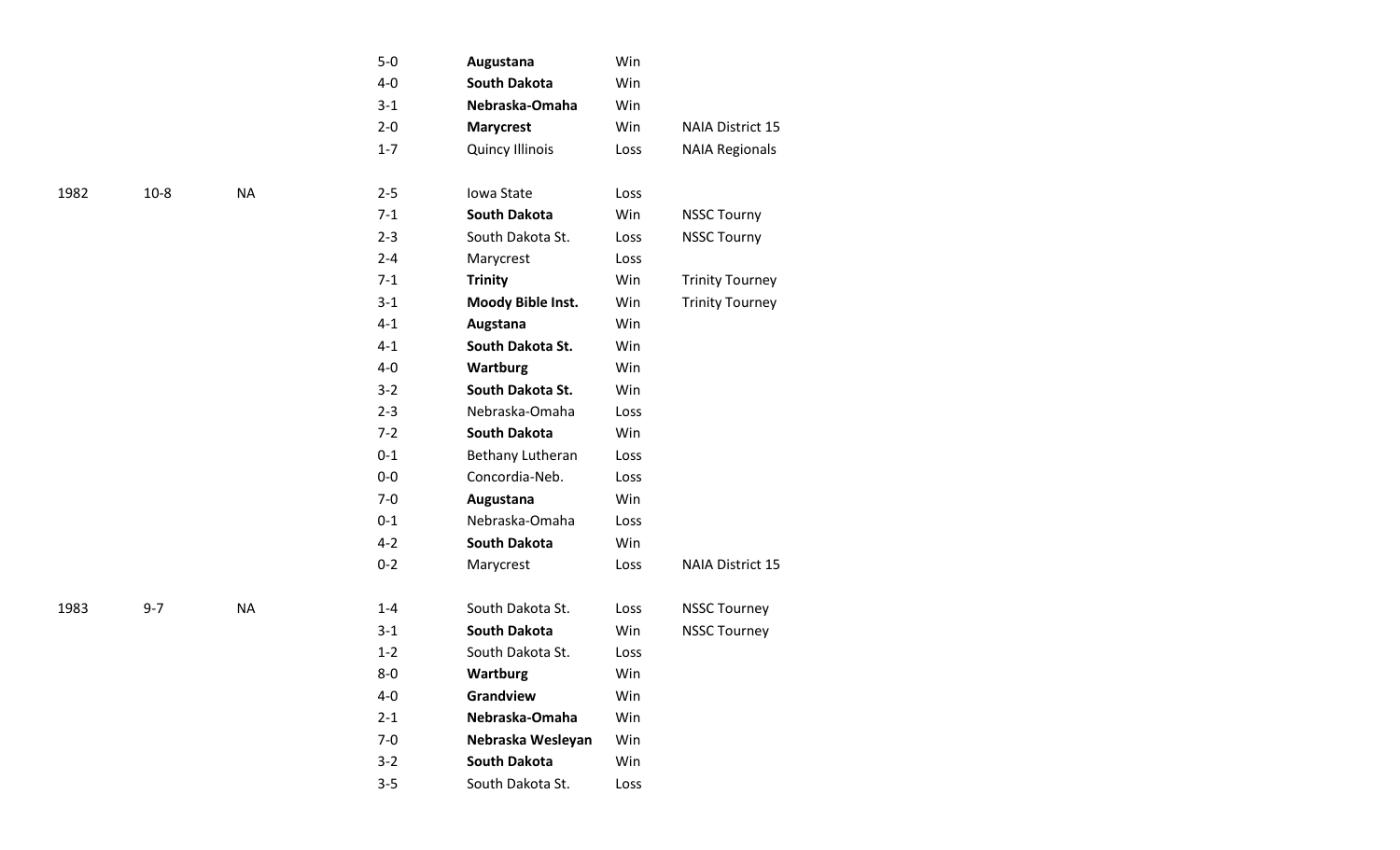|      |          |           | $6 - 1$  | Concordia (Neb.)      | Win  |                        |
|------|----------|-----------|----------|-----------------------|------|------------------------|
|      |          |           | $2 - 3$  | Bethany Lutheran      | Loss |                        |
|      |          |           | $0-0$    | St. Paul Bible        | Loss |                        |
|      |          |           | $11 - 1$ | South Dakota St.      | Win  |                        |
|      |          |           | $1 - 3$  | Nebraska-Omaha        | Loss |                        |
|      |          |           | $6 - 3$  | Loras                 | Win  | NAIA District 15       |
|      |          |           | $0 - 2$  | Grandview             | Loss | NAIA District 15       |
|      |          |           |          |                       |      |                        |
| 1984 | $10-6$   | <b>NA</b> | $4 - 3$  | Grandview             | Win  |                        |
|      |          |           | $1 - 3$  | Bethany Lutheran      | Loss |                        |
|      |          |           | $5-1$    | Nebraska Wesleyan     | Win  |                        |
|      |          |           | $7 - 0$  | Concordia (Neb.)      | Win  |                        |
|      |          |           | $3-0$    | Augstana              | Win  |                        |
|      |          |           | $3 - 1$  | Wartburg              | Win  | Dordt College Tourney  |
|      |          |           | $3-1$    | <b>St. Paul Bible</b> | Win  | Dordt College Tourney  |
|      |          |           | $3 - 3$  | South Dakota St.      | Loss |                        |
|      |          |           | $1-5$    | Nebraska-Omaha        | Loss |                        |
|      |          |           | $1 - 4$  | Trinity               | Loss | St. Paul Bible Tourney |
|      |          |           | $4 - 1$  | <b>St. Paul Bible</b> | Win  | St. Paul Bible Tourney |
|      |          |           | $2 - 1$  | South Dakota St.      | Win  |                        |
|      |          |           | $1 - 3$  | Nebraska-Omaha        | Loss |                        |
|      |          |           | $2 - 1$  | Grandview             | Win  | NAIA District 15       |
|      |          |           | $2 - 1$  | Loras                 | Win  | NAIA District 15       |
|      |          |           | $1 - 4$  | Sangamon State        | Loss | <b>NAIA Regionals</b>  |
| 1985 | $11 - 7$ | <b>NA</b> | $0 - 5$  | Bethany Lutheran      | Loss |                        |
|      |          |           | $1 - 2$  | Nebraska-Omaha        | Loss |                        |
|      |          |           | $7 - 3$  | Grandview             | Win  |                        |
|      |          |           | $0 - 1$  | South Dakota St.      | Loss |                        |
|      |          |           | $4-0$    | Nebraska Wesleyan     | Win  |                        |
|      |          |           | $1 - 5$  | National American     | Loss |                        |
|      |          |           | $4-0$    | Wartburg              | Win  |                        |
|      |          |           | $5-0$    | Clarke                | Win  |                        |
|      |          |           | $0-0$    | Loras                 | Loss |                        |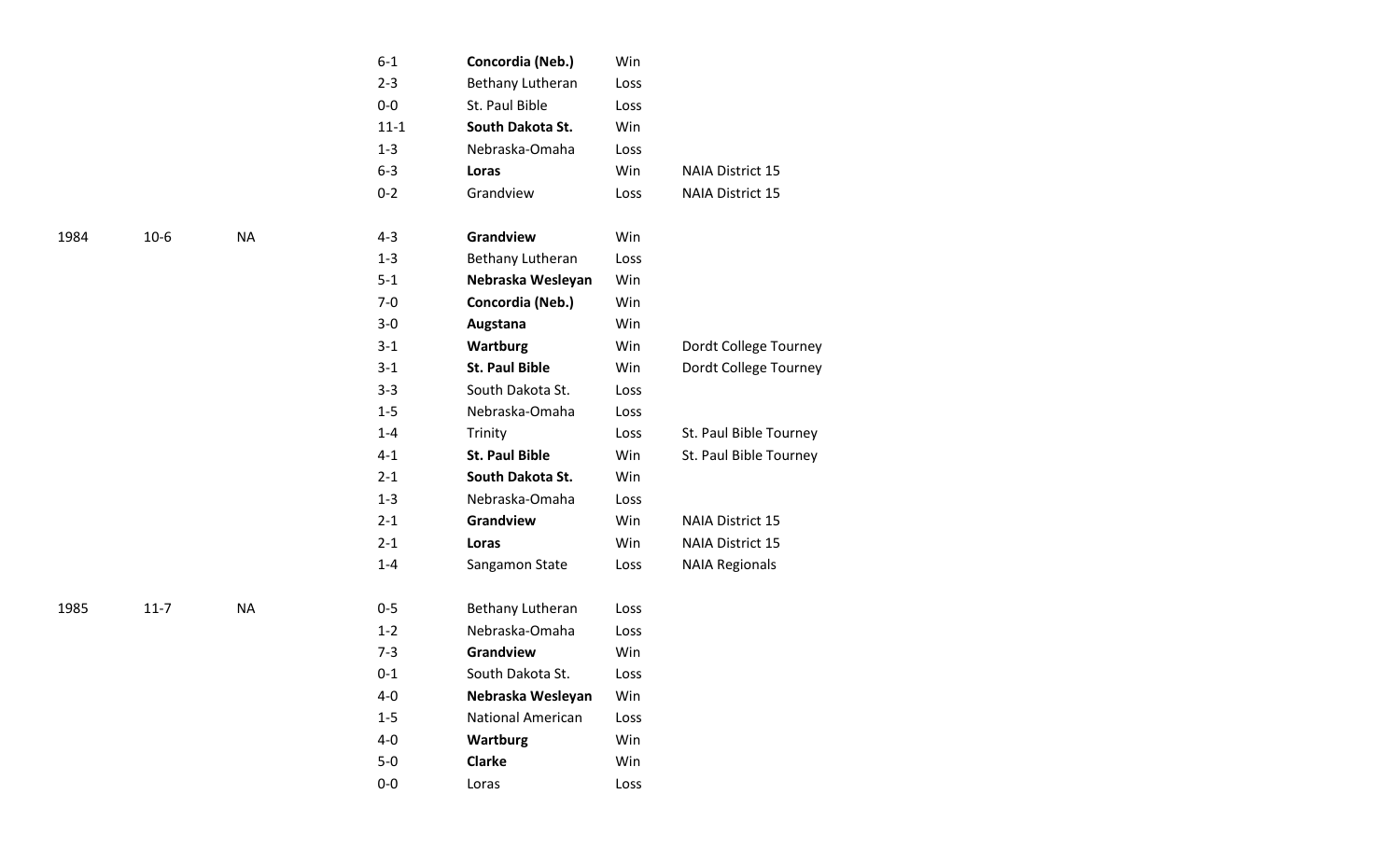|      |          |           | $2 - 1$ | <b>Clarke</b>         | Win  |                         |
|------|----------|-----------|---------|-----------------------|------|-------------------------|
|      |          |           | $7-0$   | <b>Wartburg</b>       | Win  | Dordt College Tourney   |
|      |          |           | $3 - 1$ | Augustana             | Win  | Dordt College Tourney   |
|      |          |           | $3 - 3$ | St. Paul Bible        | Loss |                         |
|      |          |           | $1-0$   | South Dakota St.      | Win  |                         |
|      |          |           | $5-0$   | <b>Wayne State</b>    | Win  |                         |
|      |          |           | $6-0$   | Augustana             | Win  |                         |
|      |          |           | $1-0$   | Nebraska-Omaha        | Win  |                         |
|      |          |           | $0 - 2$ | Grandview             | Loss | NAIA District 15        |
| 1986 | $7 - 11$ | <b>NA</b> | $7 - 0$ | Nebraska Wesleyan     | Win  |                         |
|      |          |           | $3 - 3$ | Grandview             | Loss |                         |
|      |          |           | $0 - 2$ | Nebraska Omaha        | Loss |                         |
|      |          |           | $1 - 3$ | Bethany Lutheran      | Loss |                         |
|      |          |           | $1-0$   | St. Paul Bible        | Loss | Dordt College Tourney   |
|      |          |           | $1 - 2$ | <b>Drake</b>          | Loss | Dordt College Tourney   |
|      |          |           | $4 - 1$ | <b>St. Paul Bible</b> | Win  |                         |
|      |          |           | $3-0$   | <b>North Central</b>  | Win  |                         |
|      |          |           | $1 - 1$ | South Dakota St.      | Loss |                         |
|      |          |           | $1 - 4$ | Wartburg              | Loss |                         |
|      |          |           | $7 - 2$ | Augustana             | Win  |                         |
|      |          |           | $2 - 1$ | Trinity               | Loss |                         |
|      |          |           | $3-0$   | Nebraska Wesleyan     | Win  |                         |
|      |          |           | $2 - 1$ | South Dakota St.      | Loss |                         |
|      |          |           | $3 - 2$ | Nebraska Omaha        | Win  |                         |
|      |          |           | $4 - 0$ | Augustana             | Win  |                         |
|      |          |           | $1 - 1$ | Wartburg              | Loss |                         |
|      |          |           | $0 - 4$ | Grandview             | Loss | <b>NAIA District 15</b> |
| 1987 | $14 - 4$ | <b>NA</b> | $2 - 0$ | Nebraska-Omaha        | Win  |                         |
|      |          |           | $1 - 3$ | Pillsbury Baptist     | Loss |                         |
|      |          |           | $4 - 3$ | South Dakota St.      | Win  |                         |
|      |          |           | $5 - 2$ | Grandview             | Win  |                         |
|      |          |           | $9-0$   | <b>North Central</b>  | Win  | Dordt College Tourney   |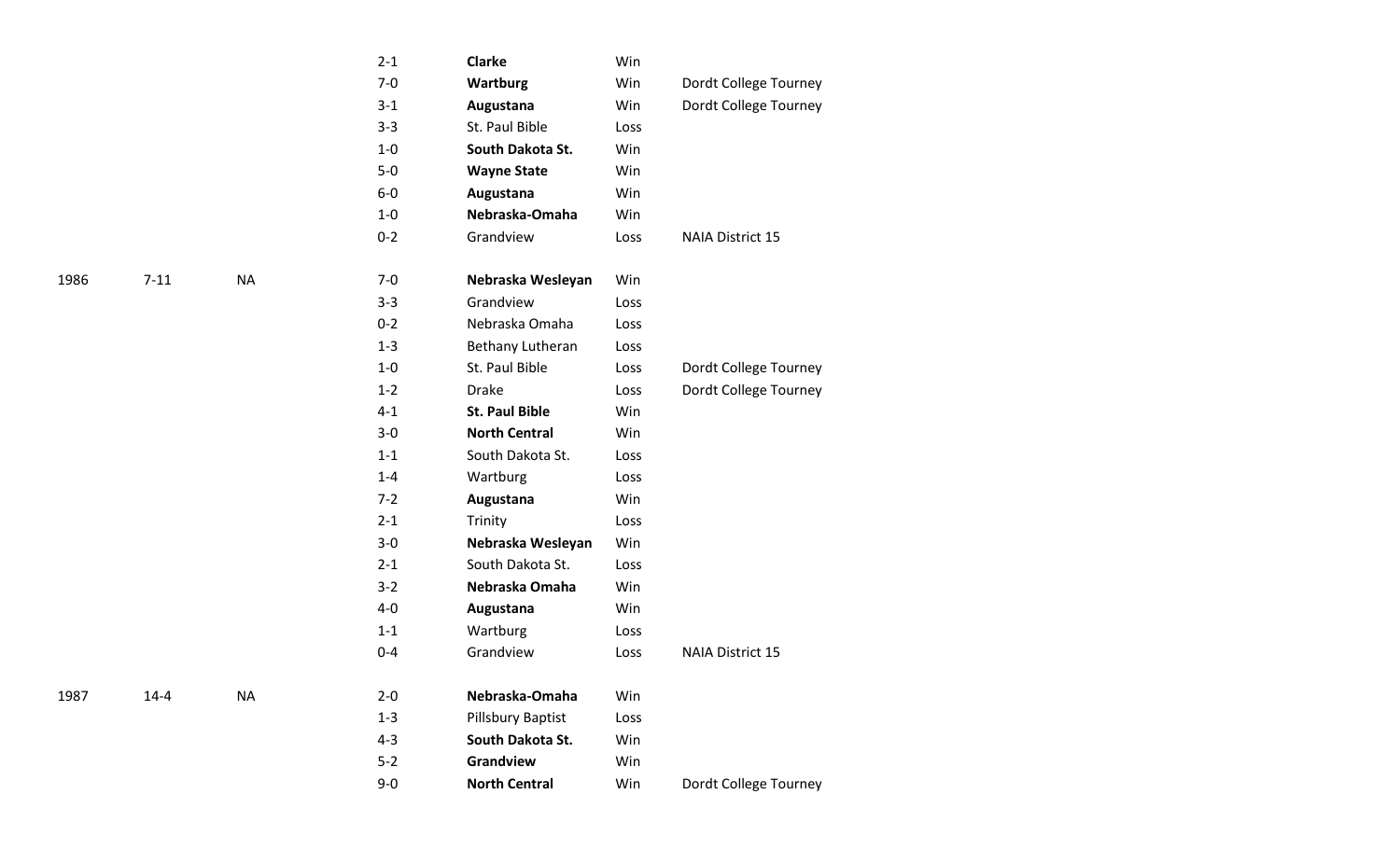|      |          |           | $5-0$   | U of Northern Iowa       | Win  | Dordt College Tourney   |
|------|----------|-----------|---------|--------------------------|------|-------------------------|
|      |          |           | $0 - 3$ | Bethany Lutheran         | Loss |                         |
|      |          |           | $4 - 2$ | Loras                    | Win  |                         |
|      |          |           | $6 - 2$ | U of Northern Iowa       | Win  |                         |
|      |          |           | $9 - 1$ | <b>South Dakota</b>      | Win  |                         |
|      |          |           | $3-0$   | <b>Wartburg</b>          | Win  |                         |
|      |          |           | $1 - 1$ | Nebraska-Omaha           | Tie  |                         |
|      |          |           | $5-0$   | Nebraska Wesleyan        | Win  |                         |
|      |          |           | $7-0$   | South Dakota St.         | Win  |                         |
|      |          |           | $6-0$   | <b>South Dakota</b>      | Win  |                         |
|      |          |           | $1-0$   | <b>Wartburg</b>          | Win  |                         |
|      |          |           | $1-0$   | <b>Marycrest</b>         | Win  | <b>NAIA District 15</b> |
|      |          |           | $0 - 2$ | Grandview                | Loss | <b>NAIA District 15</b> |
| 1988 | $13 - 4$ | <b>NA</b> | $0 - 2$ | Tarkio (MI)              | Loss |                         |
|      |          |           | $2 - 1$ | Nebraska-Omaha           | Win  |                         |
|      |          |           | $4 - 1$ | South Dakota St.         | Win  |                         |
|      |          |           | $1-0$   | Grandview                | Win  |                         |
|      |          |           | $4-0$   | Concordia                | Win  | Dordt College Tourney   |
|      |          |           | $3 - 2$ | Loras                    | Win  | Dordt College Tourney   |
|      |          |           | $2 - 1$ | <b>Pillsbury Baptist</b> | Win  |                         |
|      |          |           | $2 - 3$ | Bethany Lutheran         | Loss |                         |
|      |          |           | $4 - 2$ | <b>St. Paul Baptist</b>  | Win  |                         |
|      |          |           | $3 - 1$ | <b>Bethel</b>            | Win  |                         |
|      |          |           | $2 - 1$ | Northwestern (MN)        | Win  |                         |
|      |          |           | $2 - 1$ | Nebraska-Omaha           | Win  |                         |
|      |          |           | $5-0$   | Wartbury                 | Win  |                         |
|      |          |           | $7 - 1$ | South Dakota St.         | Win  |                         |
|      |          |           | $1-0$   | Wartburg                 | Loss |                         |
|      |          |           | $8 - 2$ | <b>St. Paul Bible</b>    | Win  |                         |
|      |          |           | $1-3$   | Grandview                | Loss | NAIA District 15        |
| 1989 | $11 - 7$ | <b>NA</b> | $4 - 3$ | Scholastica              | Win  | <b>Gustavus Tourney</b> |
|      |          |           | $1 - 3$ | <b>Gustavus Adolphus</b> | Loss | <b>Gustavus Tourney</b> |
|      |          |           |         |                          |      |                         |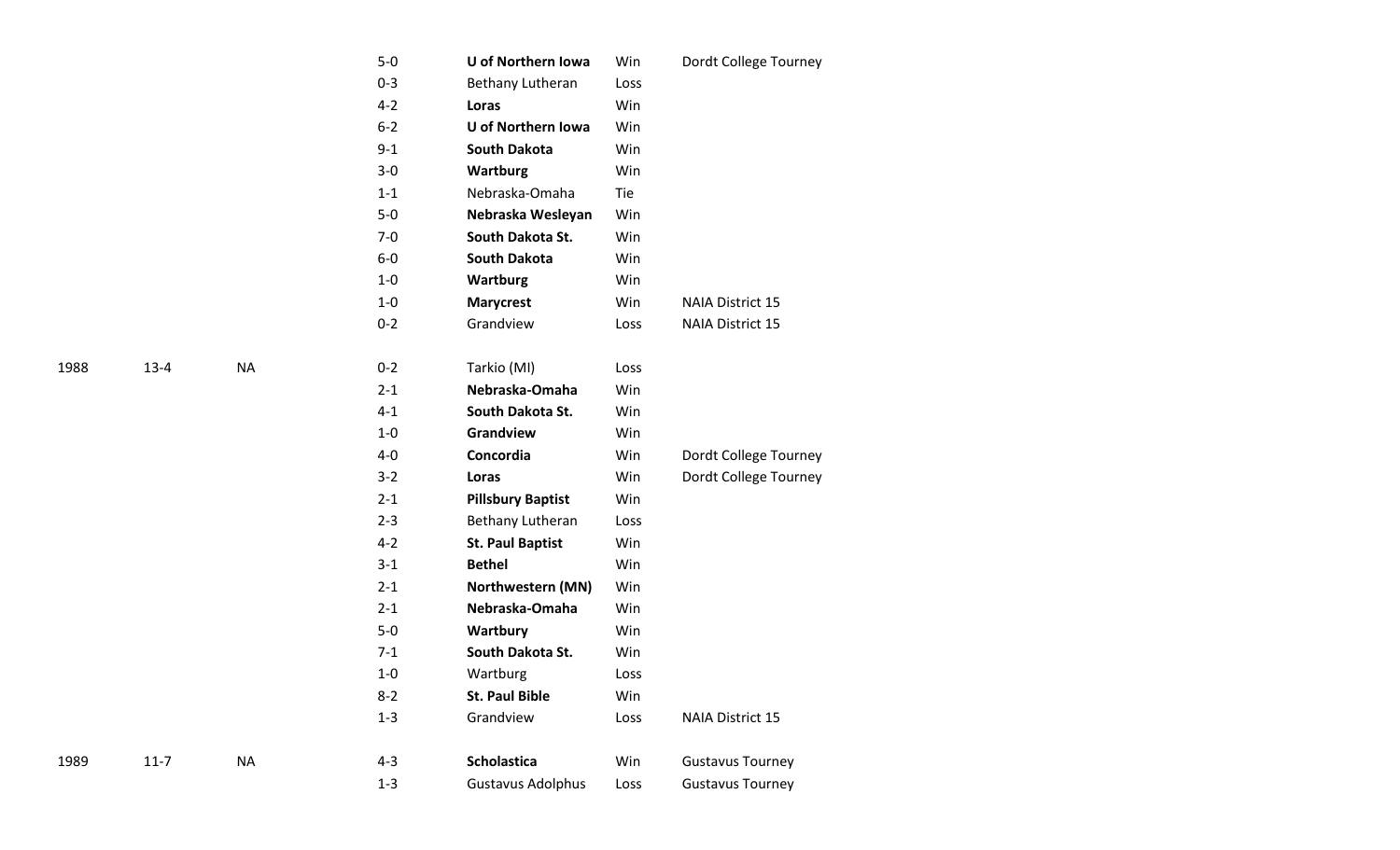| $2 - 0$ | South Dakota St.          | Win  |                         |
|---------|---------------------------|------|-------------------------|
| $2 - 1$ | <b>Grandview</b>          | Win  |                         |
| $1 - 0$ | Northwestern (MN)         | Win  | Dordt College Tourney   |
| $6 - 2$ | <b>Graceland</b>          | Win  | Dordt College Tourney   |
| $2 - 3$ | Pillsbury Baptist         | Loss |                         |
| $2 - 3$ | Bethany Lutheran          | Loss |                         |
| $2 - 1$ | <b>Concordia-St. Paul</b> | Win  |                         |
| $1 - 2$ | St. Scholastica           | Loss |                         |
| $0 - 0$ | Northwestern              | Loss |                         |
| $4 - 0$ | <b>Concordia-St. Paul</b> | Win  |                         |
| $4 - 1$ | Wartburg                  | Win  |                         |
| $1 - 2$ | Pillsbury Baptist         | Loss |                         |
| $2 - 1$ | South Dakota St.          | Win  |                         |
| 4-0     | <b>Wartburg</b>           | Win  |                         |
| $4 - 2$ | Graceland                 | Win  | <b>NAIA District 15</b> |
| $0 - 1$ | Grandview                 | Loss | <b>NAIA District 15</b> |
|         |                           |      |                         |
| $3 - 1$ | Northwestern (MN)         | Win  |                         |
| $4 - 0$ | <b>St. Paul Bible</b>     | Win  |                         |
| $4 - 3$ | Graceland                 | Win  |                         |
| $1 - 4$ | Grandview                 | Loss |                         |
| $3 - 2$ | South Dakota St.          | Win  |                         |
| $1 - 0$ | Northwestern (MN)         | Win  |                         |
| $2 - 0$ | <b>Pillsbury Baptist</b>  | Win  |                         |
| $1 - 2$ | Trinity                   | Loss |                         |
| $1 - 0$ | <b>St. Scholastica</b>    | Win  | Dordt College Tourney   |
| $1 - 0$ | Concordia-St. Paul        | Win  | Dordt College Tourney   |
| $3 - 1$ | <b>St. Scholastica</b>    | Win  |                         |
| $1 - 1$ | Wartburg                  | Loss |                         |
| $4 - 1$ | <b>Pillsbury Baptist</b>  | Win  |                         |
| $5-0$   | Concordia-St. Paul        | Win  |                         |
| $4 - 2$ | South Dakota St.          | Win  |                         |
| $1 - 3$ | Wartburg                  | Loss |                         |
| $5-3$   | <b>St. Ambrose</b>        | Win  | <b>NAIA District 15</b> |

 $13-5$ 

NA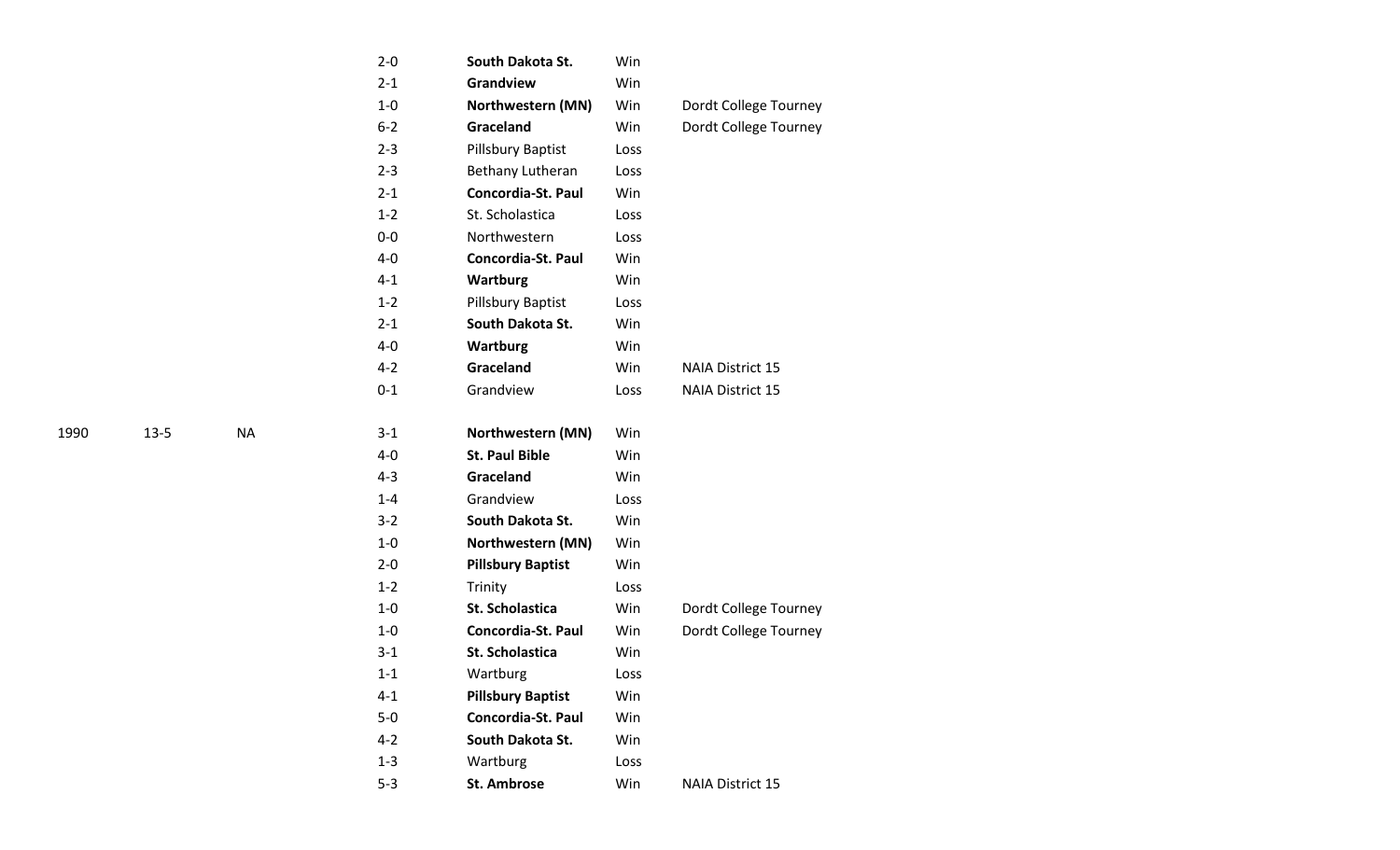|      |        |          | $0 - 1$  | Grandview                  | Loss | <b>NAIA District 15</b> |
|------|--------|----------|----------|----------------------------|------|-------------------------|
|      |        |          |          |                            |      |                         |
| 1991 | $17-2$ | $\sf NA$ | $2 - 1$  | Teikyo-Westmar             | Win  |                         |
|      |        |          | $2 - 0$  | <b>South Dakota State</b>  | Win  |                         |
|      |        |          | $0 - 1$  | Grandview                  | Loss |                         |
|      |        |          | $2 - 0$  | Northwestern (MN)          | Win  |                         |
|      |        |          | $11-0$   | Concordia-St. Paul         | Win  |                         |
|      |        |          | $5 - 1$  | <b>Briar Cliff</b>         | Win  |                         |
|      |        |          | $3-0$    | Graceland                  | Win  |                         |
|      |        |          | $6-0$    | <b>Pillsbury Baptist</b>   | Win  |                         |
|      |        |          | $11 - 1$ | <b>Wartburg</b>            | Win  |                         |
|      |        |          | $3-0$    | Northwestern (MN)          | Win  |                         |
|      |        |          | $12 - 0$ | Concordia-St. Paul         | Win  |                         |
|      |        |          | $5-2$    | <b>North Central</b>       | Win  |                         |
|      |        |          | $4 - 1$  | <b>North Central</b>       | Win  |                         |
|      |        |          | $2 - 1$  | <b>Pillsbury Baptist</b>   | Win  |                         |
|      |        |          | $6-0$    | <b>Briar Cliff</b>         | Win  |                         |
|      |        |          | $3-0$    | Teikyo-Westmar             | Win  |                         |
|      |        |          | $8 - 1$  | <b>South Dakota State</b>  | Win  |                         |
|      |        |          | $2 - 1$  | Teikyo-Westmar             | Win  |                         |
|      |        |          | $0 - 4$  | Grandview                  | Loss | <b>NAIA District 15</b> |
|      |        |          |          |                            |      |                         |
| 1992 | $14-3$ | $\sf NA$ | $5-1$    | <b>Briar Cliff</b>         | Win  |                         |
|      |        |          | $6-0$    | Northwestern               | Win  |                         |
|      |        |          | $3-0$    | Concordia                  | Win  |                         |
|      |        |          | $5 - 1$  | Northwestern               | Win  |                         |
|      |        |          | $4-0$    | Pillsbury                  | Win  |                         |
|      |        |          | $5 - 1$  | <b>North Central Bible</b> | Win  |                         |
|      |        |          | $1 - 3$  | Grandview                  | Loss |                         |
|      |        |          | $1 - 2$  | Graceland                  | Loss |                         |
|      |        |          | $3-1$    | Concordia                  | Win  |                         |
|      |        |          | $9 - 0$  | Loras                      | Win  |                         |
|      |        |          | $3-0$    | Pillsbury                  | Win  |                         |
|      |        |          |          |                            |      |                         |

**Teikyo -Westmar** Win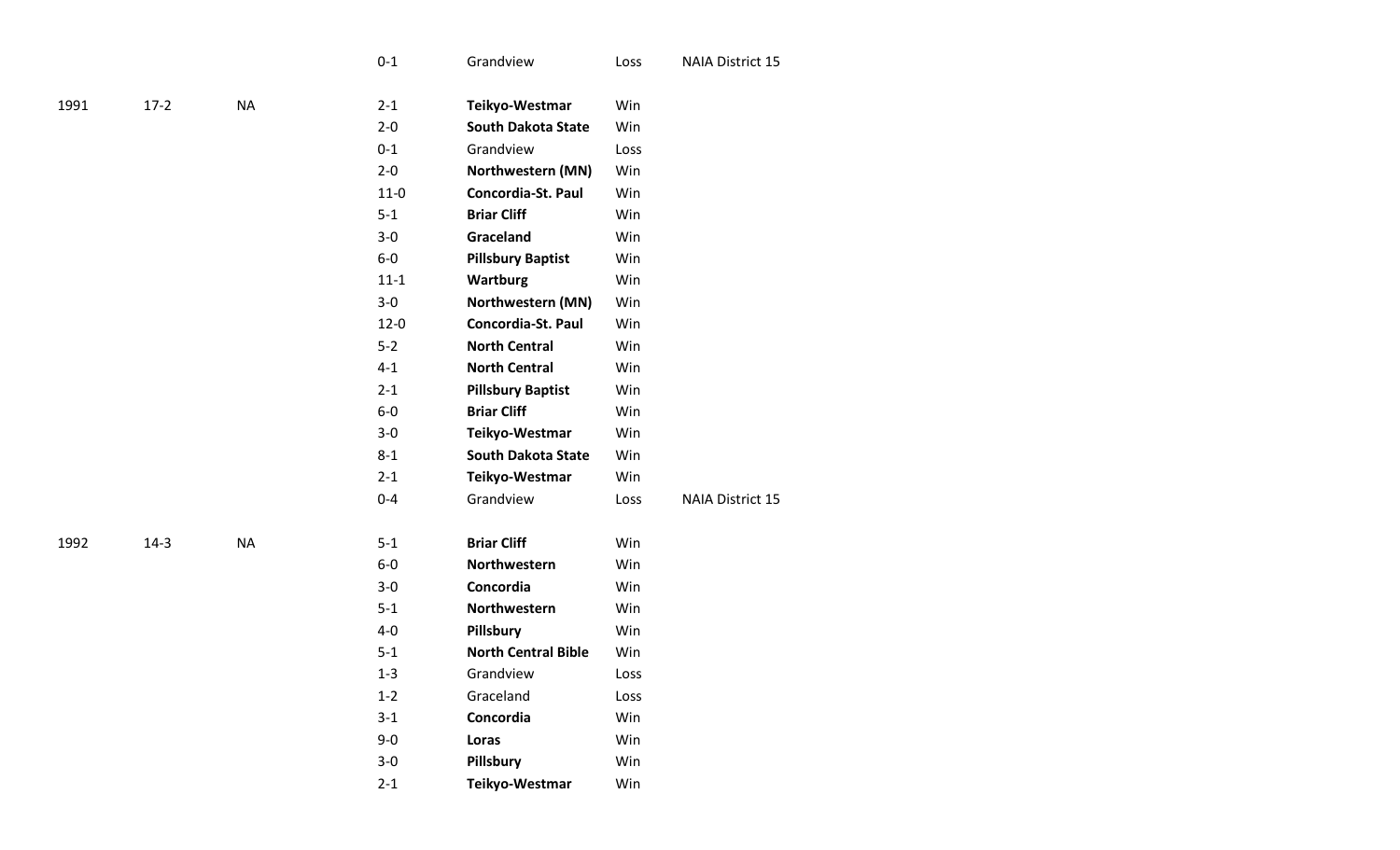| $9 - 0$ | <b>North Central Bible</b> | Win  |
|---------|----------------------------|------|
| $0 - 1$ | Grandview                  | Loss |
| $5 - 2$ | <b>SDSU</b>                | Win  |
| $4 - 0$ | <b>Wartburg</b>            | Win  |
| $4 - 0$ | <b>SDSU</b>                | Win  |
|         |                            |      |
| $1 - 5$ | Gustavus Adolphus          | Loss |
| $3 - 0$ | <b>Olivet Nazarene</b>     | Win  |
| $2 - 0$ | <b>St. Ambrose</b>         | Win  |
| 8-0     | Pillsbury                  | Win  |
| $2 - 1$ | Grandview                  | Win  |
| $1 - 2$ | <b>Briar Cliff</b>         | Loss |
| $3 - 1$ | Concordia                  | Win  |
| $3 - 0$ | <b>Wartburg</b>            | Win  |
| $1 - 0$ | <b>Graceland</b>           | Win  |
| 4-0     | <b>North Central</b>       | Win  |
| $4 - 1$ | Pillsbury                  | Win  |
| $10-1$  | <b>Northwestern</b>        | Win  |
| $1 - 2$ | Teikyo Westmar             | Loss |
| $7-0$   | <b>North Central</b>       | Win  |
| $6 - 1$ | <b>Briar Cliff</b>         | Win  |
| $2 - 3$ | Northwestern               | Loss |
| $4 - 1$ | Concordia                  | Win  |
| $5 - 3$ | Nebraska Wesleyan          | Win  |
|         |                            |      |
| $3 - 2$ | <b>Briar Cliff</b>         | Win  |
| $5 - 0$ | <b>North Central</b>       | Win  |
| $0 - 1$ | Concordia                  | Loss |
| $6-0$   | Pillsbury                  | Win  |
| $2 - 0$ | Northwestern               | Win  |
| 4-0     | <b>Concordia St. Paul</b>  | Win  |
| $0 - 1$ | Teikyo-Westmar             | Loss |
| $3 - 0$ | <b>North Central</b>       | Win  |
| $0 - 1$ | Grandview                  | Loss |
|         |                            |      |

 $14 - 4$ 

 $13-4$ 

NA

NA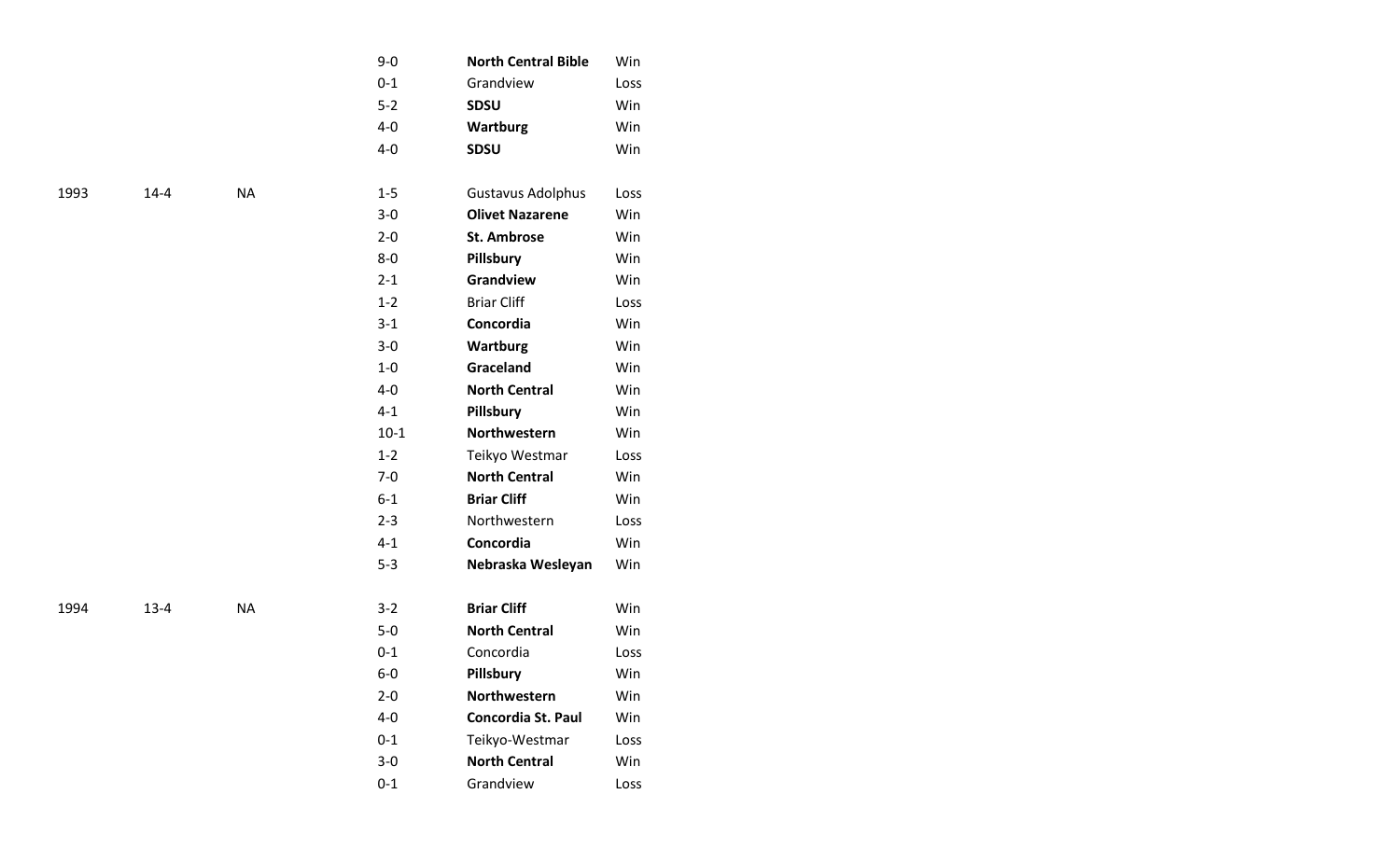|      |              |           | $6 - 1$  | <b>Clark</b>              | Win  |
|------|--------------|-----------|----------|---------------------------|------|
|      |              |           | $2 - 1$  | Loras                     | Win  |
|      |              |           | $5-0$    | <b>Concordia St. Paul</b> | Win  |
|      |              |           | $3-0$    | Northwestern (MN)         | Win  |
|      |              |           | $0 - 3$  | <b>Briar Cliff</b>        | Loss |
|      |              |           | $3-0$    | <b>Wartburg</b>           | Win  |
|      |              |           | $5 - 1$  | <b>Pillsubry</b>          | Win  |
|      |              |           | $2 - 0$  | Nebraska Wesleyan         | Win  |
|      |              |           |          |                           |      |
| 1995 | $13 - 5 - 4$ | <b>NA</b> | $1 - 3$  | Marycrest                 | Loss |
|      |              |           | $1 - 1$  | Scholastica               | Tie  |
|      |              |           | $6 - 1$  | <b>Martin Luther</b>      | Win  |
|      |              |           | $2 - 0$  | Pillsbury                 | Win  |
|      |              |           | $0 - 3$  | <b>Briar Cliff</b>        | Loss |
|      |              |           | $2 - 0$  | Concordia                 | Win  |
|      |              |           | $1 - 1$  | Northwestern (MN)         | Tie  |
|      |              |           | $2 - 0$  | <b>North Central</b>      | Win  |
|      |              |           | $0-0$    | <b>Martin Luther</b>      | Tie  |
|      |              |           | $2 - 0$  | Concordia                 | Win  |
|      |              |           | $2 - 0$  | Pillsbury                 | Win  |
|      |              |           | $3-2$    | <b>Northland</b>          | Win  |
|      |              |           | $0 - 3$  | Bimingham Southern        | Loss |
|      |              |           | $0 - 1$  | <b>Briar Cliff</b>        | Loss |
|      |              |           | $4-0$    | <b>North Central</b>      | Win  |
|      |              |           | $2 - 2$  | Westmar                   | Tie  |
|      |              |           | $5-0$    | Nebraska Wesleyan         | Win  |
|      |              |           | $2 - 0$  | Northwestern (MN)         | Win  |
|      |              |           | $2 - 0$  | <b>Wartburg</b>           | Win  |
|      |              |           | $2 - 0$  | Northwestern (IA)         | Win  |
|      |              |           | $4 - 2$  | <b>Mary</b>               | Win  |
|      |              |           | $1 - 4$  | Westmar                   | Loss |
|      |              |           |          |                           |      |
| 1996 | $11 - 7$     | <b>NA</b> | $1-0$    | Northwestern              | Win  |
|      |              |           | $12 - 0$ | <b>Sioux Falls</b>        | Win  |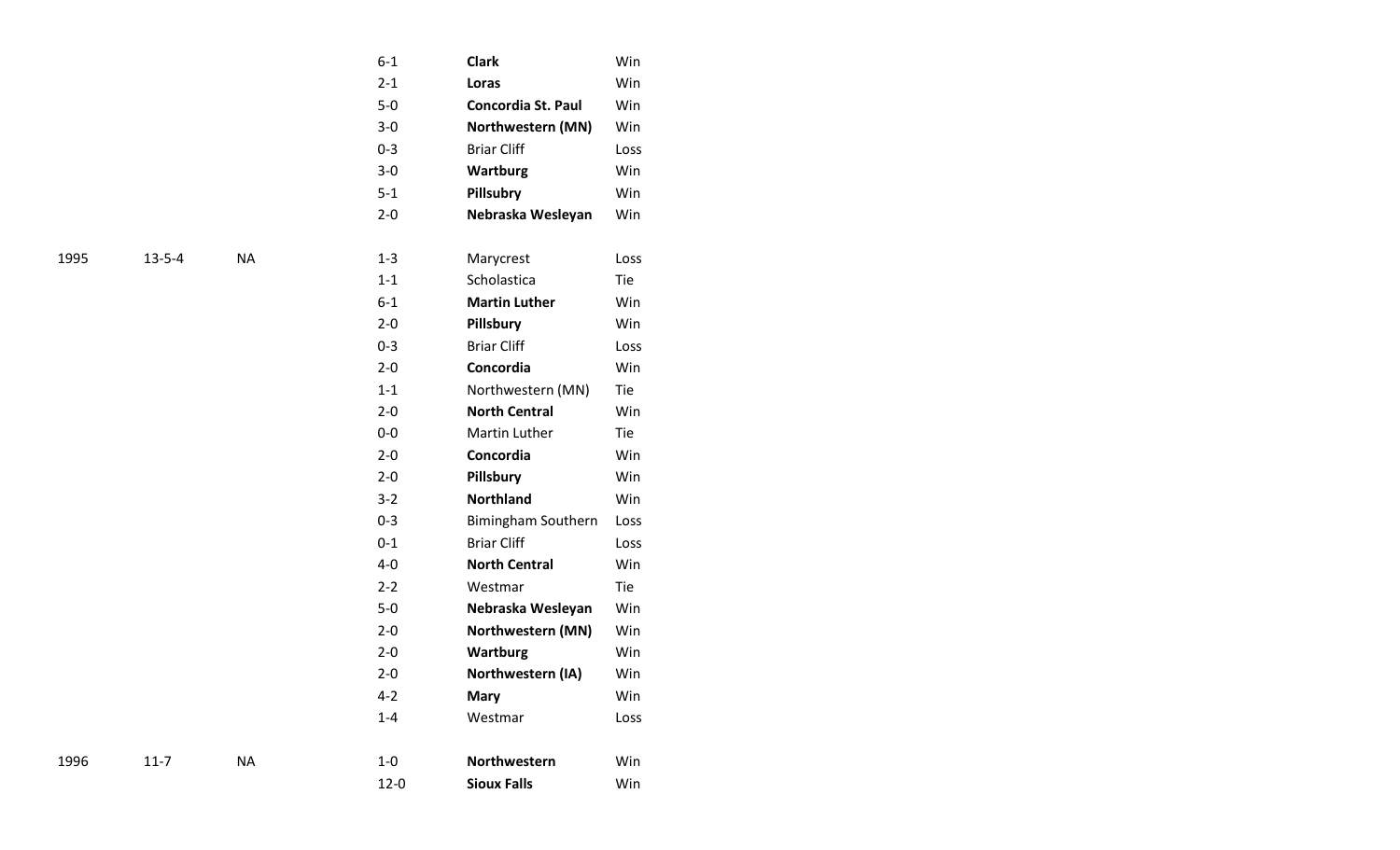| $0 - 1$ | Mary                     | Loss |
|---------|--------------------------|------|
| $1 - 1$ | <b>Briar Cliff</b>       | Loss |
| $3 - 1$ | <b>Bellevue</b>          | Win  |
| $3 - 1$ | Northwestern (IA)        | Win  |
| $3 - 1$ | <b>Martin Luther</b>     | Win  |
| $4 - 1$ | <b>St. Scholastica</b>   | Win  |
| $3 - 1$ | Concordia (MN)           | Win  |
| $1 - 1$ | <b>National American</b> | Loss |
| $0 - 1$ | Westmar                  | Loss |
| $6 - 1$ | <b>Sioux Falls</b>       | Win  |
| $2 - 0$ | <b>Briar Cliff</b>       | Win  |
| $2 - 0$ | <b>Martin Luther</b>     | Win  |
| $0 - 1$ | Nebraska Wesleyan        | Loss |
| $7 - 1$ | <b>Wartburg</b>          | Win  |
| $0 - 2$ | <b>National American</b> | Loss |
| $0 - 2$ | <b>Bellevue</b>          | Loss |
|         |                          |      |
| $0 - 2$ | Viterbo                  | Loss |
| $2 - 0$ | <b>Martin Luther</b>     | Win  |
| $0 - 1$ | <b>Bellevue</b>          | Loss |
| $8-0$   | Northwestern (MN)        | Win  |
| $2 - 1$ | Northwestern (IA)        | Win  |
| $2 - 1$ | Kansas Wesleyan          | Win  |
| $1 - 1$ | Avila                    | Loss |
| $1 - 0$ | <b>Mary</b>              | Win  |
| $0 - 2$ | Park                     | Loss |
| $3 - 0$ | <b>Martin Luther</b>     | Win  |
| $4 - 0$ | <b>Doane</b>             | Win  |
| $1 - 1$ | <b>Briar Cliff</b>       | Loss |
| 3-2     | Mt. St. Claire           | Win  |
| $2 - 1$ | <b>St. Scholastica</b>   | Win  |
| $1 - 2$ | Westmar                  | Loss |
| $1 - 2$ | <b>National American</b> | Loss |
|         |                          |      |

- 6 - 2 NA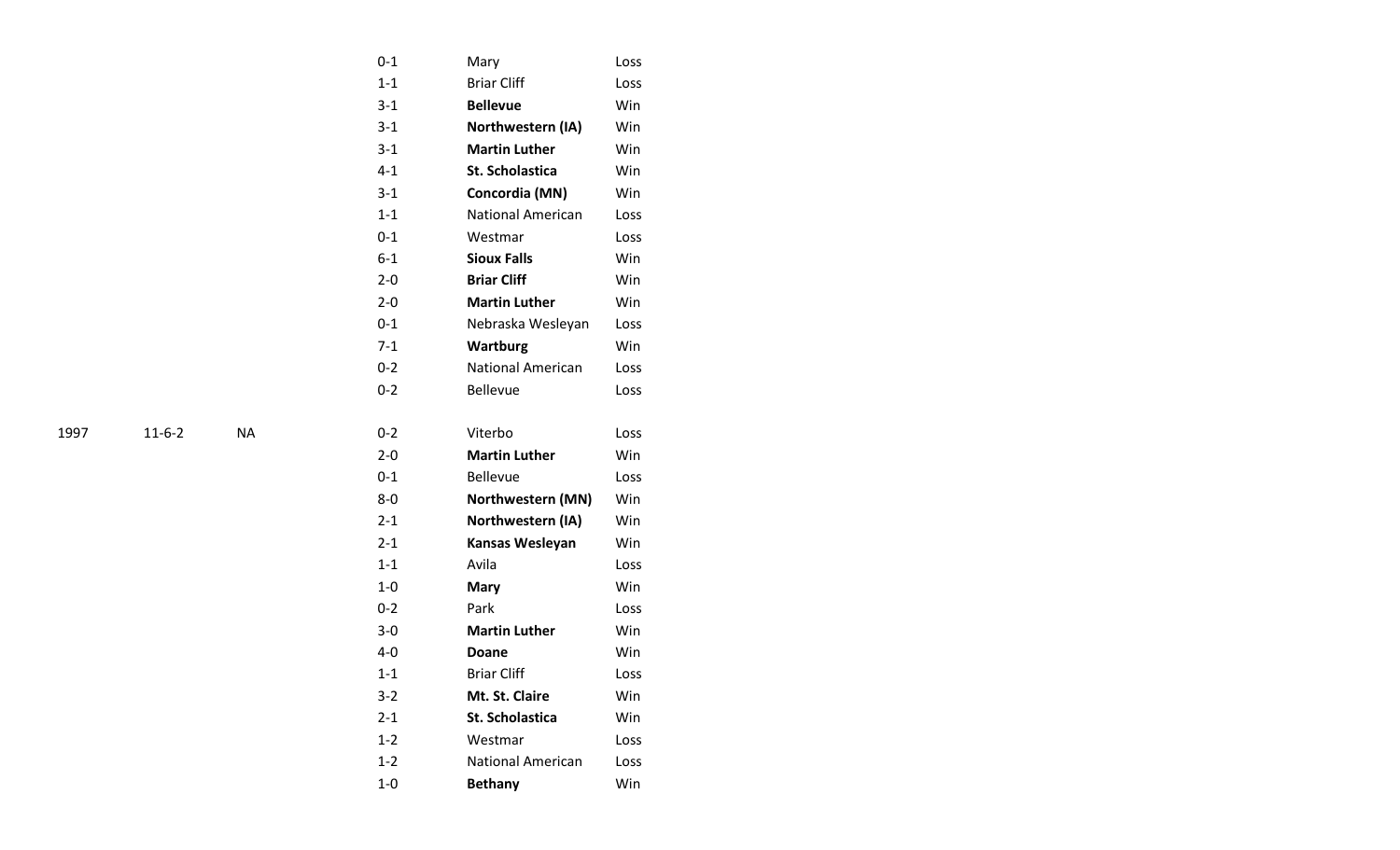|      |              |           | $5-0$   | <b>Mary</b>              | Win  |
|------|--------------|-----------|---------|--------------------------|------|
|      |              |           | $1 - 3$ | <b>National American</b> | Loss |
|      |              |           |         |                          |      |
| 1998 | $11 - 5 - 1$ | <b>NA</b> | $3 - 4$ | Mary                     | Loss |
|      |              |           | $4 - 2$ | <b>Buena Vista</b>       | Win  |
|      |              |           | $3 - 2$ | Grandview                | Win  |
|      |              |           | $1 - 2$ | Nebraska Wesleyan        | Loss |
|      |              |           | $2 - 1$ | <b>Sioux Falls</b>       | Win  |
|      |              |           | $2 - 1$ | Park                     | Win  |
|      |              |           | $4 - 0$ | Northwestern             | Win  |
|      |              |           | $3-0$   | Huron                    | Win  |
|      |              |           | $6-0$   | <b>Central</b>           | Win  |
|      |              |           | $2 - 1$ | <b>Briar Cliff</b>       | Win  |
|      |              |           | $4 - 0$ | Concordia                | Win  |
|      |              |           | $0 - 5$ | <b>Bellevue</b>          | Loss |
|      |              |           | $7 - 0$ | <b>Martin Luther</b>     | Win  |
|      |              |           | $2 - 1$ | <b>Sioux Falls</b>       | Win  |
|      |              |           | $0 - 3$ | <b>National American</b> | Loss |
|      |              |           | $2 - 2$ | Doane                    | Loss |
|      |              |           | $0 - 1$ | Mary                     | Loss |
|      |              |           |         |                          |      |
| 1999 | $8 - 10$     | <b>NA</b> | $1 - 2$ | <b>National American</b> | Loss |
|      |              |           | $0 - 3$ | <b>National American</b> | Loss |
|      |              |           | $1-0$   | <b>Beuna Vista</b>       | Win  |
|      |              |           | $1 - 3$ | Concordia (Neb.)         | Loss |
|      |              |           | $5-0$   | <b>Central</b>           | Win  |
|      |              |           | $3 - 2$ | <b>Bellevue</b>          | Win  |
|      |              |           | $3-2$   | York (Neb)               | Win  |
|      |              |           | 3-2     | Northwestern             | Win  |
|      |              |           | $0 - 2$ | Viterbo                  | Loss |
|      |              |           | $0 - 3$ | <b>Briar Cliff</b>       | Loss |
|      |              |           | $2 - 4$ | Nebraska Wesleyan        | Loss |
|      |              |           | $1-8$   | Park                     | Loss |
|      |              |           | $3 - 6$ | Graceland                | Loss |
|      |              |           |         |                          |      |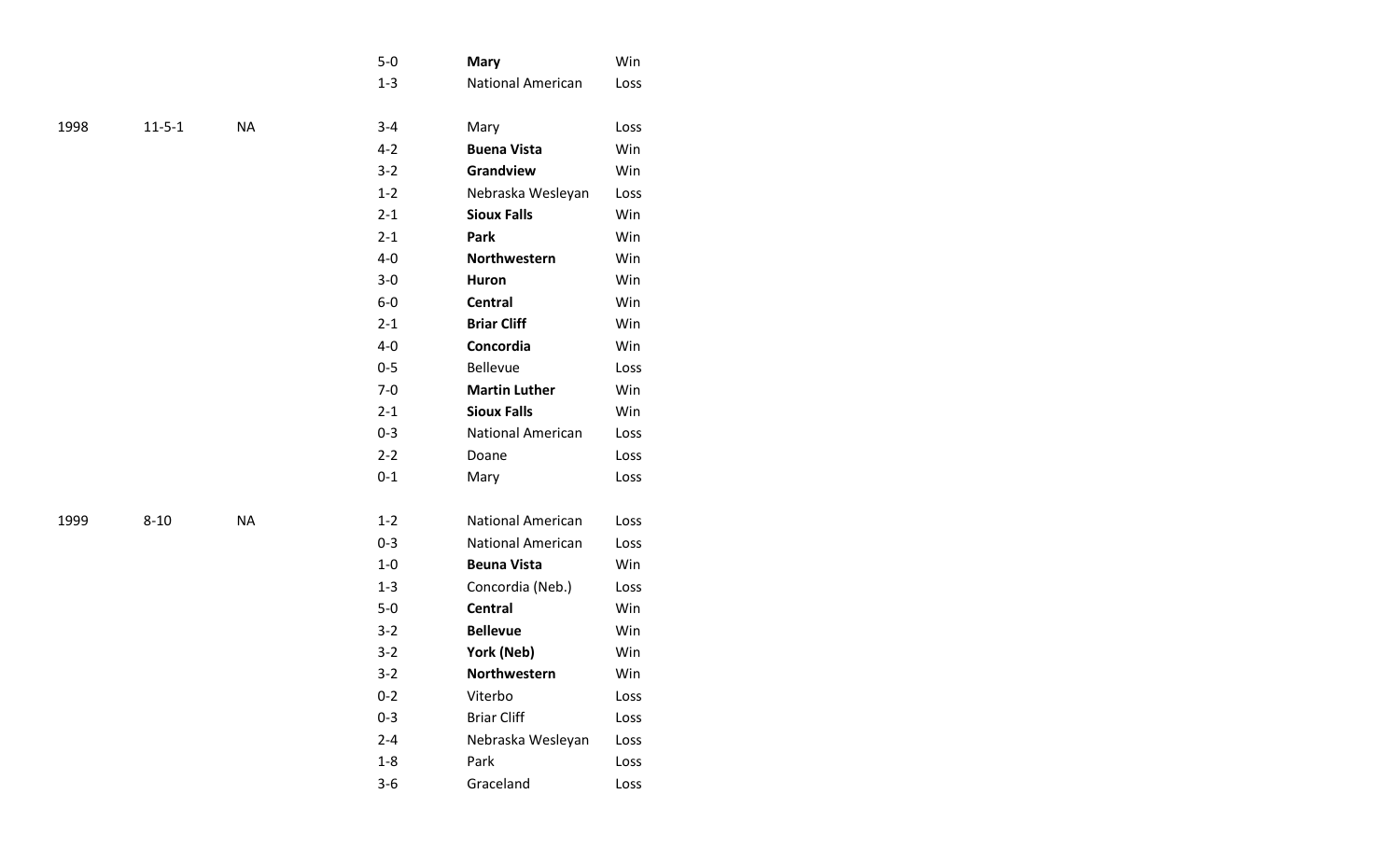|      |          |         | $2 - 0$  | <b>Sioux Falls</b>          | Win  |
|------|----------|---------|----------|-----------------------------|------|
|      |          |         | $2 - 1$  | <b>Sioux Falls</b>          | Win  |
|      |          |         | $1 - 2$  | Huron                       | Loss |
|      |          |         | $2 - 1$  | Huron                       | Win  |
|      |          |         | $2 - 3$  | Mary                        | Loss |
|      |          |         |          |                             |      |
| 2000 | $2 - 14$ | $2 - 6$ | $2 - 6$  | Dana                        | Loss |
|      |          |         | $1 - 3$  | <b>Bellevue</b>             | Loss |
|      |          |         | $0 - 3$  | Hastings                    | Loss |
|      |          |         | $7-2$    | <b>Mount Marty</b>          | Win  |
|      |          |         | $0 - 2$  | Park                        | Loss |
|      |          |         | $1 - 3$  | Northwestern                | Loss |
|      |          |         | $1 - 2$  | Mary                        | Loss |
|      |          |         | $0 - 1$  | Saint Scholastica           | Loss |
|      |          |         | $2 - 11$ | <b>Briar Cliff</b>          | Loss |
|      |          |         | $0 - 1$  | Doane                       | Loss |
|      |          |         | $2 - 5$  | Nebraska Wesleyan           | Loss |
|      |          |         | $0 - 2$  | <b>Gustavus Adolphus</b>    | Loss |
|      |          |         | $0 - 2$  | Huron                       | Loss |
|      |          |         | $1-0$    | Concordia                   | Win  |
|      |          |         | $2 - 4$  | <b>Sioux Falls</b>          | Loss |
|      |          |         | $0 - 2$  | National American           | Loss |
|      |          |         |          |                             |      |
| 2001 | $10-9$   | $3 - 5$ | $5-0$    | Northwestern (MN)           | Win  |
|      |          |         | $5 - 2$  | <b>Martin Luther</b>        | Win  |
|      |          |         | $0 - 3$  | University of Mary          | Loss |
|      |          |         | $4 - 3$  | <b>Briar Cliff</b>          | Win  |
|      |          |         | $2 - 3$  | Hastings                    | Loss |
|      |          |         | $9 - 0$  | <b>Mount Marty</b>          | Win  |
|      |          |         | $5-4$    | Dana                        | Win  |
|      |          |         | $1-0$    | Northwestern                | Win  |
|      |          |         | $10-1$   | <b>Presentation College</b> | Win  |
|      |          |         | $3 - 2$  | York (NEB)                  | Win  |
|      |          |         | $1 - 3$  | Concordia                   | Loss |
|      |          |         |          |                             |      |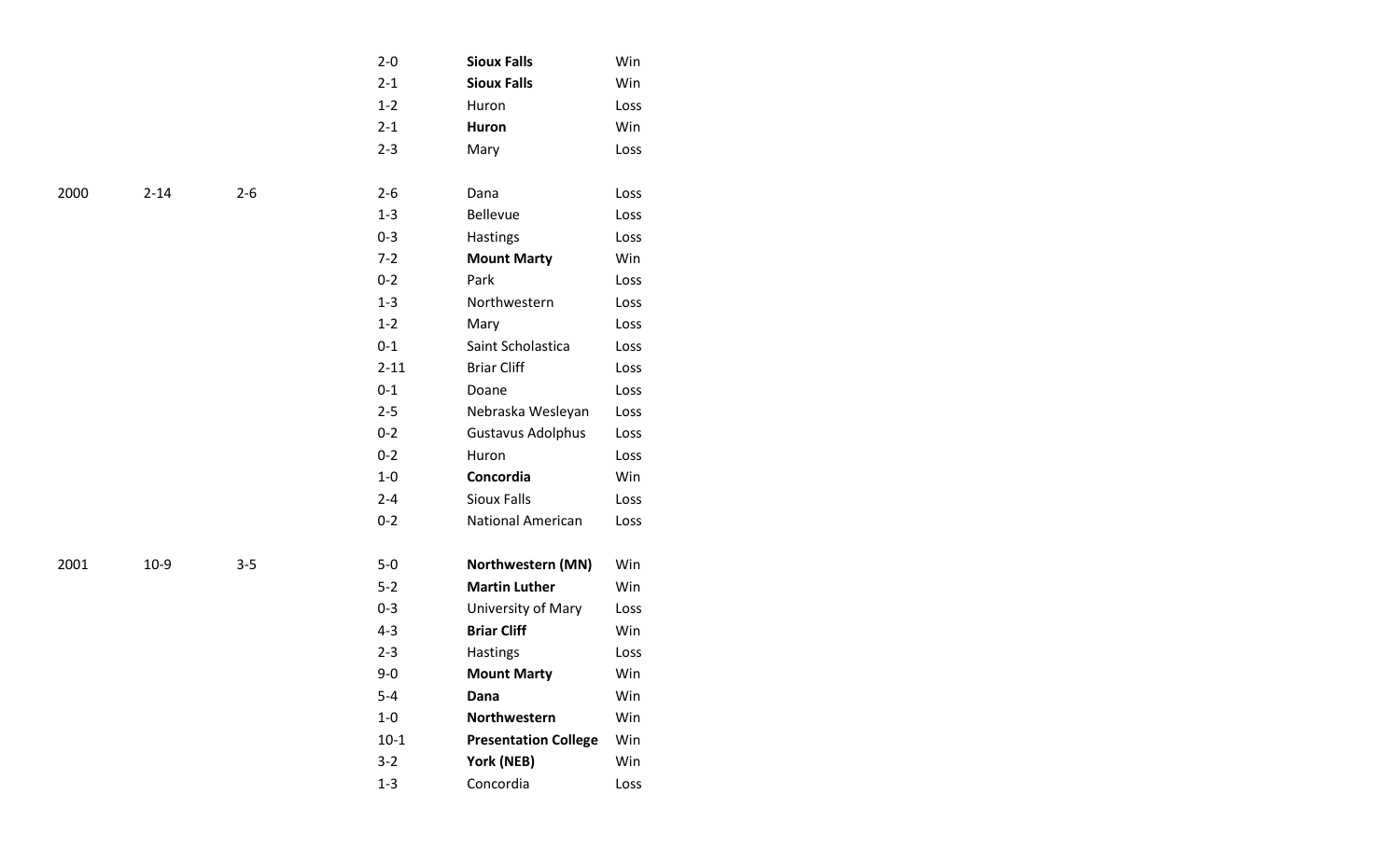|      |             |             | $14-0$  | Morningside                 | Win  |                           |
|------|-------------|-------------|---------|-----------------------------|------|---------------------------|
|      |             |             | $-05$   | Nebraska Wesleyan           | Loss |                           |
|      |             |             | $2 - 3$ | Huron                       | Loss |                           |
|      |             |             | $1 - 2$ | Doane                       | Loss |                           |
|      |             |             | $0 - 1$ | Sioux Falls                 | Loss |                           |
|      |             |             | $3 - 4$ | <b>Bellevue University</b>  | Loss |                           |
|      |             |             | $2 - 1$ | Concordia                   | Win  |                           |
|      |             |             | $3 - 6$ | Hastings                    | Loss |                           |
| 2002 | $7 - 9 - 2$ | $5 - 4 - 1$ | $1 - 4$ | <b>Central College</b>      | Loss |                           |
|      |             |             | $5-0$   | <b>Presentation College</b> | Win  |                           |
|      |             |             | $1 - 1$ | Martin Luther               | Loss |                           |
|      |             |             | $1 - 4$ | Northwestern (MN)           | Loss |                           |
|      |             |             | $0 - 4$ | Nebraksa Wesleyan           | Loss |                           |
|      |             |             | $5 - 1$ | <b>Midland Lutheran</b>     | Win  |                           |
|      |             |             | $3 - 1$ | <b>Buena Vista</b>          | Win  |                           |
|      |             |             | $1 - 3$ | Morningside                 | Loss |                           |
|      |             |             | $2 - 1$ | Concordia                   | Win  |                           |
|      |             |             | $1 - 5$ | <b>Briar Cliff</b>          | Loss |                           |
|      |             |             | $3 - 2$ | Northwestern                | Win  |                           |
|      |             |             | $5 - 1$ | Dana                        | Win  |                           |
|      |             |             | $2 - 2$ | Sioux Falls                 | Loss |                           |
|      |             |             | $0 - 2$ | Hastings                    | Loss |                           |
|      |             |             | $2 - 1$ | <b>Mount Marty</b>          | Win  |                           |
|      |             |             | $1 - 6$ | Doane                       | Loss |                           |
|      |             |             | $1 - 3$ | Huron                       | Loss |                           |
|      |             |             | $3 - 4$ | Sioux Falls                 | Loss | <b>GPAC Quarterfinals</b> |
| 2003 | $7 - 10$    | $4 - 7$     | $1 - 2$ | Northwestern (MN)           | Loss |                           |
|      |             |             | $2 - 1$ | Waldorf                     | Win  |                           |
|      |             |             | $1 - 2$ | Martin Luther               | Loss |                           |
|      |             |             | $5 - 2$ | Franciscan                  | Win  |                           |
|      |             |             | $2 - 3$ | <b>Central College</b>      | Loss |                           |
|      |             |             | $0 - 4$ | Hastings                    | Loss |                           |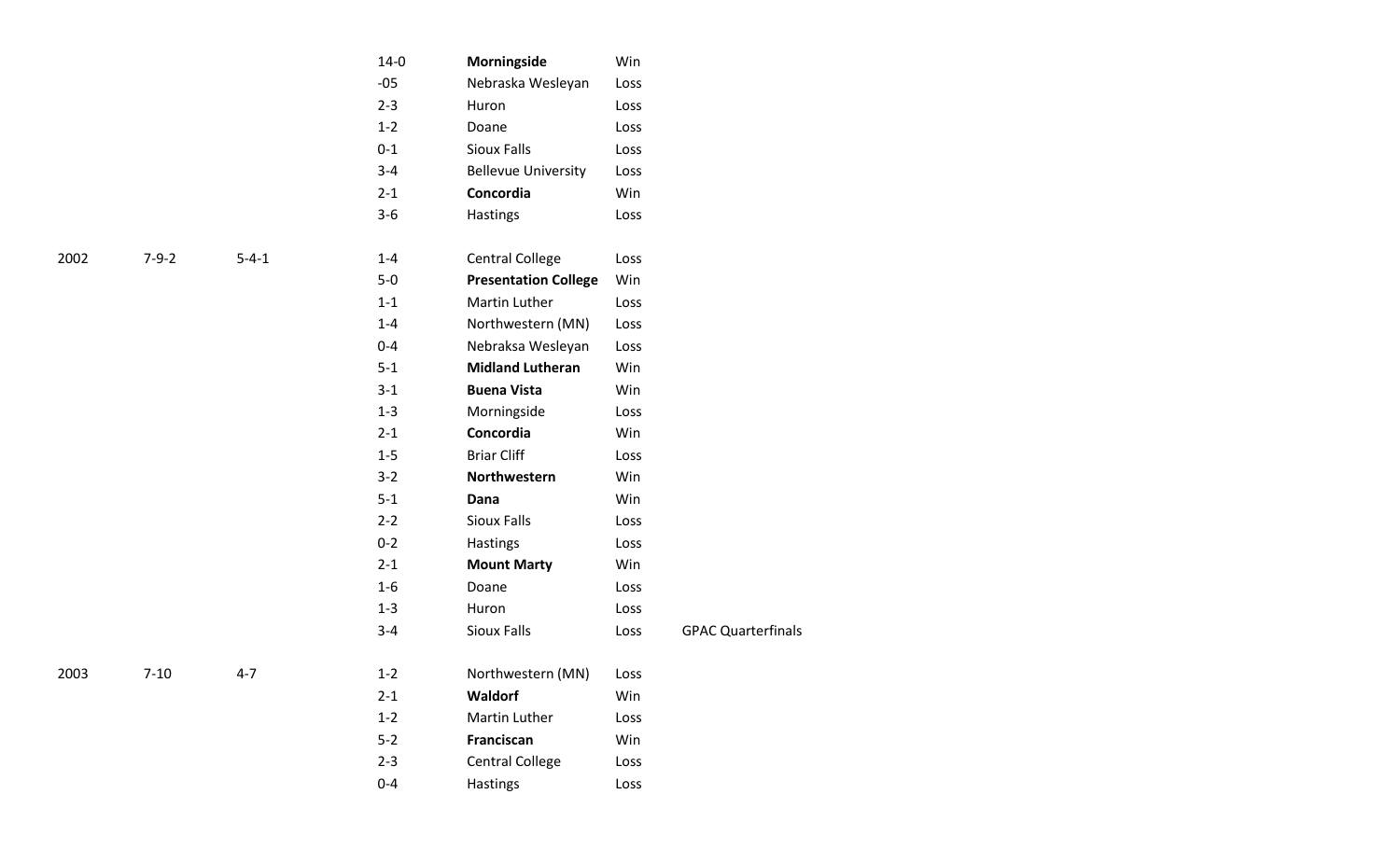| $2 - 1$ | <b>Sioux Falls</b>      | Win  |                           |
|---------|-------------------------|------|---------------------------|
| $0 - 2$ | Concordia               | Loss |                           |
| $0 - 2$ | Northwestern            | Loss |                           |
| $4 - 2$ | Iowa Wesleyan           | Win  |                           |
| $1 - 4$ | Nebraska Wesleyan       | Loss |                           |
| $3 - 1$ | <b>Mount Marty</b>      | Win  |                           |
| $2 - 4$ | Doane                   | Loss |                           |
| $2 - 5$ | Morningside             | Loss |                           |
| $0 - 1$ | Midland Lutheran        | Loss |                           |
| $3 - 1$ | <b>Briar Cliff</b>      | Win  |                           |
| $2 - 1$ | Dana                    | Win  |                           |
|         |                         |      |                           |
| $0 - 1$ | <b>Midland Lutheran</b> | Loss |                           |
| $6-3$   | <b>Waldorf</b>          | Win  |                           |
| $3-1$   | <b>Bethany Lutheran</b> | Win  |                           |
| $4 - 1$ | <b>Martin Luther</b>    | Win  |                           |
| $3 - 4$ | St. Ambrose             | Loss |                           |
| $4 - 0$ | <b>Trinity</b>          | Win  |                           |
| $0 - 5$ | <b>Central College</b>  | Loss |                           |
| $0 - 1$ | Hastings                | Loss |                           |
| $2 - 1$ | <b>Sioux Falls</b>      | Win  |                           |
| $6-0$   | Concordia               | Win  |                           |
| $1 - 2$ | Northwestern            | Loss |                           |
| $4 - 3$ | Nebraska Wesleyan       | Win  |                           |
| $4 - 0$ | <b>Mount Marty</b>      | Win  |                           |
| $4 - 1$ | Doane                   | Win  |                           |
| $0 - 3$ | Morningside             | Loss |                           |
| $4 - 2$ | <b>Midland Lutheran</b> | Win  |                           |
| $0 - 3$ | <b>Briar Cliff</b>      | Loss |                           |
| $1 - 0$ | Dana                    | Win  |                           |
| $3 - 2$ | <b>Doane</b>            | Win  | <b>GPAC Quarterfinals</b> |
| $1 - 5$ | Northwestern            | Loss | <b>GPAC Semifinals</b>    |
| $0 - 1$ | Morningside             | Loss | Region IV Quarterfinal    |
|         |                         |      |                           |

- 9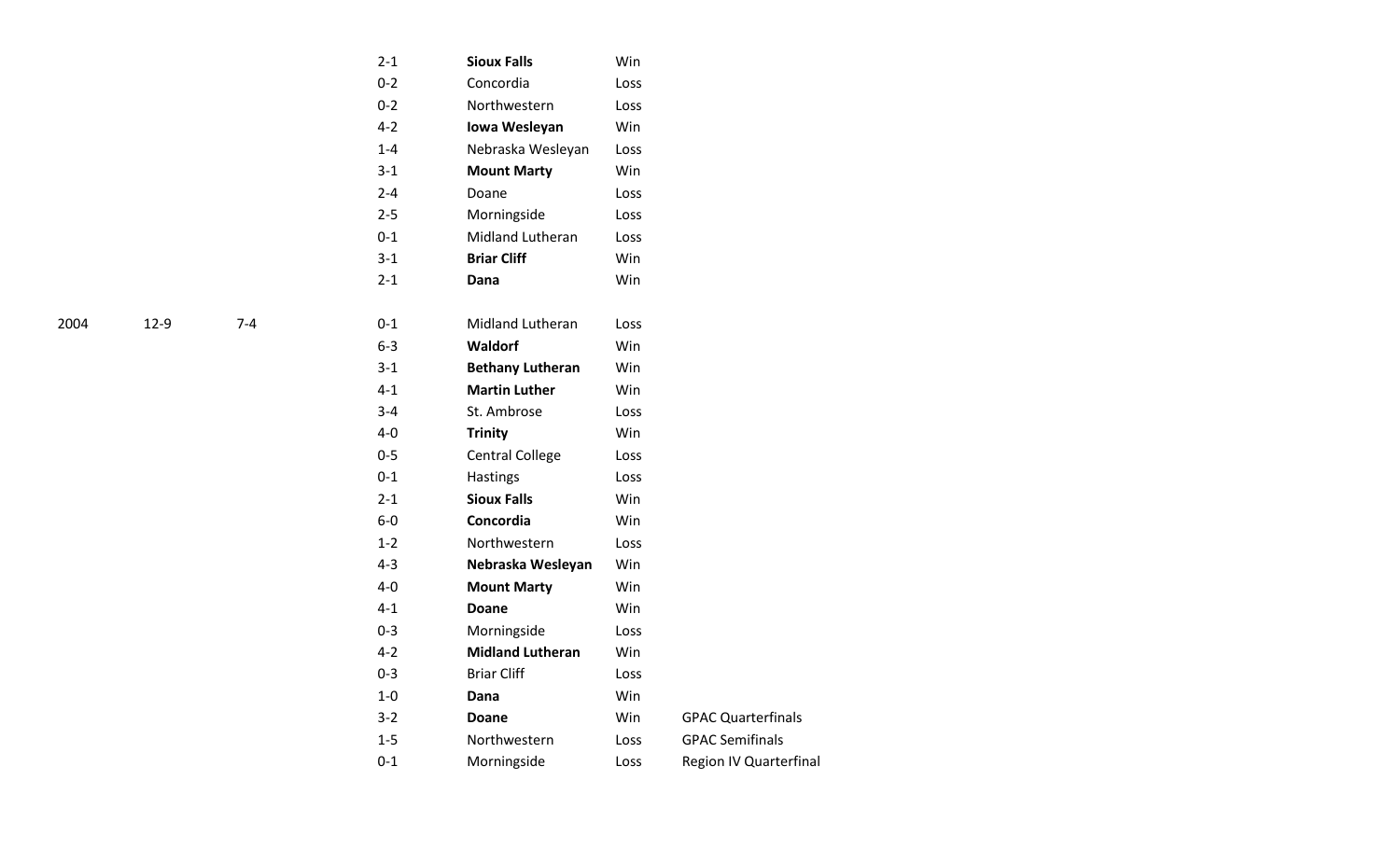| 2005 | $9 - 10$ | $6-5$   | $1 - 3$ | Judson (Ill)            | Loss |                           |
|------|----------|---------|---------|-------------------------|------|---------------------------|
|      |          |         | $6 - 2$ | <b>Cardinal Stritch</b> | Win  |                           |
|      |          |         | $4 - 2$ | <b>Martin Luther</b>    | Win  |                           |
|      |          |         | $2 - 3$ | Bellevue                | Loss |                           |
|      |          |         | $2 - 3$ | Graceland               | Loss |                           |
|      |          |         | $1 - 3$ | Doane                   | Loss |                           |
|      |          |         | $4 - 2$ | <b>Midland Lutheran</b> | Win  |                           |
|      |          |         | $5-2$   | <b>Briar Cliff</b>      | Win  |                           |
|      |          |         | $0 - 4$ | Dana                    | Loss |                           |
|      |          |         | $3 - 2$ | <b>Sioux Falls</b>      | Win  |                           |
|      |          |         | $0 - 4$ | Hastings                | Loss |                           |
|      |          |         | $2 - 3$ | Northwestern            | Loss |                           |
|      |          |         | $1-0$   | Concordia               | Win  |                           |
|      |          |         | $6-1$   | <b>Mount Marty</b>      | Win  |                           |
|      |          |         | $5 - 2$ | Nebraska Wesleyan       | Win  |                           |
|      |          |         | $0 - 3$ | Morningside             | Loss |                           |
|      |          |         | $1 - 2$ | Mary (ND)               | Loss |                           |
|      |          |         | $2 - 1$ | Dana                    | Win  | <b>GPAC Quarterfinals</b> |
|      |          |         | $1-3$   | Hastings                | Loss | <b>GPAC Semifinals</b>    |
|      |          |         |         |                         |      |                           |
| 2006 | $10-7-1$ | $8 - 4$ | $2 - 1$ | <b>Mount Marty</b>      | Win  |                           |
|      |          |         | $2 - 1$ | Northwestern            | Win  |                           |
|      |          |         | $1 - 3$ | Dana                    | Loss |                           |
|      |          |         | $2 - 1$ | <b>Briar Cliff</b>      | Win  |                           |
|      |          |         | $3 - 2$ | Concordia               | Win  |                           |
|      |          |         | $0 - 2$ | Bellevue                | Loss |                           |
|      |          |         | $0 - 5$ | Hastings                | Loss |                           |
|      |          |         | $2 - 1$ | <b>Sioux Falls</b>      | Win  |                           |
|      |          |         | $0 - 2$ | Nebraska Wesleyan       | Loss |                           |
|      |          |         | $2 - 4$ | Morningside             | Loss |                           |
|      |          |         | $0-0$   | Bethel                  | Loss |                           |
|      |          |         | $2 - 0$ | <b>Midland Lutheran</b> | Win  |                           |
|      |          |         | $5-0$   | <b>Mount Marty</b>      | Win  |                           |
|      |          |         | $0 - 3$ | Graceland               | Loss |                           |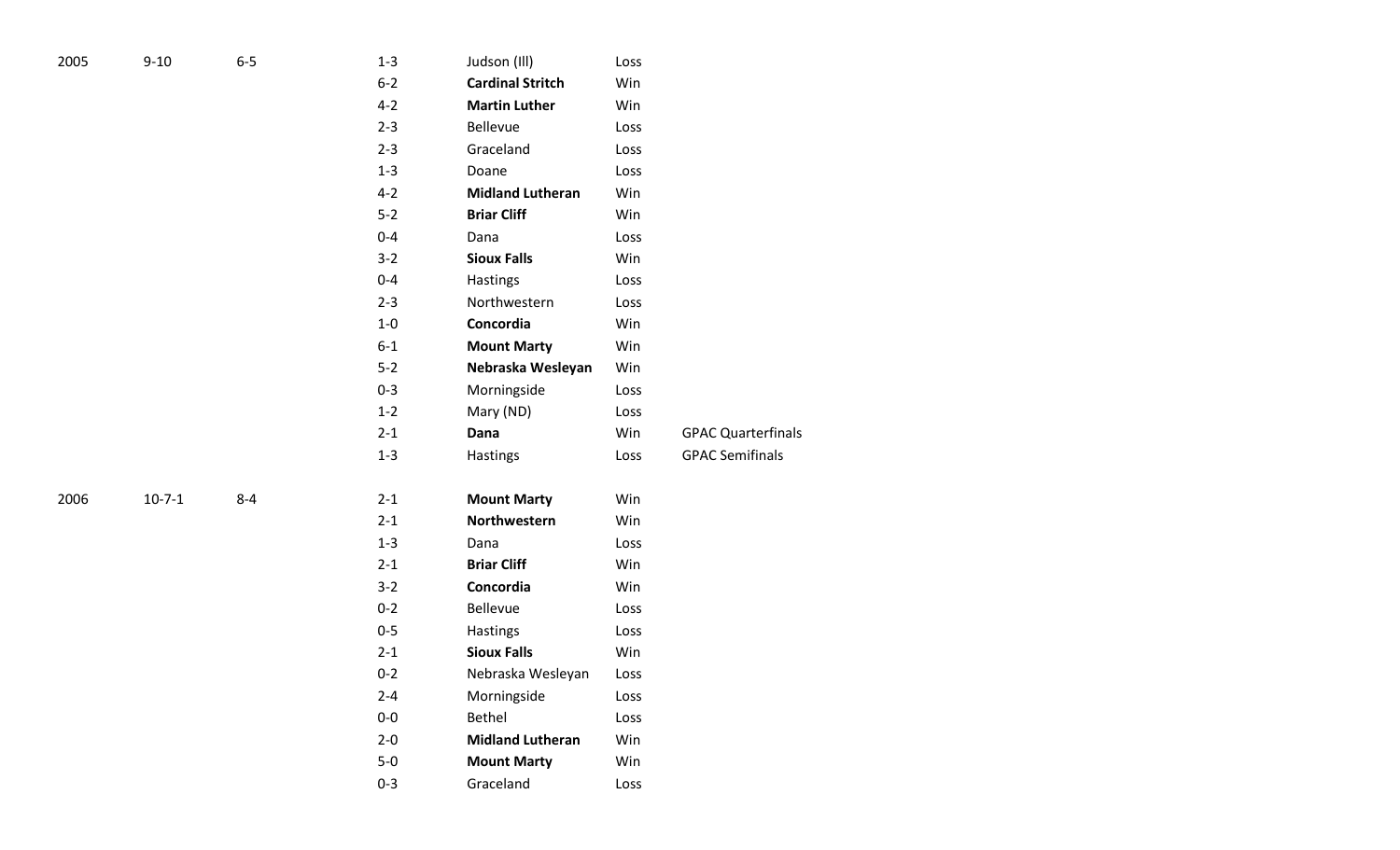|      |             |             | $3-2$   | Dakota Wesleyan          | Win  |                                      |
|------|-------------|-------------|---------|--------------------------|------|--------------------------------------|
|      |             |             | $2 - 0$ | <b>Doane</b>             | Win  |                                      |
|      |             |             | $4-0$   | <b>Martin Luther</b>     | Win  |                                      |
|      |             |             | $0 - 1$ | Dakota Wesleyan          | Loss | <b>NAIA Region III Quarterfinals</b> |
| 2007 | $8 - 7 - 2$ | $5 - 5 - 2$ | $1-0$   | Jamestown                | Win  | Northwestern Red Raider Classic      |
|      |             |             | $3-2$   | Waldorf                  | Win  | Northwestern Red Raider Classic      |
|      |             |             | $1 - 3$ | Bellevue                 | Loss |                                      |
|      |             |             | $1-1$   | <b>Briar Cliff</b>       | Loss |                                      |
|      |             |             | $2 - 0$ | Concordia                | Win  |                                      |
|      |             |             | $0 - 2$ | Bethel (MN)              | Loss |                                      |
|      |             |             | $1-5$   | Hastings                 | Loss |                                      |
|      |             |             | $0 - 2$ | <b>Sioux Falls</b>       | Loss |                                      |
|      |             |             | $1 - 1$ | Nebraska Wesleyan        | Loss |                                      |
|      |             |             | $2 - 3$ | Morningside              | Loss |                                      |
|      |             |             | $5-4$   | <b>Midland Lutheran</b>  | Win  |                                      |
|      |             |             | $1 - 4$ | Dakota Wesleyan          | Loss |                                      |
|      |             |             | $5-0$   | York                     | Win  |                                      |
|      |             |             | $1-0$   | Doane                    | Win  |                                      |
|      |             |             | $6-0$   | <b>Mount Marty</b>       | Win  |                                      |
|      |             |             | $2 - 1$ | Northwestern             | Win  |                                      |
|      |             |             | $0 - 3$ | Dana                     | Loss |                                      |
| 2008 | $4 - 12$    | $3 - 8 - 1$ | $0 - 2$ | <b>Trinity Christian</b> | Loss |                                      |
|      |             |             | $1-2$   | <b>Briar Cliff</b>       | Loss |                                      |
|      |             |             | $2 - 0$ | York                     | Win  |                                      |
|      |             |             | $4 - 1$ | Dakota Wesleyan          | Win  |                                      |
|      |             |             | $1 - 2$ | Doane                    | Loss |                                      |
|      |             |             | $0 - 1$ | <b>Mount Marty</b>       | Loss |                                      |
|      |             |             | $0 - 1$ | Concordia                | Loss |                                      |
|      |             |             | $0 - 2$ | Northwestern             | Loss |                                      |
|      |             |             | $2 - 3$ | Dana                     | Loss |                                      |
|      |             |             | $1-0$   | <b>Briar Cliff</b>       | Win  |                                      |
|      |             |             | $0 - 3$ | Jamestown                | Loss |                                      |
|      |             |             |         |                          |      |                                      |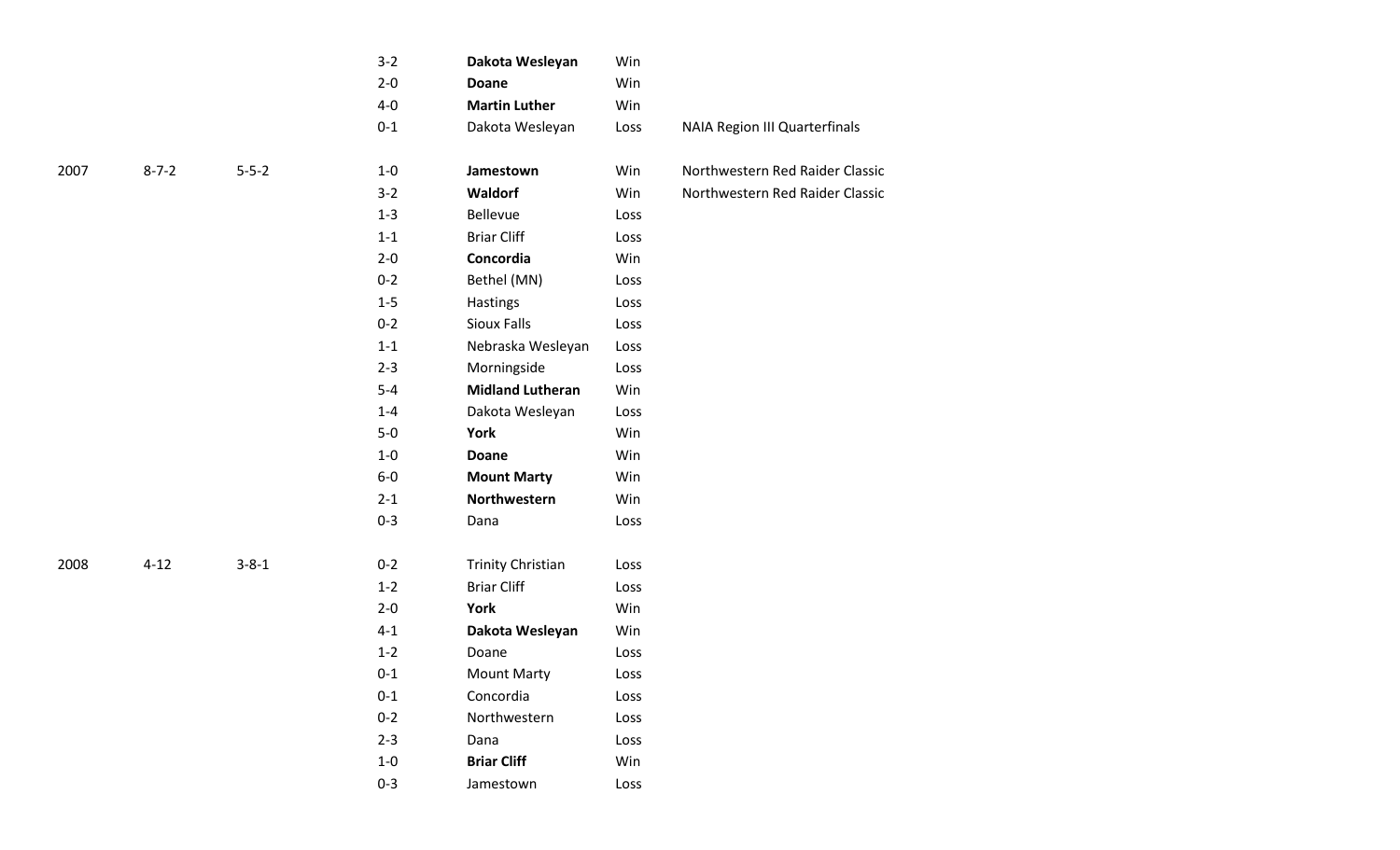|             |             | $0 - 3$ | Hastings                     | Loss |                          |
|-------------|-------------|---------|------------------------------|------|--------------------------|
|             |             | $0 - 3$ | Nebraska Wesleyan            | Loss |                          |
|             |             | $1 - 3$ | Morningside                  | Loss |                          |
|             |             | $1 - 1$ | <b>Sioux Falls</b>           | Loss |                          |
|             |             | $1-0$   | <b>Midland Lutheran</b>      | Win  |                          |
|             |             | $0-6$   | Hastings                     | Loss | <b>GPAC Quarterfinal</b> |
| $9 - 10$    | $5 - 7$     | $6 - 2$ | <b>Waldorf</b>               | Win  |                          |
|             |             | $2 - 4$ | <b>Mount Mercy</b>           | Loss |                          |
|             |             | $0 - 4$ | Grandview                    | Loss |                          |
|             |             | $1-0$   | <b>Buena Vista</b>           | Win  |                          |
|             |             | $2 - 1$ | <b>Trinity International</b> | Win  |                          |
|             |             | $0 - 1$ | Dakota Wesleyan              | Loss |                          |
|             |             | $0 - 3$ | Doane                        | Loss |                          |
|             |             | $2 - 1$ | <b>Mount Marty</b>           | Win  |                          |
|             |             | $2 - 1$ | Concordia                    | Win  |                          |
|             |             | $2 - 0$ | Northwestern                 | Win  |                          |
|             |             | $1 - 2$ | Dana                         | Loss |                          |
|             |             | $2 - 1$ | <b>Briar Cliff</b>           | Win  |                          |
|             |             | $3 - 2$ | Jamestown                    | Win  |                          |
|             |             | $0 - 1$ | Hastings                     | Loss |                          |
|             |             | $1 - 3$ | <b>Sioux Falls</b>           | Loss |                          |
|             |             | $1-0$   | Nebraska Wesleyan            | Win  |                          |
|             |             | $1 - 3$ | Morningside                  | Loss |                          |
|             |             | $0 - 1$ | Midland Luterhan             | Loss |                          |
|             |             | $0 - 4$ | Hastings                     | Loss | <b>GPAC Quarterfinal</b> |
| $8 - 9 - 2$ | $5 - 5 - 1$ | $3-0$   | Cardinal Stritch             | Loss |                          |
|             |             | $0-0$   | Ashford                      | Tie  |                          |
|             |             | $1-0$   | Waldorf                      | Win  |                          |
|             |             | $0 - 3$ | <b>Mount Mercy</b>           | Loss |                          |
|             |             | $0 - 4$ | Aquinas                      | Loss |                          |
|             |             | $2 - 0$ | <b>Trinity Internaitonal</b> | Win  |                          |
|             |             | $2 - 3$ | Morningside                  | Loss |                          |
|             |             |         |                              |      |                          |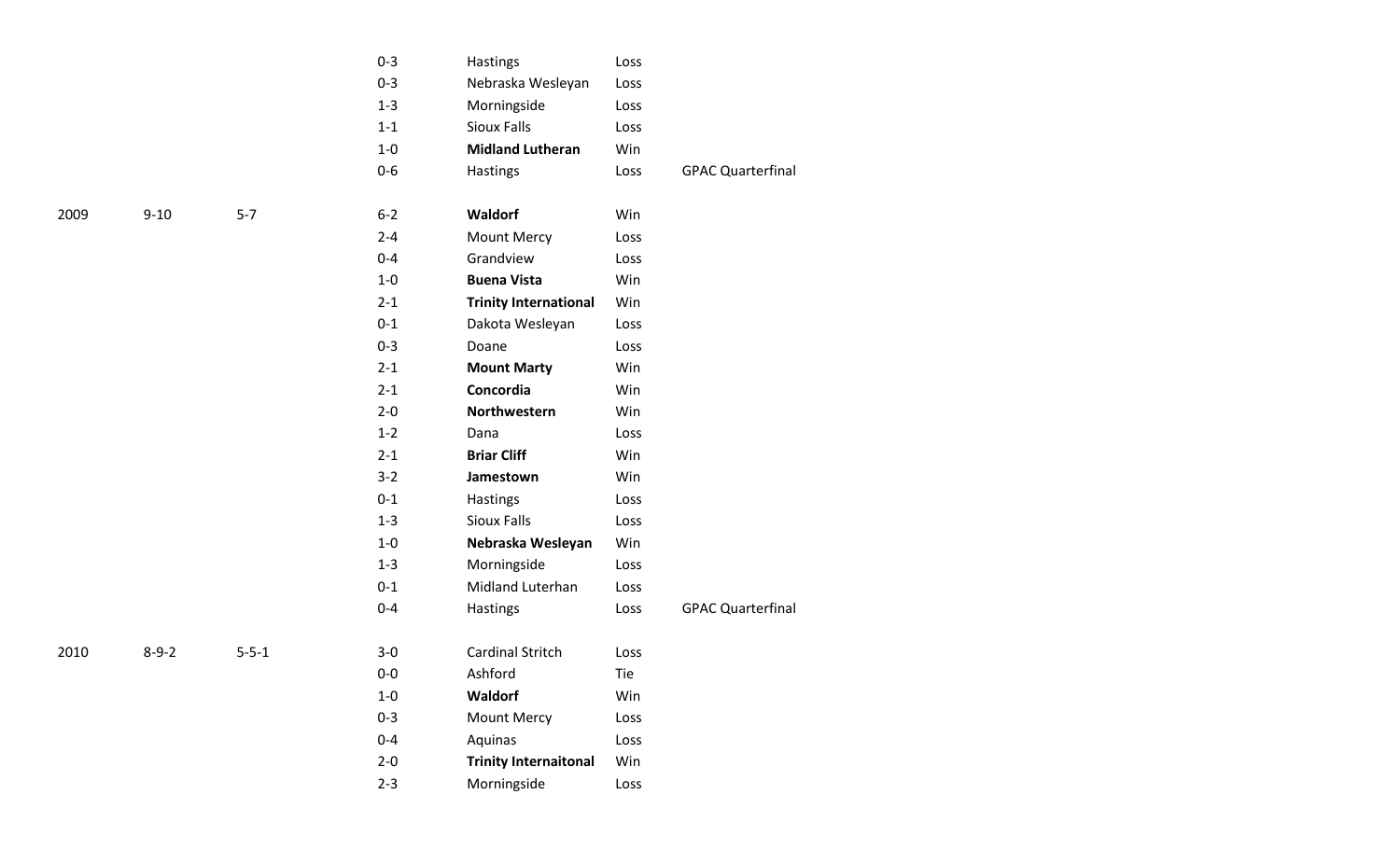|      |          |                    | $0 - 2$ | Hastings                    | Loss |                          |
|------|----------|--------------------|---------|-----------------------------|------|--------------------------|
|      |          |                    | $1-0$   | Dakota Wesleyan             | Win  |                          |
|      |          |                    | $1 - 1$ | Nebraska Wesleyan           | Tie  |                          |
|      |          |                    | $1 - 3$ | Midland                     | Loss |                          |
|      |          |                    | $0 - 4$ | <b>Sioux Falls</b>          | Loss |                          |
|      |          |                    | $2 - 3$ | Concordia                   | Loss |                          |
|      |          |                    | $1-0$   | Northwestern                | Win  |                          |
|      |          |                    | $5-0$   | <b>North Central</b>        | Win  |                          |
|      |          |                    | $2 - 1$ | <b>Mount Marty</b>          | Win  |                          |
|      |          |                    | $1-0$   | Doane                       | Win  |                          |
|      |          |                    | $1-0$   | <b>Briar Cliff</b>          | Win  |                          |
|      |          |                    | $0 - 1$ | <b>Briar Cliff</b>          | Loss | <b>GPAC Quarterfinal</b> |
|      |          |                    |         |                             |      |                          |
| 2011 | $12 - 7$ | 4-6 8th Place GPAC | $2 - 0$ | <b>Mount Mercy</b>          | Win  |                          |
|      |          |                    | $6 - 1$ | <b>Trinity Interatnioal</b> | Win  |                          |
|      |          |                    | $4-0$   | Waldorf                     | Win  |                          |
|      |          |                    | $1-0$   | Jamestown                   | Win  | OT                       |
|      |          |                    | $2 - 1$ | <b>Missouri Baptist</b>     | Win  |                          |
|      |          |                    | $2 - 1$ | Avila                       | Win  |                          |
|      |          |                    | $2 - 1$ | Morningside                 | Win  |                          |
|      |          |                    | $1 - 4$ | Concordia                   | Loss |                          |
|      |          |                    | $2 - 1$ | Northwestern                | Win  |                          |
|      |          |                    | $2 - 0$ | Nebraska Wesleyan           | Win  |                          |
|      |          |                    | $3 - 1$ | <b>Mount Marty</b>          | Win  |                          |
|      |          |                    | $1-0$   | <b>St. Ambrose</b>          | Win  |                          |
|      |          |                    | $1 - 2$ | Dakota Wesleyan             | Loss | Double OT                |
|      |          |                    | $1 - 2$ | Midland                     | Loss | Double OT                |
|      |          |                    | $1-2$   | <b>Briar Cliff</b>          | Loss | Double OT                |
|      |          |                    | $0 - 3$ | Doane                       | Loss |                          |
|      |          |                    | $1-0$   | Morningside                 | Win  | Double OT                |
|      |          |                    | $0 - 3$ | Hastings                    | Loss |                          |
|      |          |                    | $1 - 7$ | Hastings                    | Loss | <b>GPAC Quarterfinal</b> |
|      |          |                    |         |                             |      |                          |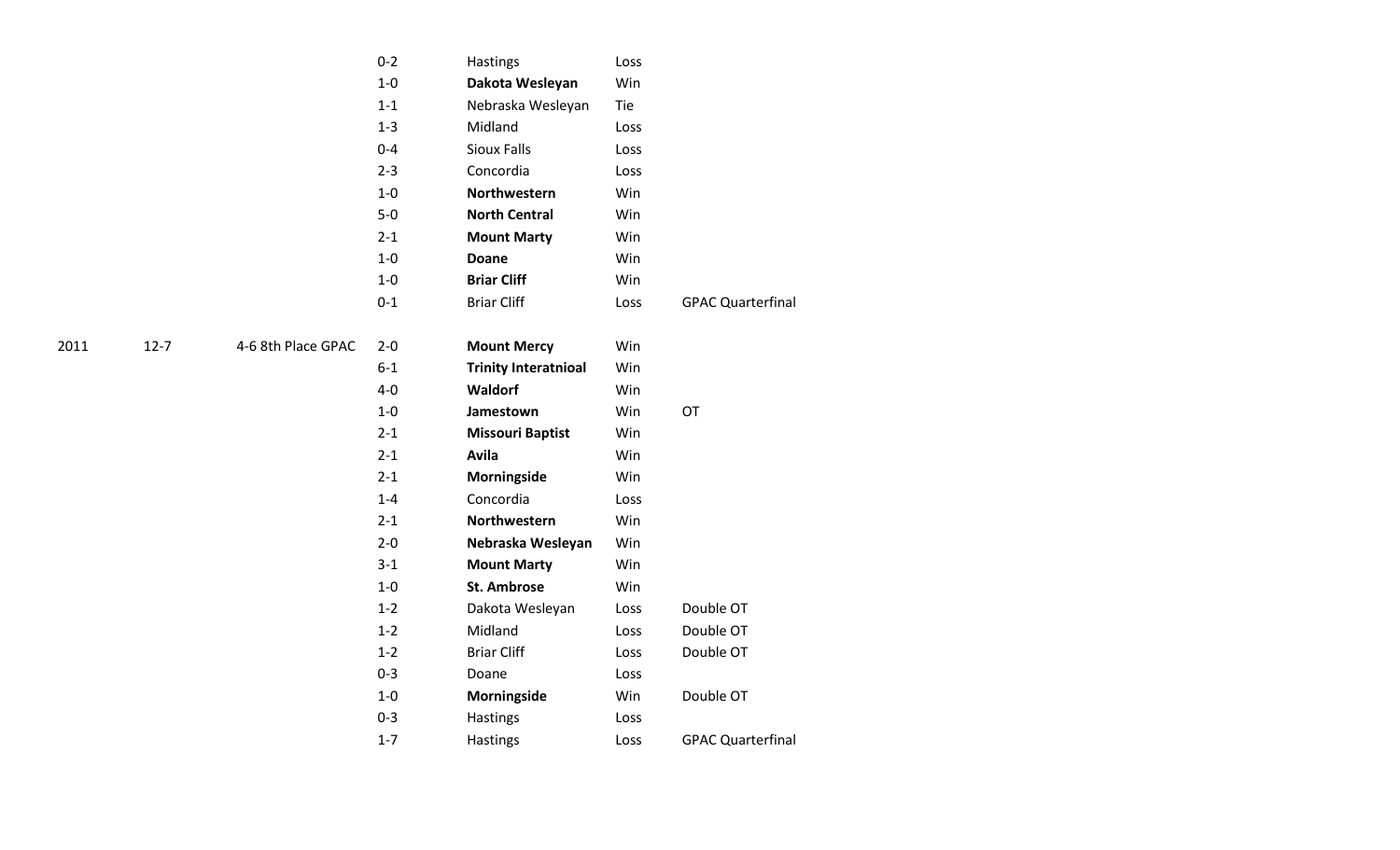|      |              | 6-3-1 4th Place |           |                          |      |                          |
|------|--------------|-----------------|-----------|--------------------------|------|--------------------------|
| 2012 | $10 - 8 - 1$ | GPAC            | $6 - 2$   | Waldorf                  | Win  |                          |
|      |              |                 | $2-1$     | <b>Trinity Christian</b> | Win  | OT                       |
|      |              |                 | $0 - 2$   | Avila                    | Loss |                          |
|      |              |                 | $4 - 1$   | <b>Missouri Baptist</b>  | Win  |                          |
|      |              |                 | $0 - 3$   | <b>Mount Mercy</b>       | Loss |                          |
|      |              |                 | $0 - 4$   | Jamestown                | Loss |                          |
|      |              |                 | $11-0$    | Presentation             | Win  |                          |
|      |              |                 | $2 - 0$   | Concordia                | Win  |                          |
|      |              |                 | $0 - 1$   | Northwestern             | Loss |                          |
|      |              |                 | $1 - 3$   | Nebraska Wesleyan        | Loss |                          |
|      |              |                 | $5-2$     | <b>Mount Marty</b>       | Win  |                          |
|      |              |                 | $1 - 2$   | Columbia                 | Loss |                          |
|      |              |                 | $3 - 2$   | Dakota Wesleyan          | Win  | OT                       |
|      |              |                 | $2 - 1$   | <b>Midland</b>           | Win  |                          |
|      |              |                 | $5-0$     | <b>Briar Cliff</b>       | Win  |                          |
|      |              |                 | $1 - 1 -$ | Doane                    | Loss | Double OT                |
|      |              |                 | $3 - 22$  | Morningside              | Win  |                          |
|      |              |                 | $1 - 3$   | Hastings                 | Loss |                          |
|      |              |                 | $0 - 1$   | Morningside              | Loss | <b>GPAC Quarterfinal</b> |
|      |              |                 |           |                          |      |                          |
|      |              | 3-6-1 8th Place |           |                          |      |                          |
| 2013 | $5 - 13$     | GPAC            | $0 - 1$   | <b>Mount Mercy</b>       | Loss |                          |
|      |              |                 | $1 - 4$   | Davenport                | Loss |                          |
|      |              |                 | $1-5$     | John Brown               | Loss |                          |
|      |              |                 | $2 - 3$   | Columbia                 | Loss |                          |
|      |              |                 | $2 - 4$   | Graceland                | Loss |                          |
|      |              |                 | $4-0$     | <b>Friends</b>           | Win  |                          |
|      |              |                 | $0 - 3$   | Jamestown                | Loss |                          |
|      |              |                 | $4-0$     | <b>Clarke</b>            | Win  |                          |
|      |              |                 | $1 - 3$   | Midland                  | Loss |                          |
|      |              |                 | $1 - 1$   | Dakota Wesleyan          | Tie  |                          |
|      |              |                 | $1-0$     | Concordia                | Win  |                          |
|      |              |                 | $0 - 1$   | <b>Briar Cliff</b>       | Loss |                          |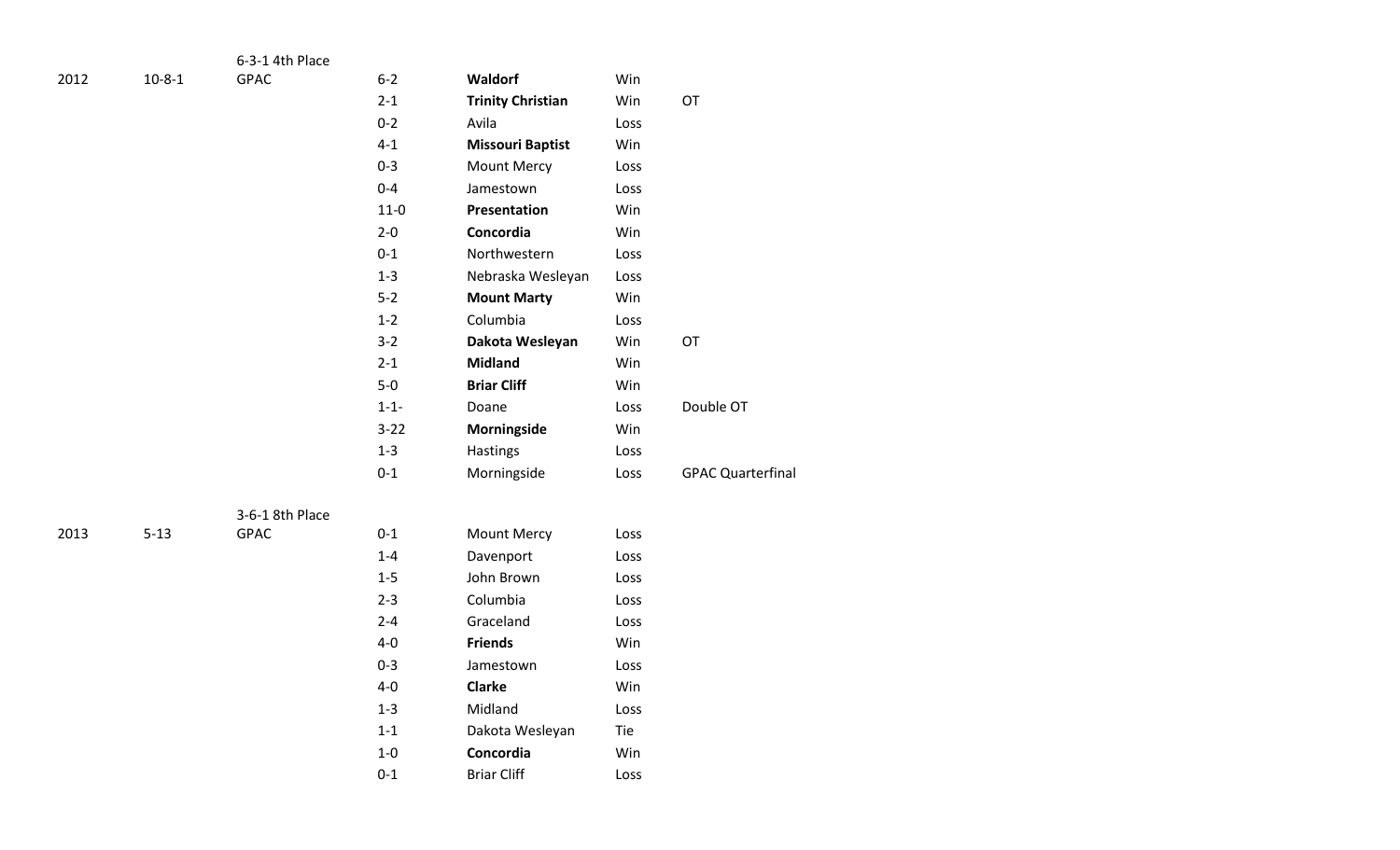|      |          |                 | $1 - 3$ | Morningside                | Loss |                             |
|------|----------|-----------------|---------|----------------------------|------|-----------------------------|
|      |          |                 | $0 - 1$ | Hastings                   | Loss |                             |
|      |          |                 | $0 - 2$ | Northwestern               | Loss |                             |
|      |          |                 | $2 - 3$ | Doane                      | Loss |                             |
|      |          |                 | $7 - 1$ | <b>Mount Marty</b>         | Win  |                             |
|      |          |                 | $4-0$   | Nebraska Wesleyan          | Win  |                             |
|      |          |                 | $0-6$   | Hastings                   | Loss | <b>GPAC Quarterfinal</b>    |
|      |          | 7-3-0 3rd Place |         |                            |      |                             |
| 2014 | $13 - 7$ | <b>GPAC</b>     | $3 - 1$ | Waldorf                    | Win  |                             |
|      |          |                 | $2 - 1$ | <b>Johnson &amp; Wales</b> | Win  |                             |
|      |          |                 | $2 - 1$ | Presentation               | Win  | Hosted by Johnson and Wales |
|      |          |                 | $2 - 1$ | Graceland                  | Win  |                             |
|      |          |                 | $1 - 2$ | Clarke                     | Loss |                             |
|      |          |                 | $1 - 2$ | Mount Mercy                | Loss |                             |
|      |          |                 | $1 - 2$ | Jamestown                  | Loss |                             |
|      |          |                 | $1 - 3$ | Midland*                   | Loss |                             |
|      |          |                 | $2 - 1$ | Dakota Wesleyan*           | Win  |                             |
|      |          |                 | $3 - 2$ | Concordia*                 | Win  |                             |
|      |          |                 | $4 - 1$ | <b>Briar Cliff*</b>        | Win  |                             |
|      |          |                 | $0 - 5$ | Hastings*                  | Loss |                             |
|      |          |                 | $5-0$   | <b>Buena Vista</b>         | Win  |                             |
|      |          |                 | $6-0$   | Morningside*               | Win  |                             |
|      |          |                 | $2 - 1$ | Northwestern*              | Win  |                             |
|      |          |                 | $1 - 3$ | Doane*                     | Loss |                             |
|      |          |                 | $5 - 1$ | Mount Marty*               | Win  |                             |
|      |          |                 | $3 - 2$ | Nebraska Wesleyan*         | Win  |                             |
|      |          |                 | $3 - 1$ | <b>Briar Cliff*</b>        | Win  |                             |
|      |          |                 | $1-6$   | Midland***                 | Loss | <b>GPAC Semifinal</b>       |
|      |          |                 |         |                            |      |                             |

\*-GPAC

Game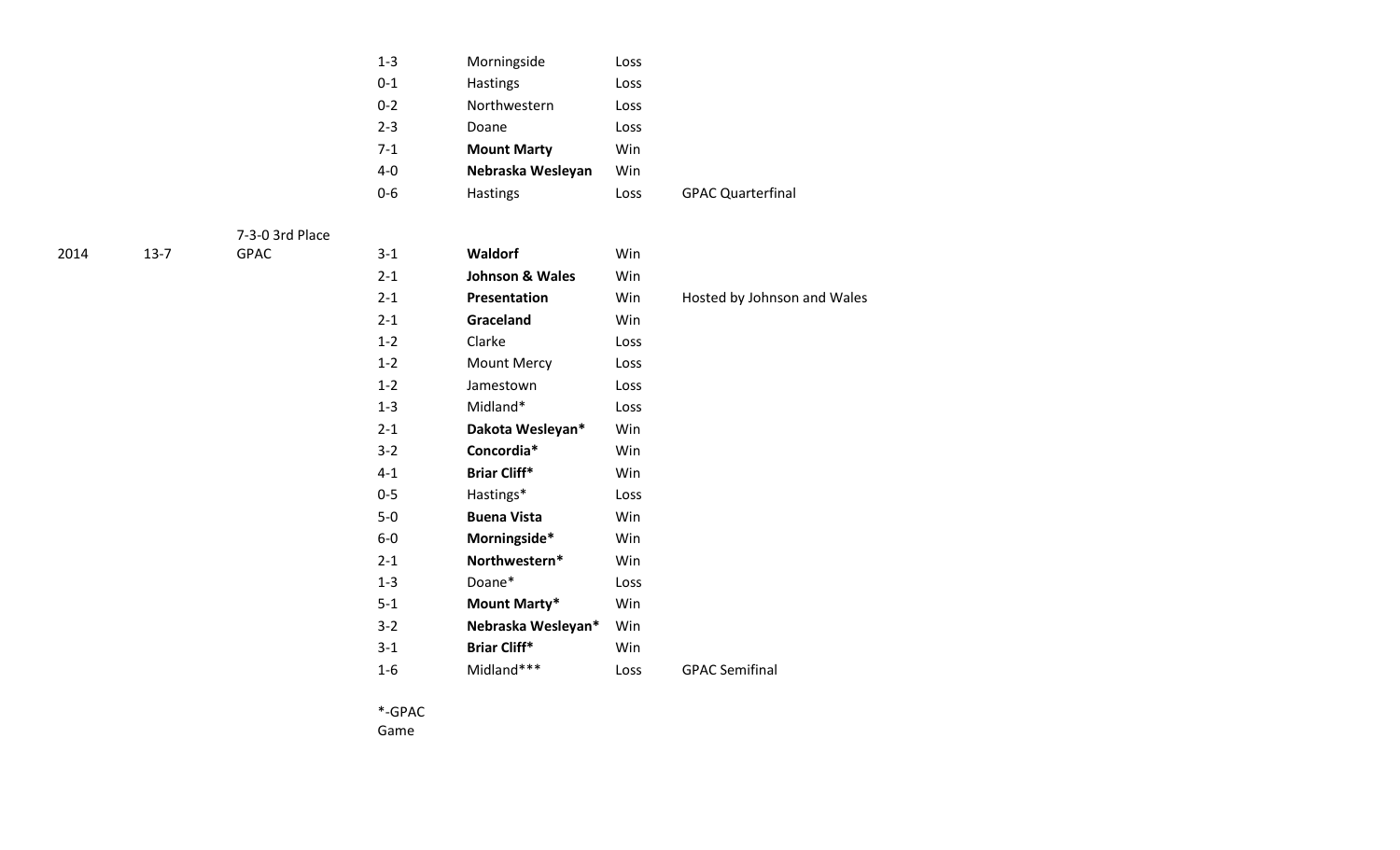|      |             | 2-6-2 10th Place   |          |                          |             |
|------|-------------|--------------------|----------|--------------------------|-------------|
| 2015 | $5 - 9 - 2$ | GPAC               | $2 - 1$  | <b>Trinity Christian</b> | Win         |
|      |             |                    | $4-0$    | Waldorf                  | Win         |
|      |             |                    | $4 - 1$  | Judson                   | Win         |
|      |             |                    | $1-2$    | Graceland                | Loss        |
|      |             |                    | $1-3$    | Mount Mercy              | Loss        |
|      |             |                    | $0-1$    | Jamestown                | Loss        |
|      |             |                    | $0-2$    | Hastings*                | Loss        |
|      |             |                    | $1-0$    | Dakota Wesleyan*         | Win         |
|      |             |                    | $0-0$    | Concordia*               | Loss        |
|      |             |                    | $0-1$    | Briar Cliff*             | Loss        |
|      |             |                    | $0 - 4$  | Midland*                 | Loss        |
|      |             |                    | $1 - 2$  | Morningside*             | Loss        |
|      |             |                    | $2 - 5$  | Doane*                   | Loss        |
|      |             |                    | $1-2$    | Northwestern*            | Loss        |
|      |             |                    | $4 - 4$  | Nebraska Wesleyan*       | Loss        |
|      |             |                    | $11-0$   | Mount Marty*             | Win         |
|      |             |                    |          |                          |             |
|      |             |                    | *-GPAC   |                          |             |
|      |             |                    | Game     |                          |             |
| 2016 | $7 - 12$    | 3-6 8th Place GPAC | $2 - 5$  | Mount Mercy              |             |
|      |             |                    | $1-6$    | Waldorf                  | Loss        |
|      |             |                    | $3-1$    |                          | Loss<br>Win |
|      |             |                    |          | <b>Bethany</b>           |             |
|      |             |                    | $5-0$    | Presentation             | Win         |
|      |             |                    | $0 - 1$  | Tabor                    | Loss        |
|      |             |                    | $2 - 3$  | <b>Buena Vista</b>       | Loss        |
|      |             |                    | $2 - 4$  | Jamestown                | Loss        |
|      |             |                    | $1 - 2$  | Hastings*                | Loss        |
|      |             |                    | $12 - 1$ | <b>Mount Marty*</b>      | Win         |
|      |             |                    | $1 - 2$  | Briar Cliff*             | Loss        |
|      |             |                    | $5-0$    | Viterbo                  | Win         |
|      |             |                    | $4-0$    | <b>Ripon (WI)</b>        | Win         |
|      |             |                    | $0 - 2$  | Northwestern*            | Loss        |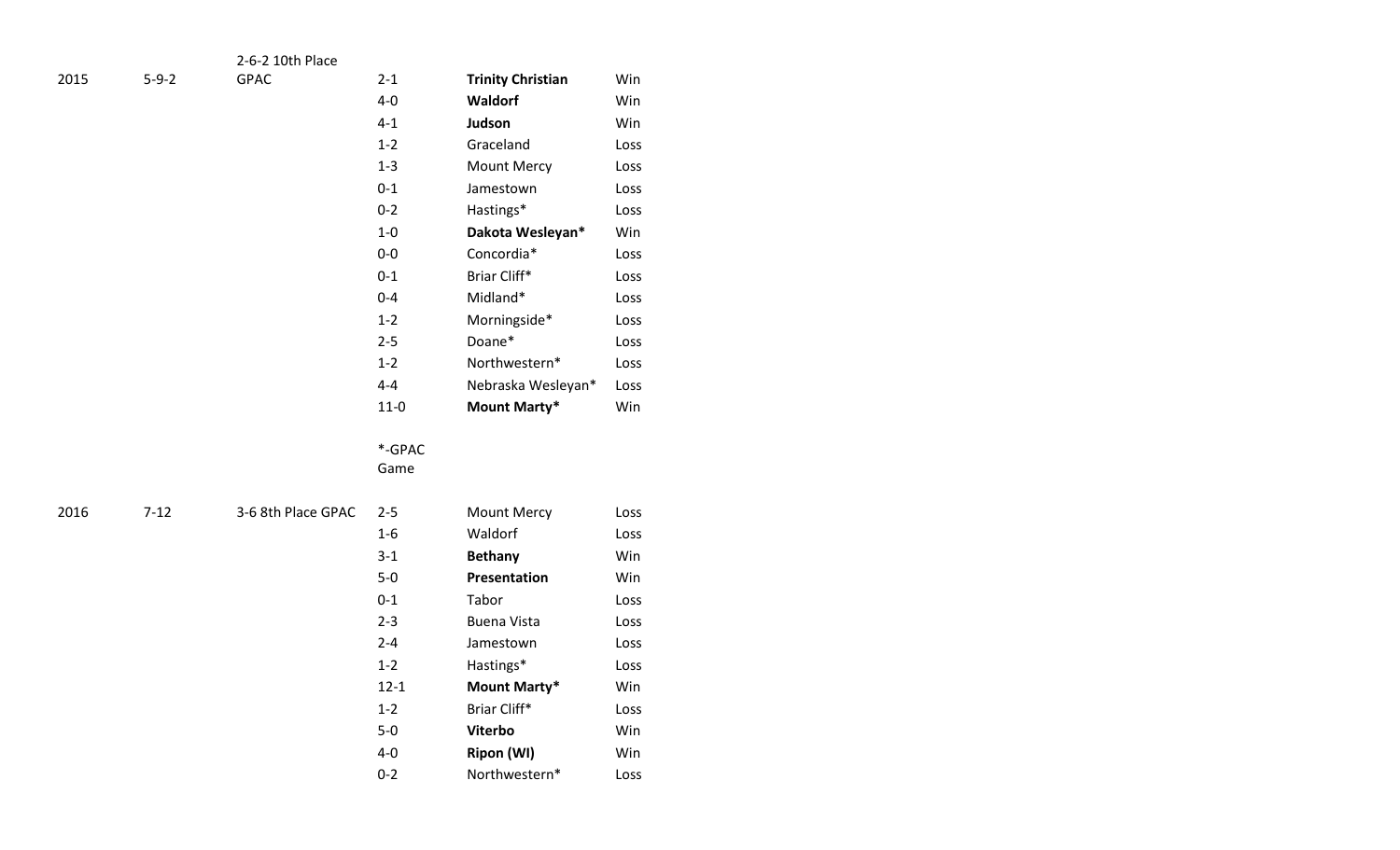|      |              |                    | $0 - 3$ | Concordia*               | Loss |                           |
|------|--------------|--------------------|---------|--------------------------|------|---------------------------|
|      |              |                    | $4-0$   | Morningside*             | Win  |                           |
|      |              |                    | $0 - 3$ | Midland*                 | Loss |                           |
|      |              |                    | $5-1$   | Dakota Wesleyan*         | Win  |                           |
|      |              |                    | $1 - 4$ | Doane*                   | Loss |                           |
|      |              |                    | $0 - 4$ | Hastings**               | Loss | <b>GPAC Quarterfinals</b> |
| 2017 | $8 - 11$     | 2-7 8th Place GPAC | $7 - 0$ | Neb. Christian           | Win  |                           |
|      |              |                    | $3 - 2$ | <b>Evangel</b>           | Win  |                           |
|      |              |                    | $0 - 4$ | Benedictine              | Loss |                           |
|      |              |                    | $1 - 2$ | Waldorf                  | Loss |                           |
|      |              |                    | $1-0$   | Southwestern             | Win  | Johnson and Wales Classic |
|      |              |                    | $1 - 2$ | Johnson and Wales        | Loss | Johnson and Wales Classic |
|      |              |                    | $4 - 2$ | <b>Buena Vista</b>       | Win  |                           |
|      |              |                    | $2 - 0$ | Presentation             | Win  |                           |
|      |              |                    | $1-6$   | Hastings*                | Loss |                           |
|      |              |                    | $0 - 4$ | Briar Cliff*             | Loss |                           |
|      |              |                    | $4-0$   | <b>Martin Luther</b>     | Win  |                           |
|      |              |                    | $3 - 2$ | Dakota Wesleyan*         | Win  |                           |
|      |              |                    | $0 - 2$ | Doane*                   | Loss |                           |
|      |              |                    | $0 - 1$ | Northwestern*            | Loss |                           |
|      |              |                    | $2 - 3$ | Midland*                 | Loss |                           |
|      |              |                    | $7 - 1$ | <b>Mount Marty*</b>      | Win  |                           |
|      |              |                    | $0 - 5$ | Concordia*               | Loss |                           |
|      |              |                    | $2 - 3$ | Morningside*             | Loss |                           |
|      |              |                    | $1 - 4$ | Hastings**               | Loss | <b>GPAC Quarterfinals</b> |
|      |              | 2-8-1 9th place    |         |                          |      |                           |
| 2018 | $6 - 10 - 1$ | <b>GPAC</b>        | $3-1$   | Avila                    | Win  |                           |
|      |              |                    | $2 - 3$ | Ottawa                   | Loss |                           |
|      |              |                    | $2 - 1$ | <b>Trinity Christian</b> | Win  |                           |
|      |              |                    | $0 - 2$ | Bethel (Indiana)         | Loss |                           |
|      |              |                    | $1-0$   | <b>Buena Vista</b>       | Win  |                           |

2-1 **Waldorf** Win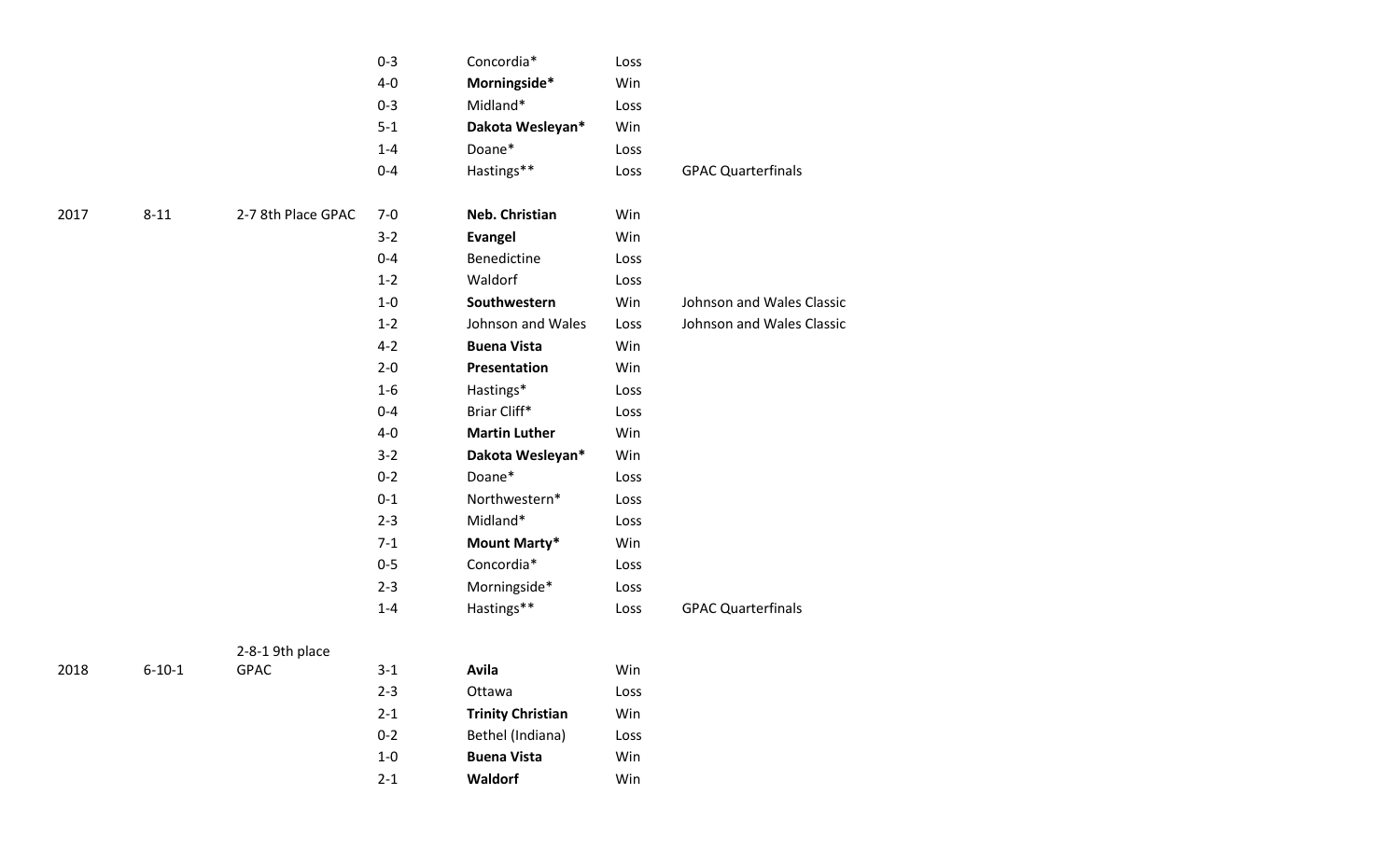|      |              |                    | $5-1$   | Presentation       | Win  |                |
|------|--------------|--------------------|---------|--------------------|------|----------------|
|      |              |                    | $0 - 2$ | Doane              | Loss |                |
|      |              |                    | $2 - 4$ | Jamestown          | Loss |                |
|      |              |                    | $1 - 5$ | Concordia          | Loss |                |
|      |              |                    | $2 - 2$ | <b>Mount Marty</b> | Tie  |                |
|      |              |                    | $5 - 1$ | Dakota Wesleyan    | Win  |                |
|      |              |                    | $0 - 5$ | Morningside        | Loss |                |
|      |              |                    | $2 - 3$ | <b>Briar Cliff</b> | Loss |                |
|      |              |                    | $0 - 4$ | Hastings           | Loss |                |
|      |              |                    | $0-6$   | Northwestern       | Loss |                |
|      |              |                    | $2 - 4$ | Midland            | Loss |                |
| 2019 | $3 - 12 - 3$ | 1-8-2 11th in GPAC | $5-0$   | Viterbo            | Win  |                |
|      |              |                    | $0 - 5$ | Friends            | Loss |                |
|      |              |                    | $2 - 2$ | <b>Buena Vista</b> | Tie  |                |
|      |              |                    | $1-0$   | <b>Ottawa</b>      | Win  |                |
|      |              |                    | $1-0$   | Presentation       | Win  |                |
|      |              |                    | $1 - 4$ | York               | Loss |                |
|      |              |                    | $1 - 1$ | Dakota Wesleyan    | Tie  |                |
|      |              |                    | $0 - 2$ | Doane              | Loss |                |
|      |              |                    | $0 - 5$ | Concordia          | Loss |                |
|      |              |                    | $0 - 4$ | Waldorf            | Loss |                |
|      |              |                    | $1 - 5$ | Bellevue           | Loss |                |
|      |              |                    | $0 - 1$ | Northwestern       | Loss |                |
|      |              |                    | $0 - 3$ | <b>Briar Cliff</b> | Loss |                |
|      |              |                    | $0 - 4$ | <b>Mount Marty</b> | Loss |                |
|      |              |                    | $1 - 4$ | Morningside        | Loss |                |
|      |              |                    | $0-0$   | Jamestown          | Tie  |                |
|      |              |                    | $1 - 4$ | Hastings           | Loss |                |
|      |              |                    | $2 - 3$ | Midland            | Loss |                |
| 2020 | $4 - 11$     | 3-9 10th in GPAC   | $2 - 6$ | Missouri Baptist   | Loss |                |
|      |              |                    | $0 - 1$ | Northwestern       | Loss | non-conference |
|      |              |                    | $0 - 1$ | <b>Briar Cliff</b> | Loss |                |
|      |              |                    |         |                    |      |                |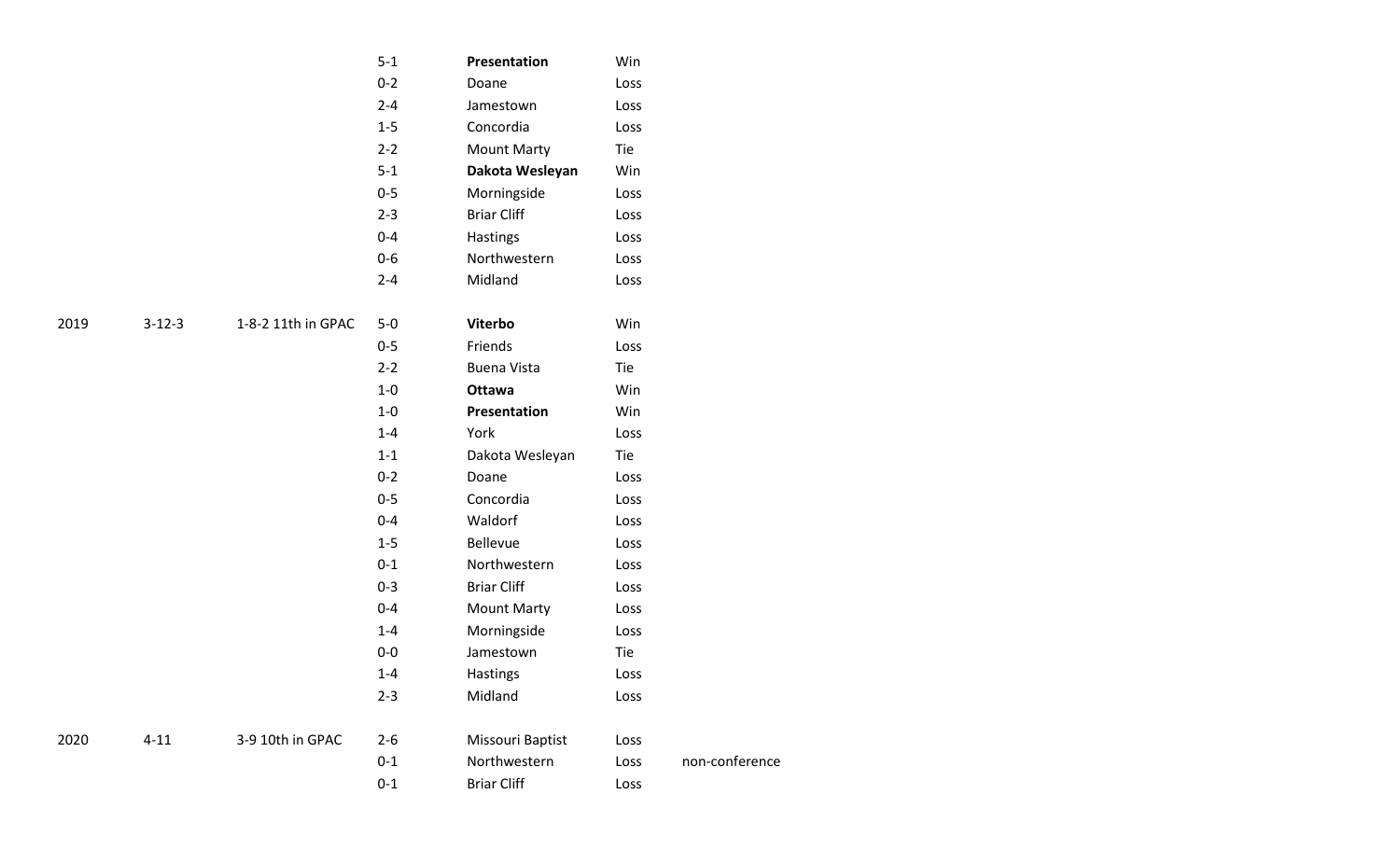| $1 - 4$ | Concordia          | Loss |
|---------|--------------------|------|
| $4 - 1$ | Northwestern (MN)  | Win  |
| $0 - 2$ | Dakota Wesleyan    | Loss |
| 4-1     | Presentation       | Win  |
| $1 - 0$ | <b>Mount Marty</b> | Win  |
| $0 - 4$ | Morningside        | Loss |
|         |                    |      |
| $3-0$   | <b>Midland</b>     | Win  |
| $2 - 4$ | Jamestown          | Loss |
| $1 - 2$ | Northwestern       | Loss |
| $2 - 4$ | Doane              | Loss |
| 2-6     | <b>Hastings</b>    | Loss |

forfeit win due to ineligible player, original score 5-0

loss

|                     |                        | $2 - 6$ | <b>Hastings</b> |             | Loss        |
|---------------------|------------------------|---------|-----------------|-------------|-------------|
|                     |                        |         |                 |             |             |
| Opponent            | <b>Series</b>          |         | Record          | Home        | Away        |
| Aquinas             | 2010                   |         | $0 - 1$         | $0-0$       | $0-1$       |
| Augustana           | 1978-86                |         | $15 - 0 - 1$    | $7-0$       | $8 - 0 - 1$ |
| Ashford             | 2010                   |         | $0 - 0 - 1$     | $0 - 0 - 1$ | $---$       |
| Avila               | 1997/2011-12/2018      |         | $2 - 1 - 1$     | $0 - 1$     | $2 - 0 - 1$ |
| <b>Bellevue</b>     | 1996-2001/2005-07/2019 |         | $2 - 9$         | $2 - 2$     | $2 - 7$     |
| <b>Benedictine</b>  | 2017                   |         | $0 - 1$         | $0 - 1$     | ---         |
| Bethany Lutheran    | 1979-89/1997/2004      |         | $3 - 10$        | $1 - 5$     | $2 - 5$     |
| Bethany (Kansas)    | 2016                   |         | $1-0$           | $1-0$       | $---$       |
| Bethel (Minnesota)  | 1980-88/2006-07        |         | $1 - 2 - 1$     | $0 - 2$     | $1 - 0 - 1$ |
| Bethel (Indiana)    | 2018                   |         | $0 - 1$         | $0-0$       | $0 - 1$     |
| Birmingham Southern | 1995                   |         | $0 - 1$         | $0-0$       | $0 - 1$     |

Briar Cliff 1978-2021 19-19-2 9-9-1 10-10-1

Buena Vista 1998-2002/2009/2014/2016-19 6-2-1 3-1-1 3-1 Cardinal Stritch 2005/2010 1-1 0-1 1-0 Central 1978/1998-2004 3-3 1-1 2-2 Clarke 1985/2013-14 3-1 1-1 2-0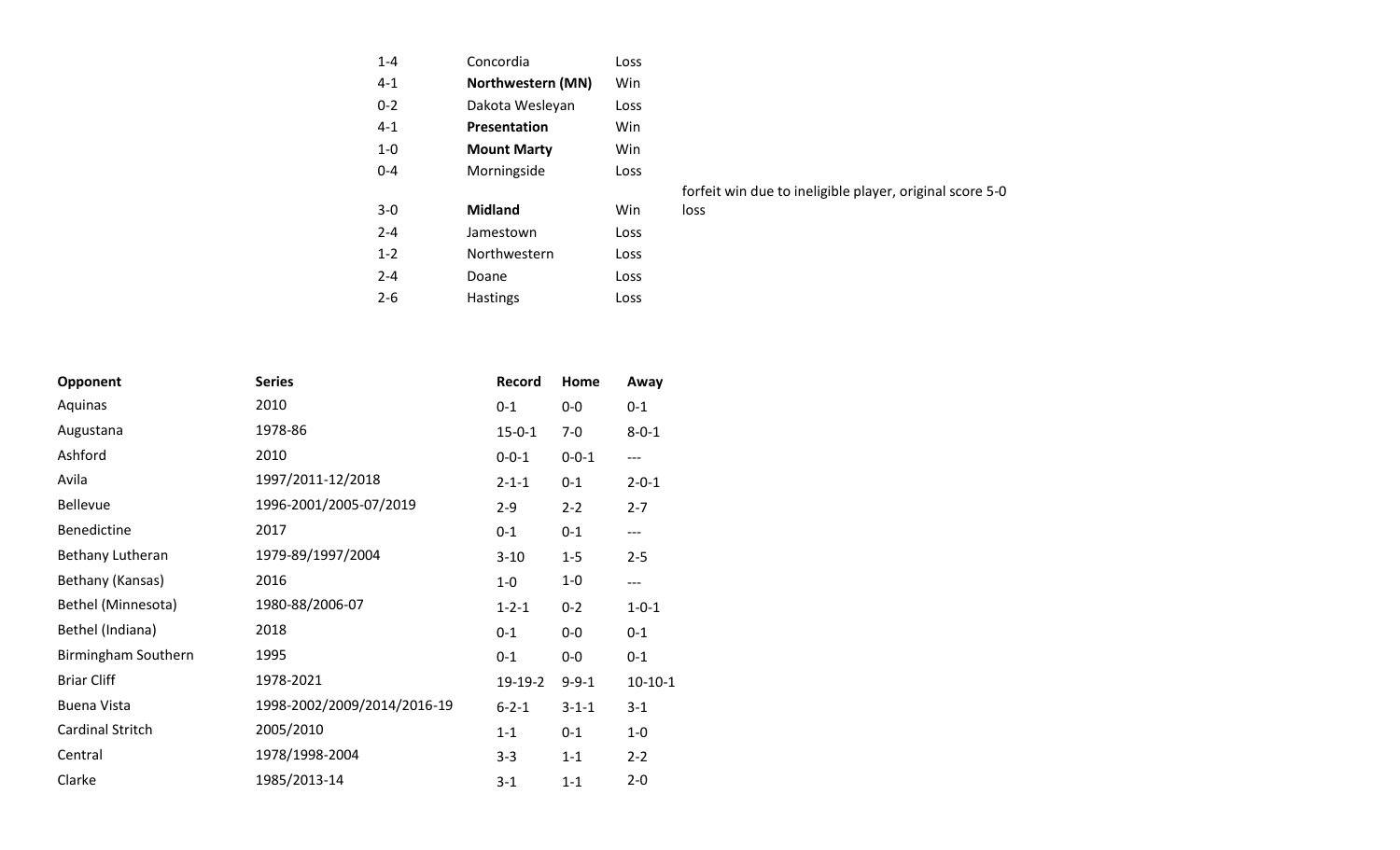| Columbia                             | 2012-13                         | $0 - 2$       | $0 - 1$     | $0 - 1$      |
|--------------------------------------|---------------------------------|---------------|-------------|--------------|
| Concordia NE                         | 1979-84,1992-2020               | $22 - 11 - 2$ | $11 - 5$    | $11 - 6 - 2$ |
| Concordia-St Paul                    | 1988-97                         | $10-1$        | $6-0$       | $4 - 1$      |
| Creighton                            | 1978-81                         | $2 - 4$       | $1 - 1$     | $1 - 3$      |
| Crown College                        | 1983-90                         | $7 - 0 - 2$   | $3 - 0 - 1$ | $4 - 0 - 1$  |
| (formerly St. Paul Bible<br>College) |                                 |               |             |              |
| Dakota Wesleyan                      | 2006-2020                       | $9 - 5 - 2$   | $7 - 1$     | $2 - 4 - 2$  |
| Dana                                 | 2000-09                         | $5-6$         | $2 - 2$     | $3 - 4$      |
| Davenport                            | 2013                            | $0 - 1$       | $0 - 1$     | $---$        |
| Doane                                | 1998-2020                       | $6 - 15 - 1$  | $4 - 7 - 1$ | $2 - 8$      |
| <b>Drake</b>                         | 1978-86                         | $1 - 1$       | $0 - 1$     | $1-0$        |
| Evangel                              | 2017                            | $1-0$         | $1-0$       | $---$        |
| Fransiscan                           | 2003                            | $1-0$         | ---         | $1 - 0$      |
| Friends                              | 2013/2018                       | $1 - 1$       | $1 - 1$     |              |
| Graceland                            | 1989-95/1998-99/2005-06/2013-15 | $8 - 4$       | $4 - 2$     | $4 - 2$      |
| Grandview                            | 1983-94, 2009                   | $8 - 13 - 1$  | $4 - 4$     | $4 - 9 - 1$  |
| <b>Gustavus Adolphus</b>             | 1981-89/2000                    | $1 - 2$       | ---         | $1 - 2$      |
| Hastings                             | 2000-20                         | $0 - 28$      | $0 - 12$    | $0 - 16$     |
| Huron                                | 1998-02                         | $2 - 3$       | $1 - 2$     | $1 - 1$      |
| Iowa State                           | 1982                            | $0 - 1$       | $0 - 1$     | $---$        |
| Iowa Wesleyan                        | 2003                            | $1-0$         | ---         | $1-0$        |
| Jamestown                            | 2007-2009/2011-20               | $3 - 8 - 1$   | $1 - 5 - 1$ | $2 - 3$      |
| John Brown                           | 2013                            | $0 - 1$       | $0 - 1$     | $---$        |
| Johnson and Wales                    | 2014/2017                       | $2 - 0$       | ---         | $2 - 0$      |
| Judson                               | 2005/2015                       | $1 - 1$       | $1-0$       | $0 - 1$      |
| Kansas Wesleyan                      | 1997                            | $1-0$         | $1-0$       |              |
| Loras                                | 1983-88/1992-95                 | $6 - 0 - 1$   | $2 - 0$     | $4 - 0 - 1$  |
| Mankato State                        | 1979                            | $1-0$         |             | $1-0$        |
| Martin Luther                        | 1995-2006/2017                  | $11 - 1 - 2$  | $8-0$       | $3 - 1 - 2$  |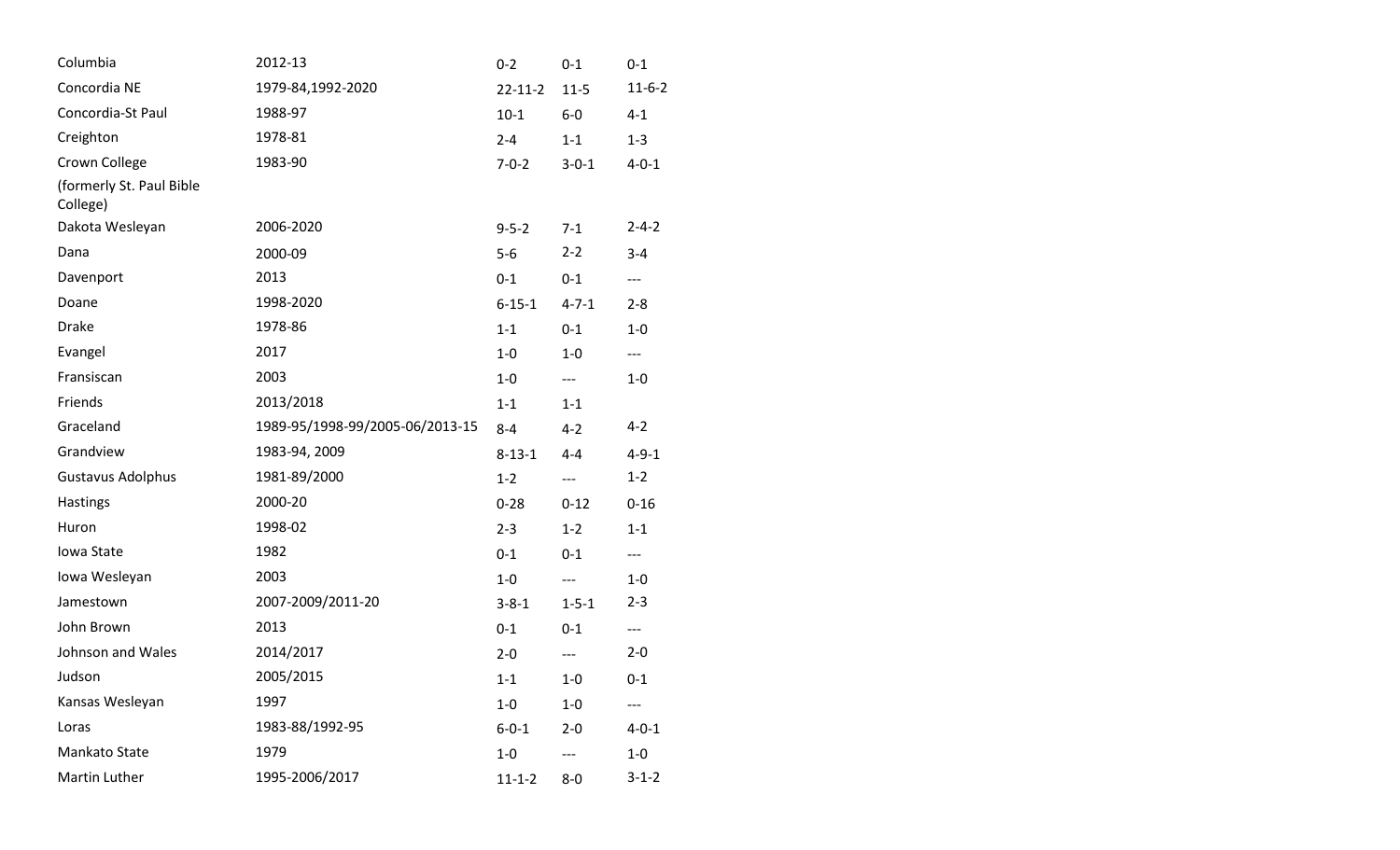| Mary                       | 1995-2001/2005            | $3 - 7$       | $2 - 3$      | $1 - 4$             |
|----------------------------|---------------------------|---------------|--------------|---------------------|
| Marycrest                  | 1995                      | $0 - 1$       | $---$        | $0 - 1$             |
| Midland (Midland Lutheran) | 2002-20                   | $8 - 13$      | $2 - 4$      | $6-9$               |
| Missouri Baptist           | 2011-12/2020              | $2 - 1$       | $1 - 1$      | $1-0$               |
| Moody Bible Inst.          | 1982                      | $1-0$         | $---$        | $1-0$               |
| Morningside                | 1978-79/2001-20           | $8 - 17$      | $6-8$        | $2 - 9$             |
| <b>Mount Marty</b>         | 1978-79/2000-19           | $21 - 3 - 1$  | $9 - 2 - 1$  | $11-2$              |
| <b>Mount Mercy</b>         | 2009-16                   | $1 - 7$       | $1 - 3$      | $0 - 4$             |
| Mount St. Claire           | 1997                      | $1-0$         | $1-0$        | $---$               |
| National                   | 1991/1996-2000            | $0 - 8 - 1$   | $0 - 3$      | $0 - 5 - 1$         |
| Nebraska Christian         | 2017                      | $1-0$         | $1-0$        | $\qquad \qquad - -$ |
| Nebraska-Omaha             | 1978-88                   | $11 - 12 - 1$ | $8 - 3$      | $3 - 9 - 1$         |
| Nebraska Wesleyan          | 1983-87/1992-2015         | $15-10-3$     | $8 - 6 - 2$  | $7 - 4 - 1$         |
| North Central              | 1986-95/2010              | $13 - 0$      | $7 - 0$      | $6-0$               |
| Northland                  | 1993                      | $1-0$         | $---$        | $1-0$               |
| Northwestern IA            | 1978-81/1992-2020         | $26 - 16$     | $17-9$       | $9 - 7$             |
| Northwestern MN            | 1988-2003/2020            | $12 - 2 - 2$  | $7 - 1$      | $5 - 1 - 2$         |
| <b>Olivet Nazarene</b>     | 1995                      | $1-0$         | $---$        | $1-0$               |
| Ottawa                     | 2018-19                   | $1 - 1$       | $1-0$        | $0 - 1$             |
| Park                       | 1997-2000                 | $1 - 3$       | $1 - 1$      | $0 - 2$             |
| Pillsbury Baptist          | 1979-95                   | $14-3$        | $8 - 1$      | $6 - 2$             |
| Presentation               | 2001-02/2012/2014/2016-20 | $9-0$         | $3-0$        | $6-0$               |
| Quincy IL                  | 1979-81                   | $0 - 2$       | ---          | $0 - 2$             |
| Ripon                      | 2016                      | $1-0$         | ---          | $1-0$               |
| Sangamon State             | 1984                      | $0 - 1$       | ---          | $0 - 1$             |
| <b>Sioux Falls</b>         | 1996-10                   | $8 - 6 - 2$   | $4 - 4 - 1$  | $4 - 2 - 1$         |
| South Dakota St.           | 1978-92                   | $20 - 9 - 2$  | $10 - 3 - 1$ | $10 - 6 - 1$        |
| South Dakota U             | 1978-87                   | $14-0$        | $6-0$        | $8-0$               |
| Southwestern               | 2017                      | $1 - 0$       |              | $1 - 0$             |
| St. Ambrose                | 1990-93/2004/2011         | $4 - 2$       | $2 - 0$      | $2 - 2$             |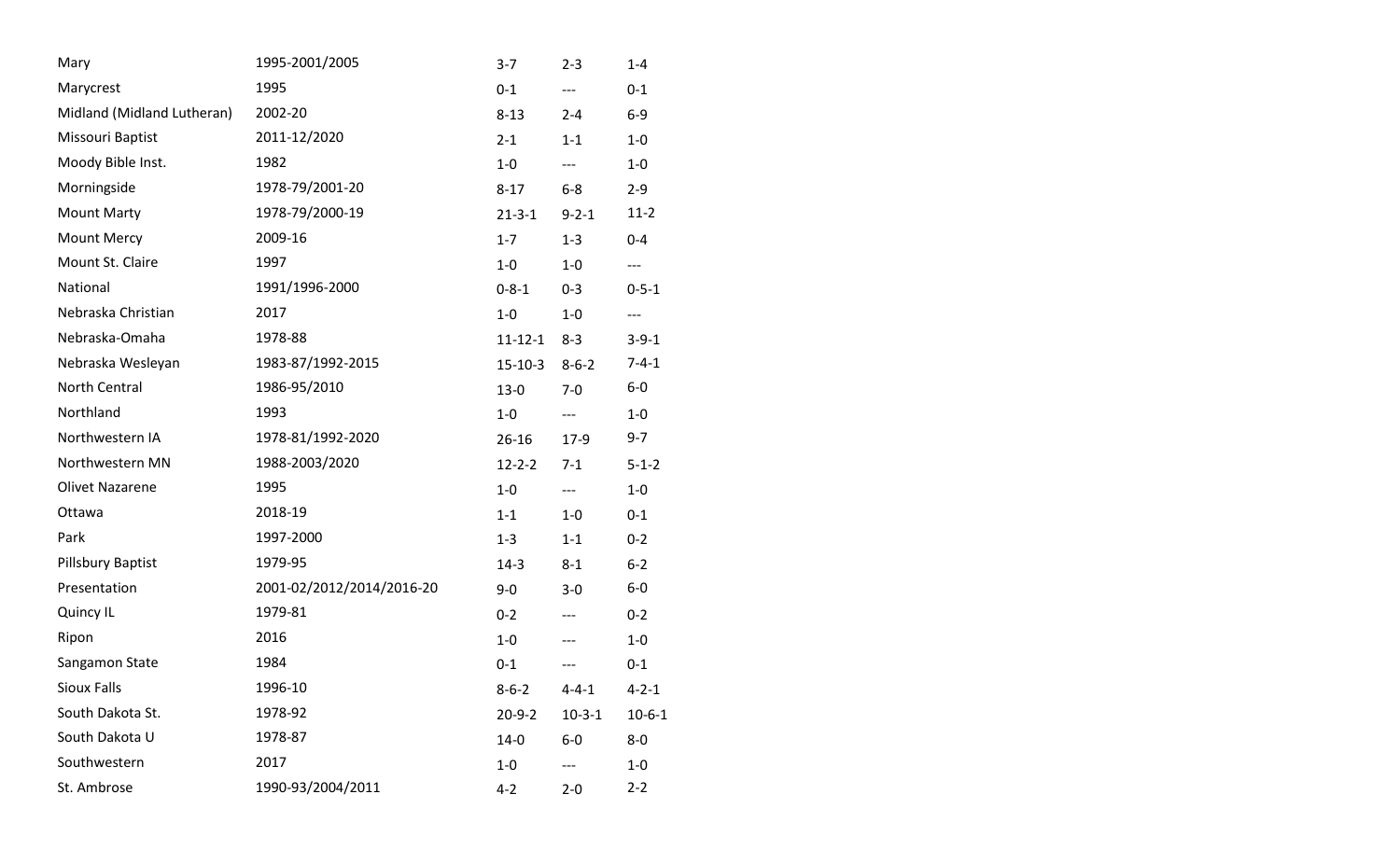| St. Scholastica              | 1989-90/1995-97/2000                  | $5 - 2 - 1$  | $3-0$       | $2 - 2 - 1$ |
|------------------------------|---------------------------------------|--------------|-------------|-------------|
| Tabor                        | 2016                                  | $0 - 1$      | $---$       | $0 - 1$     |
| Tarkio MO                    | 1988                                  | $0 - 1$      | $0 - 1$     | $---$       |
| Teikyo-Marycrest             | 1980-91                               | $3 - 3$      | $1 - 1$     | $2 - 2$     |
| Teikyo-Westmar               | 1991/1996-97                          | $2 - 2$      | $1 - 1$     | $1 - 1$     |
| <b>Trinity Christian</b>     | 1981-<br>90/2004/2008/2012/2015/2018  | $7 - 3$      | $5 - 2$     | $2 - 1$     |
| <b>Trinity International</b> | 2011-19                               | $3-0$        | $2 - 0$     | $1 - 0$     |
| U. Northern Iowa             | 1987                                  | $2 - 0$      | $1-0$       | $1-0$       |
| Viterbo                      | 1997/1999/2016/2019                   | $2 - 2$      | $1 - 1$     | $1 - 1$     |
| Waldorf                      | 2003-04/2007/2009-12/2014-<br>17/2019 | $9 - 3$      | $6 - 1$     | $3 - 2$     |
| Wartburg                     | 1982-97                               | $17 - 2 - 2$ | $8 - 1 - 1$ | $9 - 1 - 1$ |
| Wayne State                  | 1985                                  | $1-0$        | $1-0$       | ---         |
| York                         | 2019                                  | $0 - 1$      | ---         | $0 - 1$     |

|      |                          | Overall      | Conference |                                |
|------|--------------------------|--------------|------------|--------------------------------|
| Year | Coach                    | Record       | Record     | Postseason                     |
| 1978 | Evert Vander Heide       | $11 - 4 - 1$ |            | <b>NAIA Regional 1st Round</b> |
| 1979 | Ron Van Driel            | $14 - 4$     |            | <b>NAIA Regional 1st Round</b> |
|      |                          |              |            | NAIA District 15 1st           |
| 1980 | <b>Quentin Van Essen</b> | $10-7$       |            | Round                          |
| 1981 | <b>Quentin Van Essen</b> | $15 - 5$     |            | <b>NAIA Regional 1st Round</b> |
|      |                          |              |            | NAIA District 15 1st           |
| 1982 | <b>Quentin Van Essen</b> | $10-7-1$     |            | Round                          |
|      |                          |              |            | NAIA District 15 2nd           |
| 1983 | <b>Quentin Van Essen</b> | $9 - 6 - 1$  |            | Round                          |
| 1984 | Quentin Van Essen        | $10 - 5 - 1$ |            | <b>NAIA Regional 1st Round</b> |
| 1985 | Quentin Van Essen        | $11 - 5 - 2$ |            | <b>NAIA Regional 1st Round</b> |
| 1986 | <b>Quentin Van Essen</b> | $10-5-3$     |            | <b>NAIA Regional 1st Round</b> |
|      |                          |              |            | <b>NAIA Regional 2nd</b>       |
| 1987 | <b>Quentin Van Essen</b> | $14 - 3 - 1$ |            | Round                          |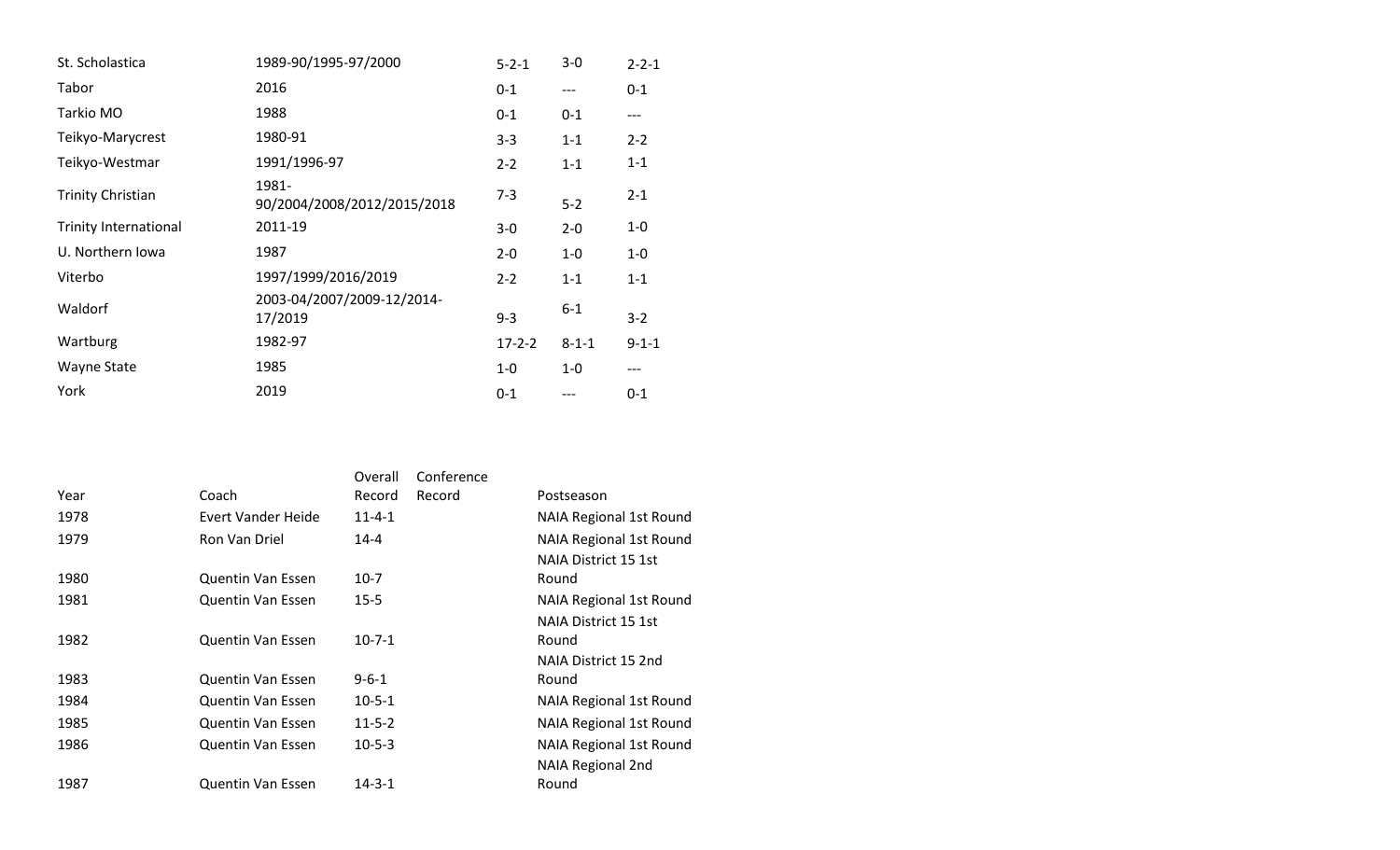|      |                                              |                          |             | NAIA District 15 1st          |
|------|----------------------------------------------|--------------------------|-------------|-------------------------------|
| 1988 | Quentin Van Essen                            | $14-3$                   |             | Round                         |
|      |                                              |                          |             | NAIA District 15 2nd          |
| 1989 | Quentin Van Essen                            | $11 - 6 - 1$             |             | Round                         |
|      |                                              |                          |             | NAIA District 15 2nd          |
| 1990 | Quentin Van Essen                            | $13 - 4 - 1$             |             | Round                         |
| 1991 | <b>Quentin Van Essen</b>                     | $17-2$                   |             | NAIA District 15 1st<br>Round |
| 1992 | Quentin Van Essen                            | $15 - 3$                 |             |                               |
| 1993 | <b>Bill Elgersma</b>                         | $15 - 5$                 |             |                               |
| 1994 | <b>Bill Elgersma</b>                         | $14 - 5$                 |             |                               |
| 1995 | <b>Bill Elgersma</b>                         | $13 - 5 - 4$             |             |                               |
| 1996 |                                              |                          |             |                               |
| 1997 | <b>Bill Elgersma</b><br><b>Bill Elgersma</b> | $10 - 4 - 2$<br>$11-6-2$ |             |                               |
|      |                                              |                          |             |                               |
| 1998 | <b>Bill Elgersma</b>                         | $11 - 5 - 1$             |             |                               |
| 1999 | <b>Bill Elgersma</b>                         | $8 - 10$                 |             |                               |
| 2000 | Dan Oppeneer                                 | $2 - 14$                 | $2 - 6$     |                               |
| 2001 | Darryl De Ruiter                             | $10-9$                   | $3 - 5$     | <b>GPAC Semifinals</b>        |
| 2002 | Darryl De Ruiter                             | $7 - 9 - 2$              | $5 - 4 - 1$ | <b>GPAC Quarterfinals</b>     |
| 2003 | Craig Stiemsma                               | $7 - 10$                 | $4 - 7$     |                               |
| 2004 | Craig Stiemsma                               | $12-9$                   | $7 - 4$     | <b>GPAC Semifinals</b>        |
| 2005 | Craig Stiemsma                               | $9 - 10$                 | $6-5$       | <b>GPAC Semifinals</b>        |
|      |                                              |                          |             | <b>NAIA Region III</b>        |
| 2006 | Craig Stiemsma                               | $10 - 7 - 1$             | $8 - 4$     | Quarterfinals                 |
| 2007 | <b>Bill Elgersma</b>                         | $8 - 7 - 2$              | $5 - 5 - 2$ |                               |
| 2008 | Dave Schenk                                  | $4 - 12 - 1$             | $3 - 8 - 1$ | <b>GPAC Quarterfinals</b>     |
| 2009 | Dave Schenk                                  | $9 - 10$                 | $5 - 7$     | <b>GPAC Quarterfinals</b>     |
| 2010 | Dave Schenk                                  | $8 - 9 - 2$              | $5 - 5 - 1$ | <b>GPAC Quarterfinals</b>     |
| 2011 | Dave Schenk                                  | $12 - 7$                 | $4 - 6$     | <b>GPAC Quarterfinals</b>     |
| 2012 | Dave Schenk                                  | $10 - 8 - 1$             | $6 - 3 - 1$ | <b>GPAC Quarterfinals</b>     |
| 2013 | Dave Schenk                                  | $5 - 13 - 1$             | $3 - 6 - 1$ | <b>GPAC Quarterfinals</b>     |
| 2014 | Dave Schenk                                  | $13-7$                   | $7 - 3$     | <b>GPAC Semifinals</b>        |
| 2015 | Craig Stiemsma                               | $5 - 9 - 2$              | $2 - 6 - 2$ |                               |
| 2016 | Craig Stiemsma                               | $7 - 12$                 | $3 - 6$     | <b>GPAC Quarterfinals</b>     |
| 2017 | Craig Stiemsma                               | $8 - 11$                 | $2 - 7$     | <b>GPAC Quarterfinals</b>     |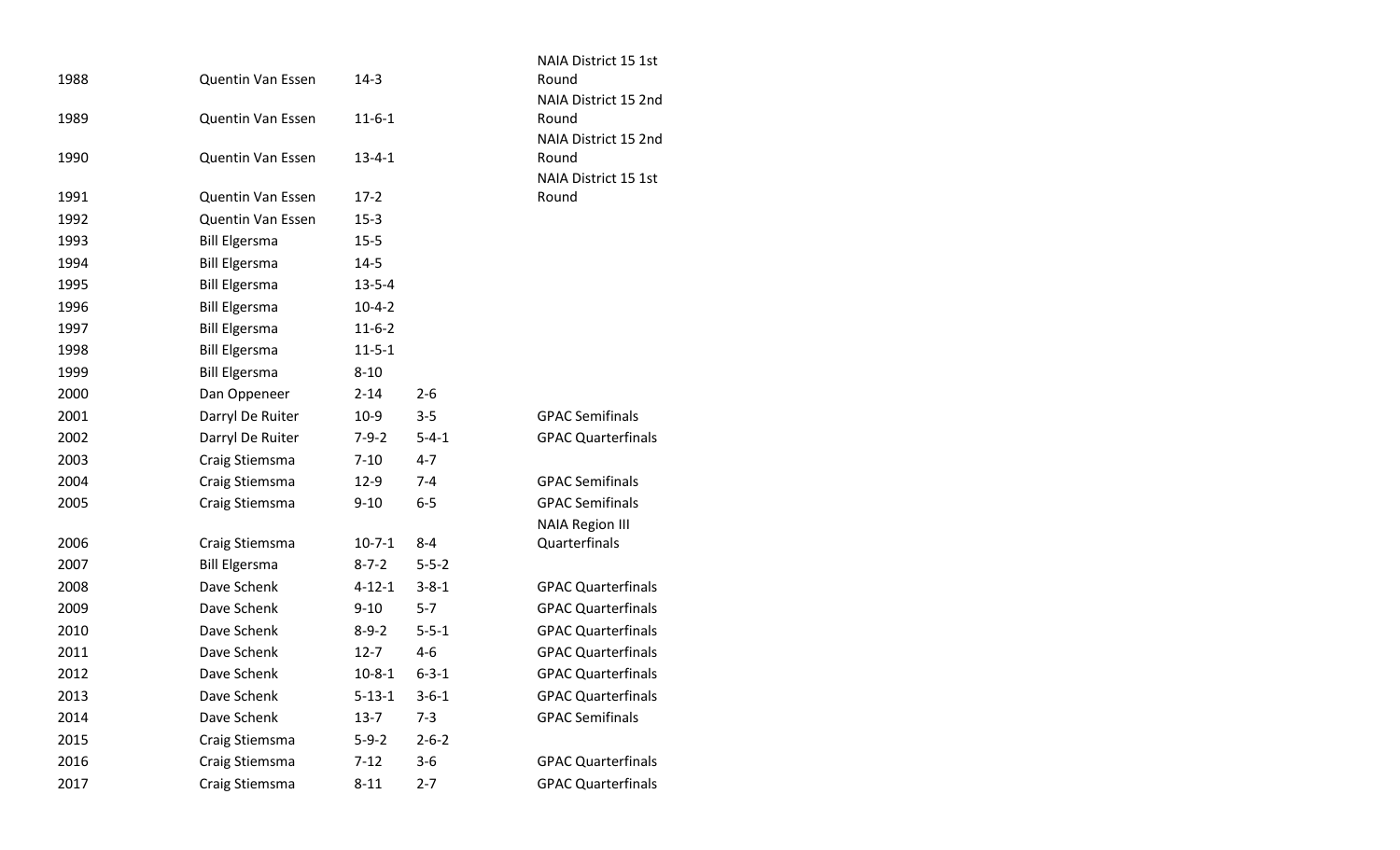| 2018  | <b>Bill Elgersma</b> | $6-10-1$ $2-8-1$ |     |
|-------|----------------------|------------------|-----|
| 2019  | Ryan Gresse          | $3-12-3$ $1-8-2$ |     |
| -2020 | Ryan Gesse           | $4 - 10$         | 3-8 |

|                          |                   |              | Winning    |
|--------------------------|-------------------|--------------|------------|
| Coach                    | Year              | Record       | Percentage |
| Evert Vander Heide       | 1978              | $11 - 4 - 1$ | .718       |
| Ron Van Driel            | 1979              | $14 - 4$     | .778       |
|                          |                   | 159-         |            |
| <b>Quentin Van Essen</b> | 1980-92           | 61-12        | .685       |
|                          |                   | $96 - 57 -$  |            |
| <b>Bill Elgersma</b>     | 1993-99/2007/2018 | 12           | .618       |
| Dan Oppeneer             | 2000              | $2 - 14$     | .143       |
|                          |                   | $17 - 18 -$  |            |
| Darryl De Ruiter         | 2001-02           | 2            | .476       |
|                          |                   | $56 - 68 -$  |            |
| Craig Stiemsma           | 2003-06/2015-17   | 3            | .461       |
|                          |                   | $61 - 66 -$  |            |
| Dave Schenk              | 2008-14           | 5            | .481       |
| <b>Ryan Gresse</b>       | 2019-20           | $7 - 22 - 2$ | .234       |

| Year    | Individual | Honor                      |
|---------|------------|----------------------------|
| 1983-84 |            |                            |
|         | Don Top    | NAIA Academic All-American |

| Terry Schaap | NAIA Academic All-American |
|--------------|----------------------------|
|--------------|----------------------------|

| Jeffrey Dykstra | NAIA Academic All-American |
|-----------------|----------------------------|
| Karl Kaemingk   | NAIA Academic All-American |
| Calvin Struyk   | NAIA Academic All-American |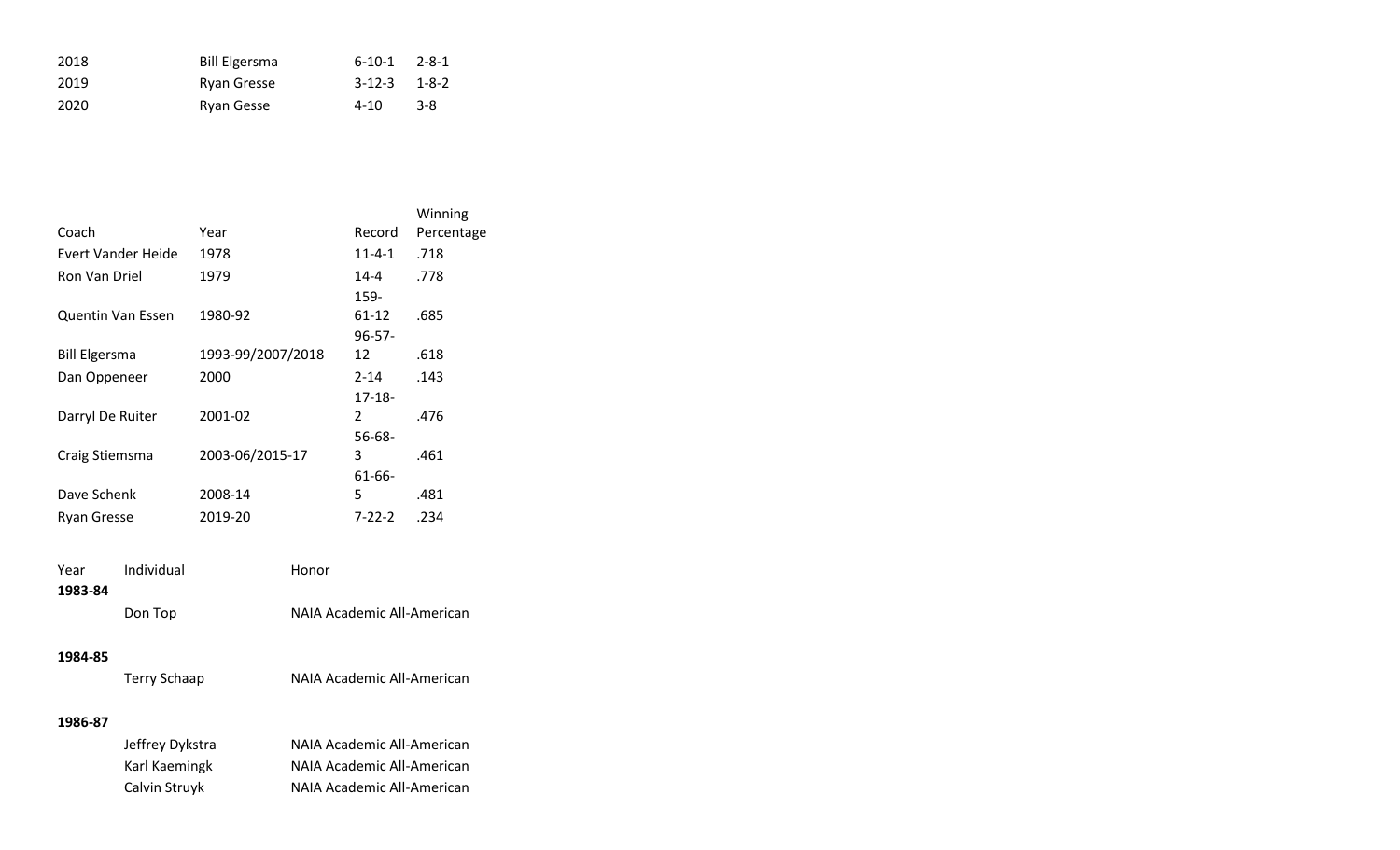Jeffrey Brouwer NAIA Scholar-Athlete

### **1991-92**

Scott Hilbelink NAIA Scholar-Athlete

## **1993-94**

Doug Brouwer NAIA Scholar-Athlete

#### **1995-96**

| Micah Schreurs  | NAIA Scholar-Athlete        |
|-----------------|-----------------------------|
| Eric Vander Mey | <b>NAIA Scholar-Athlete</b> |

### **1996-97**

| <b>Micah Schruers</b> | NAIA Scholar-Athlete |
|-----------------------|----------------------|
| Mark Memmelaar        | NAIA Scholar-Athlete |
| Eric Van Riessen      | NAIA Scholar-Athlete |
| Eric Vander Mey       | NAIA Scholar-Athlete |

#### **1997-98**

| Amos Dornbos      | NAIA Scholar-Athlete |
|-------------------|----------------------|
| Steve Gerritsma   | NAIA Scholar-Athlete |
| James Van Riessen | NAIA Scholar-Athlete |

# **1998-99**

|  | Steve Gerritsma | NAIA Scholar-Athlete |
|--|-----------------|----------------------|
|--|-----------------|----------------------|

#### **1999-00**

Doug Gorter **NAIA Scholar-Athlete** 

| Beau Bosma  | <b>GPAC Honorable Mention</b> |
|-------------|-------------------------------|
| Doug Gorter | <b>GPAC Honorable Mention</b> |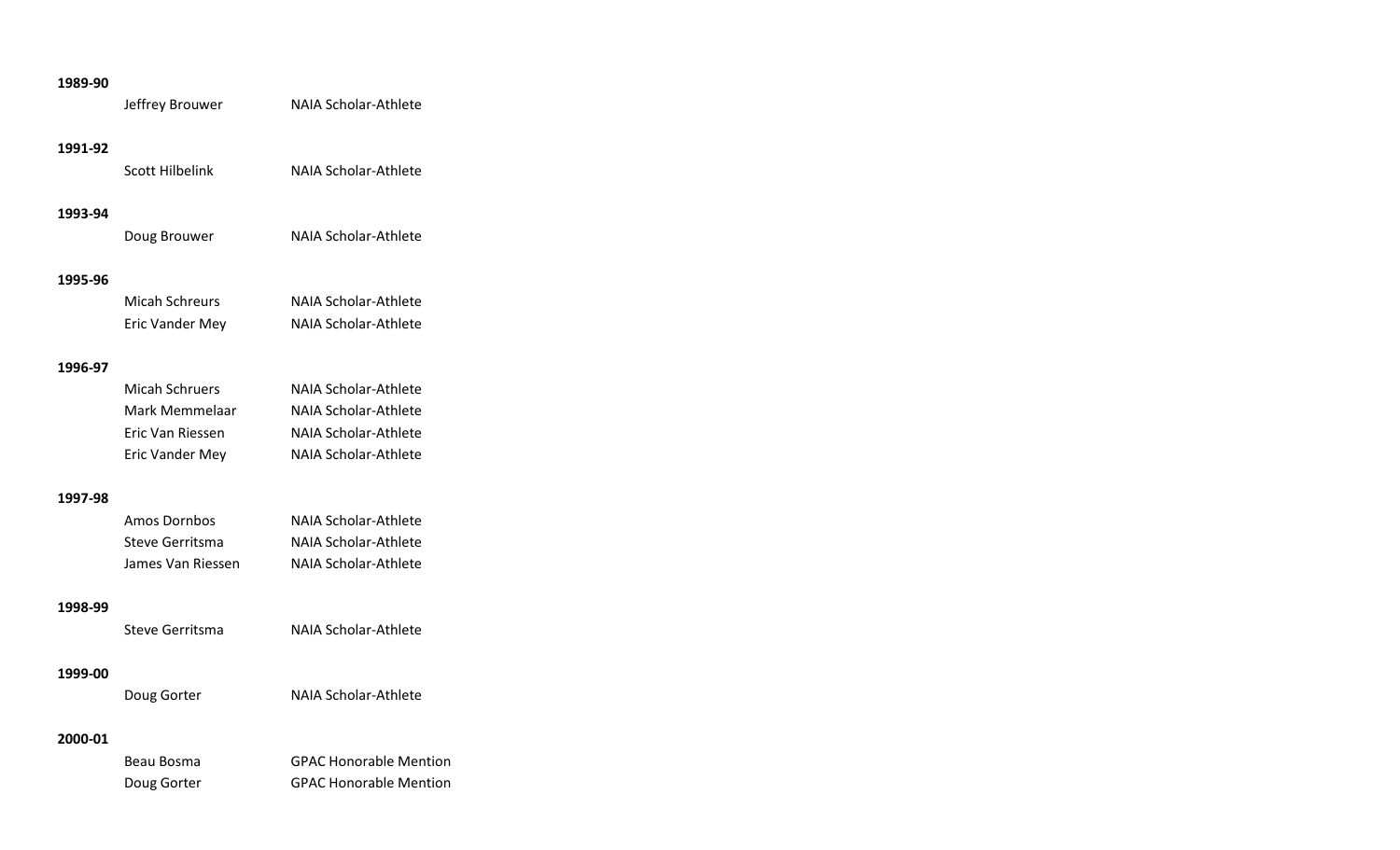| <b>NAIA Scholar Athlete</b>   |
|-------------------------------|
| <b>GPAC Honorable Mention</b> |
| <b>GPAC Honorable Mention</b> |
| NAIA Scholar Athlete          |
| NAIA Scholar Athlete          |
| NAIA Scholar Athlete          |
|                               |

| Ben Bieri             | GPAC 2 <sup>nd</sup> Team     |
|-----------------------|-------------------------------|
| Beau Bosma            | <b>GPAC Honorable Mention</b> |
| <b>Travis Burgers</b> | GPAC 2 <sup>nd</sup> Team     |
| <b>Travis Burgers</b> | NAIA Scholar Athlete          |
| John Hansel           | GPAC 1 <sup>st</sup> Team     |
| Eric Segaar           | <b>GPAC Honorable Mention</b> |
| Brian Sonke           | NAIA Scholar Athlete          |
| Chris Wassenaar       | NAIA Scholar Athlete          |
| Nick Wissink          | <b>GPAC Honorable Mention</b> |
| Nick Wissink          | NAIA Scholar Athlete          |

# **2002-03**

| <b>Travis Burgers</b> | GPAC 1 <sup>st</sup> Team     |
|-----------------------|-------------------------------|
| <b>Travis Burgers</b> | NAIA Scholar Athlete          |
| Travis De Jong        | NAIA Scholar Athlete          |
| Tim Klein             | <b>GPAC Honorable Mention</b> |
| Craig Ritsema         | <b>GPAC Honorable Mention</b> |
| Matt Ruter            | <b>GPAC Honorable Mention</b> |
| Matt Ruter            | NAIA Scholar Athlete          |
| Kyle Van Andel        | GPAC 2 <sup>nd</sup> Team     |
| Josh Visser           | <b>GPAC Honorable Mention</b> |

| Travis De Jong | NAIA Scholar Athlete          |
|----------------|-------------------------------|
| Mike Oppeneer  | <b>GPAC Honorable Mention</b> |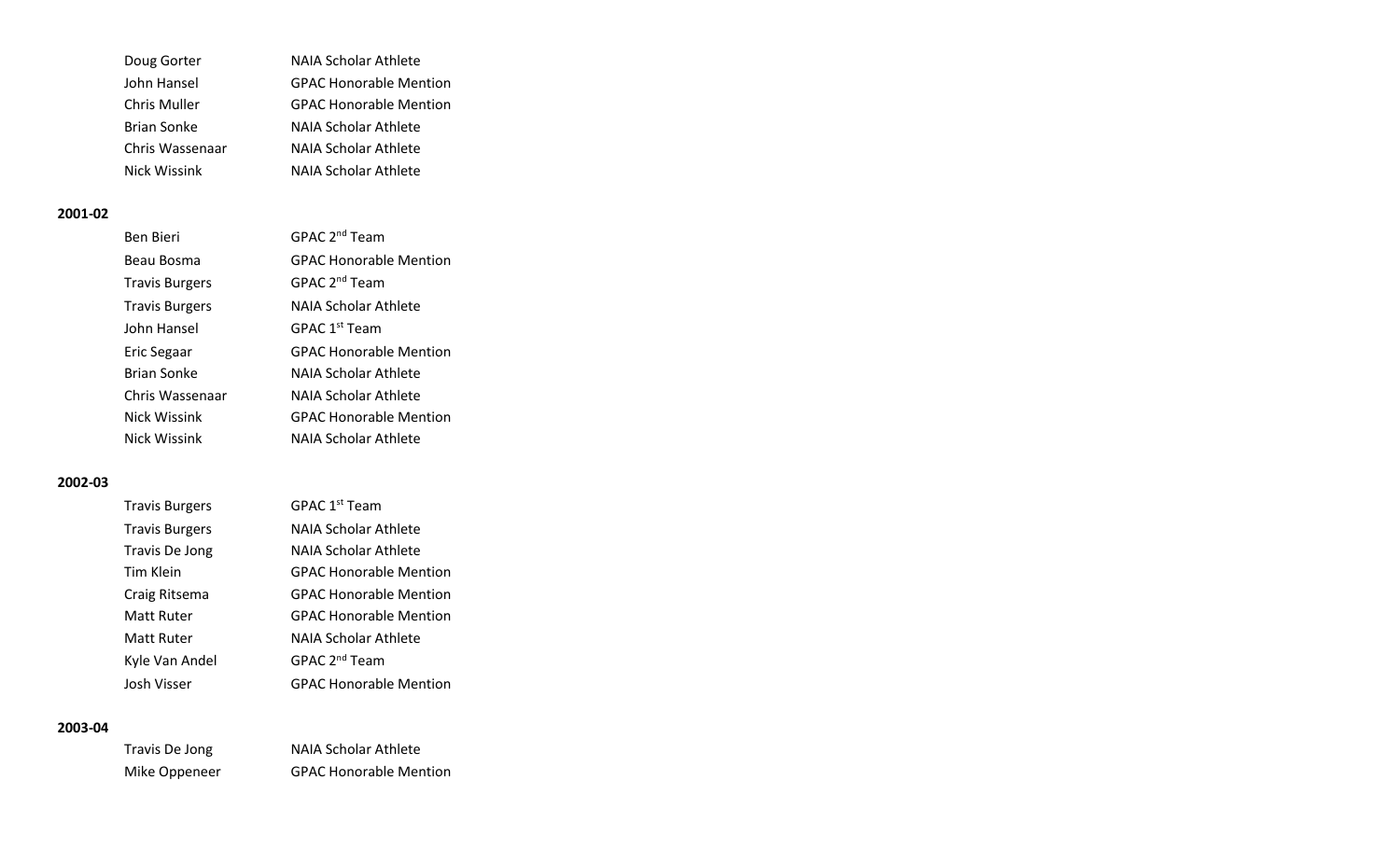| <b>Ben Ribbens</b> | NAIA Scholar Athlete          |
|--------------------|-------------------------------|
| Matt Ruter         | <b>GPAC Honorable Mention</b> |
| Matt Ruter         | NAIA Scholar Athlete          |
| Kyle Van Andel     | <b>GPAC Honorable Mention</b> |
| Kyle Van Andel     | NAIA Scholar Athlete          |

| Ryan Coon          | <b>GPAC Honorable Mention</b> |
|--------------------|-------------------------------|
| Andrew Dunham      | GPAC 2 <sup>nd</sup> Team     |
| Aaron Faber        | <b>NAIA Scholar Athlete</b>   |
| Tim Klein          | <b>GPAC Honorable Mention</b> |
| Mike Oppeneer      | GPAC 2 <sup>nd</sup> Team     |
| <b>Ben Ribbens</b> | NAIA Scholar Athlete          |
| Kyle Van Andel     | GPAC 1 <sup>st</sup> Team     |
| Kyle Van Andel     | NAIA Scholar Athlete          |

#### **2005-06**

| <b>Bryan Burgers</b> | NAIA Scholar Athlete      |
|----------------------|---------------------------|
| Ryan Coon            | GPAC 1 <sup>st</sup> Team |
| Andrew Dunham        | GPAC 2 <sup>nd</sup> Team |
| Aaron Faber          | NAIA Scholar Athlete      |
| Mike Oppeneer        | GPAC 2 <sup>nd</sup> Team |

| <b>Bryan Burgers</b>  | <b>GPAC Honorable Mention</b> |
|-----------------------|-------------------------------|
| Ryan Coon             | GPAC 1 <sup>st</sup> Team     |
| Brett Kroeze          | NAIA Scholar Athlete          |
| <b>Chad Nibbelink</b> | <b>GPAC Honorable Mention</b> |
| Mike Oppeneer         | GPAC 1 <sup>st</sup> Team     |
| Brandon Vander Wel    | NAIA Scholar Athlete          |
| Tim Walstra           | GPAC 2 <sup>nd</sup> Team     |
|                       |                               |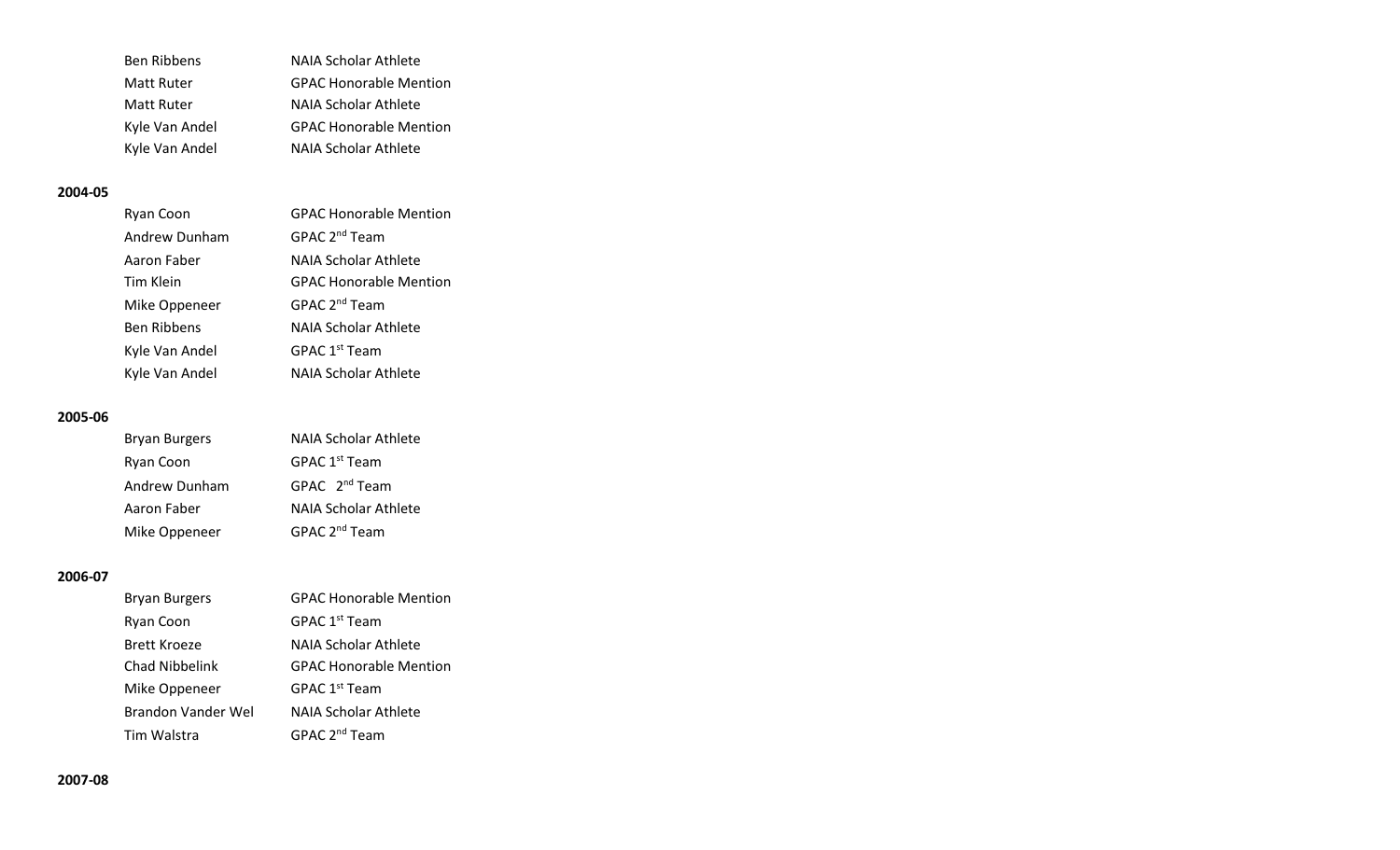| Ryan Coon          | GPAC 1 <sup>st</sup> Team     |
|--------------------|-------------------------------|
| Dan Koolhaus       | <b>GPAC Honorable Mention</b> |
| Brandon Vander Wel | <b>GPAC Honorable Mention</b> |
| Tim Walstra        | <b>GPAC Honorable Mention</b> |

| Siam Grobler  | <b>GPAC Honorable Mention</b> |
|---------------|-------------------------------|
| Tim Walstra   | GPAC 2 <sup>nd</sup> Team     |
| Andrew Wubben | <b>GPAC Honorable Mention</b> |

#### **2009-10**

| <b>Troy Ellens</b>   | <b>NAIA Scholar Athlete</b>   |
|----------------------|-------------------------------|
| Darin Keizer         | <b>GPAC Honorable Mention</b> |
| <b>Phil Nywening</b> | <b>GPAC Honorable Mention</b> |
| <b>Brian Verwolf</b> | <b>GPAC Honorable Mention</b> |
| Team                 | NAIA Scholar Team             |

## **2010-11**

| Kurt Franje          | NAIA Scholar Athlete          |
|----------------------|-------------------------------|
| Joe Lammers          | <b>GPAC Honorable Mention</b> |
| Joe Lammers          | NAIA Scholar Athlete          |
| <b>Tom Stepanek</b>  | GPAC 2 <sup>nd</sup> Team     |
| Scott Van Wylen      | <b>GPAC Honorable Mention</b> |
| Doug Veldhuisen      | NAIA Scholar Athlete          |
| <b>Brian Verwolf</b> | GPAC 2 <sup>nd</sup> Team     |
| <b>Brian Verwolf</b> | NAIA Scholar Athlete          |
| Devin Williams       | GPAC 2 <sup>nd</sup> Team     |
| Team                 | NAIA Scholar Team             |

| Josh Brinkerhoff | <b>GPAC Honorable Mention</b> |
|------------------|-------------------------------|
| Kyle Broekhuizen | NAIA Scholar Athlete          |
| Kurt Franje      | NAIA Scholar Athlete          |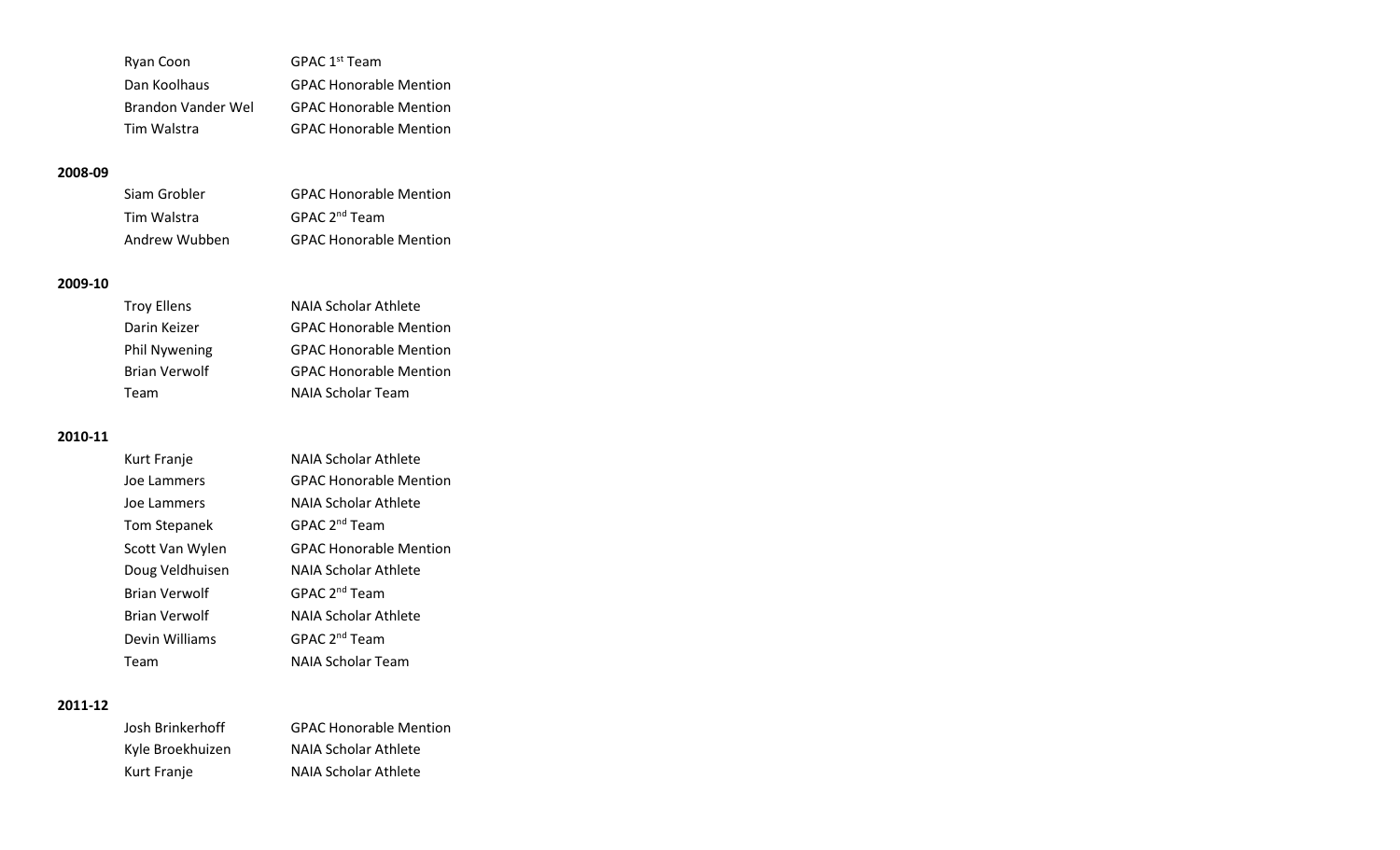| Herman Hofman        | NAIA Scholar Athlete                                           |
|----------------------|----------------------------------------------------------------|
| Joe Lammers          | NAIA Scholar Athlete                                           |
| David Miedema        | NAIA Scholar Athlete                                           |
| David Riley          | NAIA Scholar Athlete                                           |
| <b>Tom Stepanek</b>  | GPAC 1 <sup>st</sup> Team                                      |
| Tom Stepanek         | NSCAA 3 <sup>rd</sup> Team Scholar All-North/Central<br>Region |
| <b>Brian Verwolf</b> | <b>GPAC Honorable Mention</b>                                  |
| <b>Brian Verwolf</b> | NAIA Scholar Athlete                                           |
| <b>Brian Verwolf</b> | NSCAA 1 <sup>st</sup> Team Scholar All-North/Central<br>Region |
| Team                 | NSCAA Team Academic Award                                      |
| Team                 | NAIA Scholar Team                                              |

| Jon Brinkerhoff  | <b>GPAC Honorable Mention</b> |
|------------------|-------------------------------|
| Josh Brinkerhoff | <b>GPAC Honorable Mention</b> |
| Josh Brinkerhoff | NAIA Scholar Athlete          |
| Alex Geylense    | NAIA Scholar Athlete          |
| Eric Grootenboer | GPAC 2 <sup>nd</sup> Team     |
| David Miedema    | <b>GPAC Honorable Mention</b> |
| David Miedema    | NAIA Scholar Athlete          |
| David Riley      | <b>GPAC Honorable Mention</b> |
| David Riley      | <b>NAIA Scholar Athlete</b>   |

# **2013-14**

| Eric Grootenboer  | GPAC 2 <sup>nd</sup> Team     |
|-------------------|-------------------------------|
| Cam Stuive        | <b>GPAC Honorable Mention</b> |
| Brady Van Holland | <b>GPAC Honorable Mention</b> |
| Team              | NSCAA Scholar Team            |

| Brady Van Holland | GPAC 1 <sup>st</sup> Team |
|-------------------|---------------------------|
| Cody Van Holland  | GPAC 2 <sup>nd</sup> Team |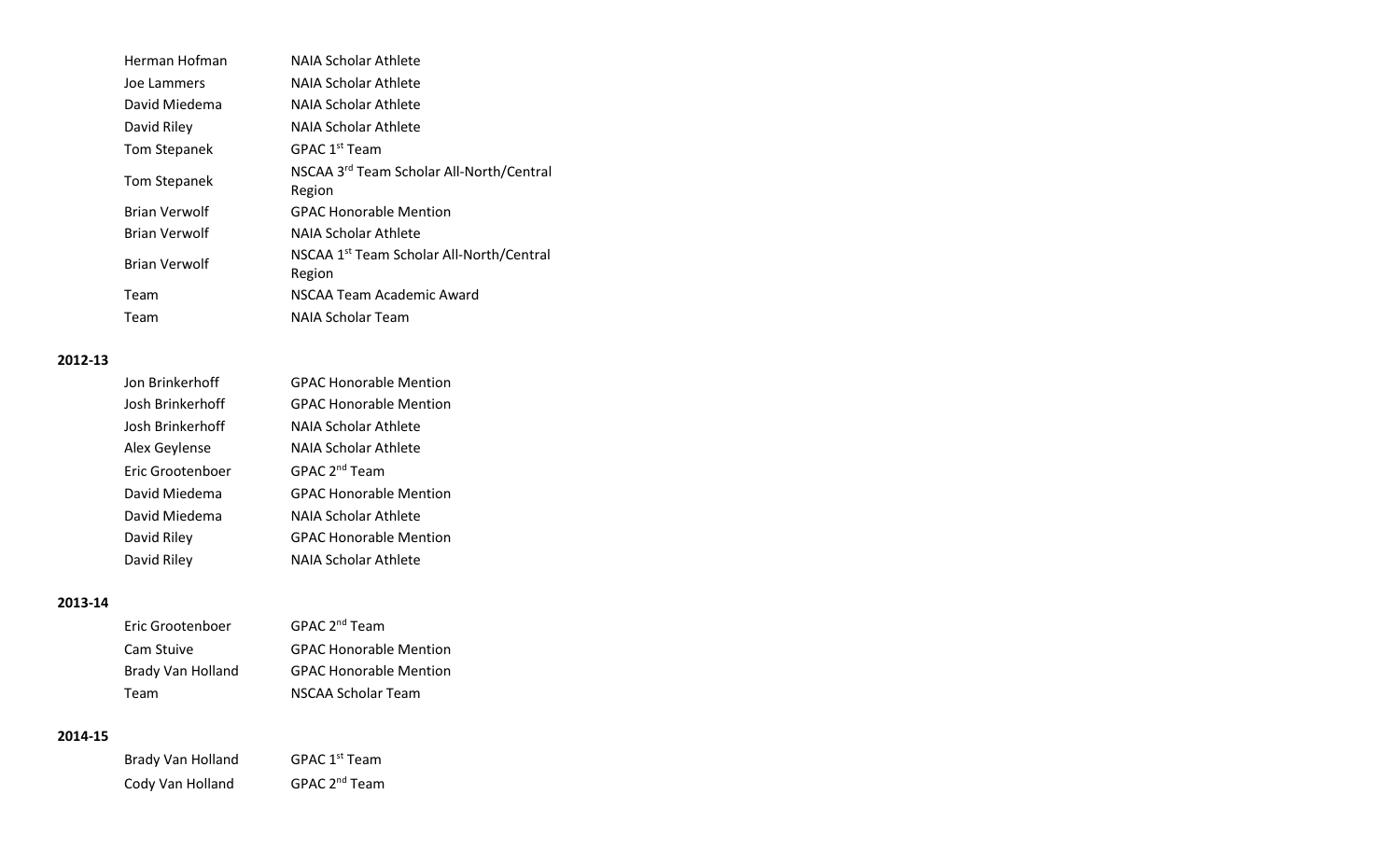| Kyle Vander Zee    | GPAC 2 <sup>nd</sup> Team     |
|--------------------|-------------------------------|
| Jon Brinkerhoff    | <b>GPAC Honorable Mention</b> |
| Cam Stuive         | <b>GPAC Honorable Mention</b> |
| Alex Durbinn       | <b>GPAC Honorable Mention</b> |
| Shane Schaap       | <b>GPAC Honorable Mention</b> |
| Derick Sackey      | <b>GPAC Honorable Mention</b> |
| David van Beek     | <b>NAIA Scholar Athlete</b>   |
| Damon Vander Maten | <b>NAIA Scholar Athlete</b>   |

| Kyle Vander Zee    | <b>GPAC Honorable Mention</b> |
|--------------------|-------------------------------|
| VJ Hachaba         | <b>GPAC Honorable Mention</b> |
| Kyle Vander Zee    | NAIA Scholar Athlete          |
| David van Beek     | <b>NAIA Scholar Athlete</b>   |
| Damon Vander Maten | NAIA Scholar Athlete          |
| Kyle Vander Zee    | NAIA Scholar Athlete          |

## **2016-17**

| Alex Durbin            | GPAC 1 <sup>st</sup> Team       |
|------------------------|---------------------------------|
| Cody Van Holland       | GPAC 2 <sup>nd</sup> Team       |
| Kenton Cleveringa      | <b>GPAC Honorable Mention</b>   |
| Chad De Graaf          | NAIA/Daktronics Scholar Athlete |
| Adam Heynen            | NAIA/Daktronics Scholar Athlete |
| David Lee              | NAIA/Daktronics Scholar Athlete |
| Danny Mooers           | NAIA/Daktronics Scholar Athlete |
| Jason Seeley           | NAIA/Daktronics Scholar Athlete |
| <b>Conner Stephens</b> | NAIA/Daktronics Scholar Athlete |
| Nathan Van Peursem     | NAIA/Daktronics Scholar Athlete |

| Kenton Cleveringa | <b>GPAC Honorable Mention</b>   |
|-------------------|---------------------------------|
| Eric Bourdo       | <b>GPAC Honorable Mention</b>   |
| Seth Lewison      | <b>GPAC Honorable Mention</b>   |
| Francisco Britez  | NAIA/Daktronics Scholar Athlete |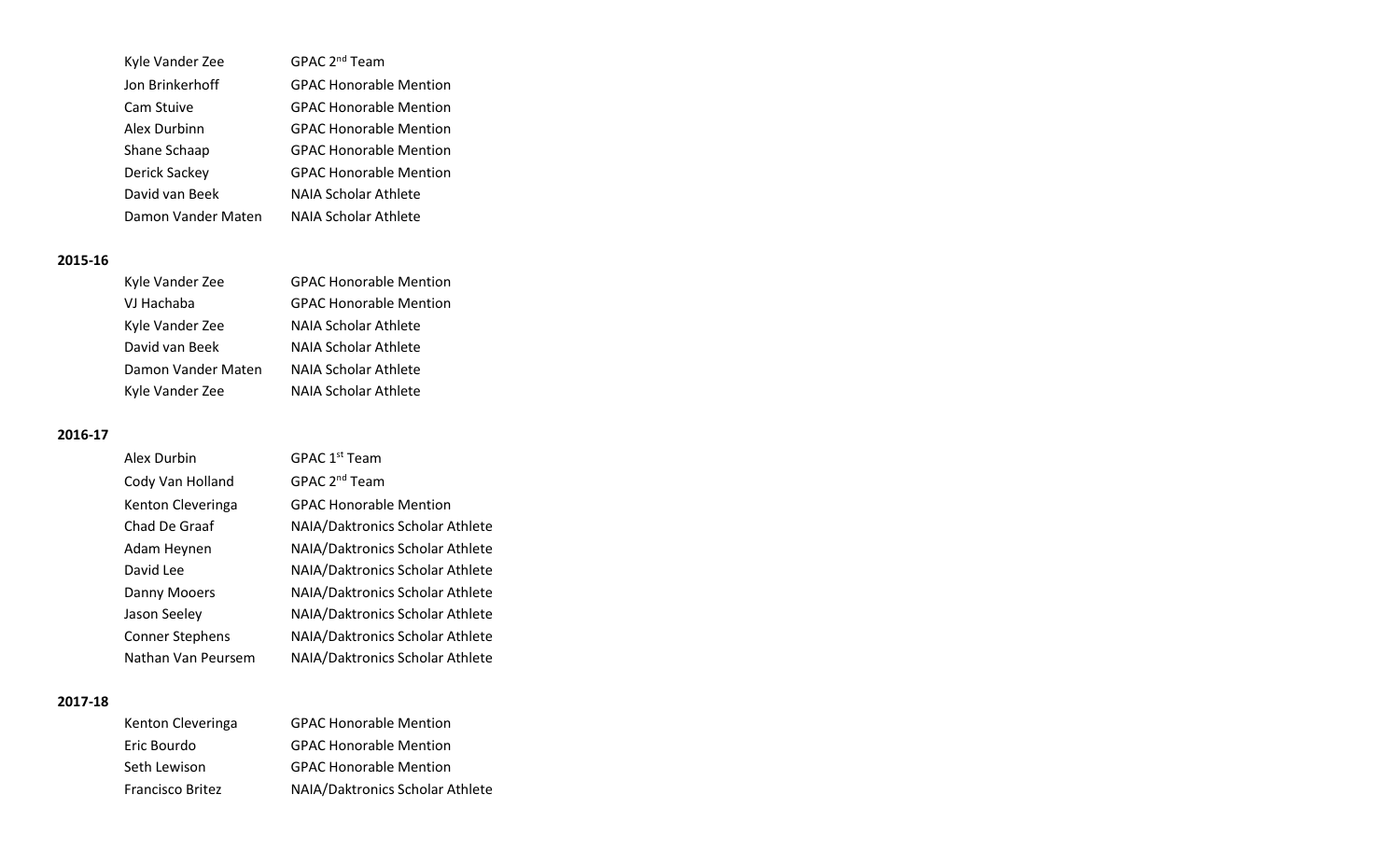Kenton Cleveringa NAIA/Daktronics Scholar Athlete Sun (David) Lee NAIA/Daktronics Scholar Athlete Jack McCool NAIA/Daktronics Scholar Athlete Daniel Mooers NAIA/Daktronics Scholar Athlete Colton Schreur NAIA/Daktronics Scholar Athlete Jason Seeley NAIA/Daktronics Scholar Athlete Conner Stephens NAIA/Daktronics Scholar Athlete Team NAIA Scholar Team

#### **2018-19**

| Eric Bourdo           | <b>GPAC Honorable Mention</b>   |
|-----------------------|---------------------------------|
| Patrick Munsey        | <b>GPAC Honorable Mention</b>   |
| Jack McCool           | <b>GPAC Honorable Mention</b>   |
| <b>Colton Schreur</b> | NAIA/Daktronics Scholar Athlete |
| Jack McCool           | NAIA/Daktronics Scholar Athlete |
| Kenton Cleveringa     | NAIA/Daktronics Scholar Athlete |
| Francisco Benitez     | NAIA/Daktronics Scholar Athlete |
| Mika de Vin           | NAIA/Daktronics Scholar Athlete |
| Seth Lewison          | NAIA/Daktronics Scholar Athlete |
|                       |                                 |

| Mika de Vin     | <b>GPAC Honorable Mention</b>          |
|-----------------|----------------------------------------|
| Seth Lewison    | <b>GPAC Honorable Mention</b>          |
| Michael Alsum   | <b>NAIA Daktronics Scholar Athlete</b> |
| Logan Aukes     | NAIA Daktronics Scholar Athlete        |
| Chris Baccam    | <b>NAIA Daktronics Scholar Athlete</b> |
| Jonah Bader     | NAIA Daktronics Scholar Athlete        |
| David Benthem   | NAIA Daktronics Scholar Athlete        |
| Samuel Brouwer  | NAIA Daktronics Scholar Athlete        |
| Gideon De Graaf | NAIA Daktronics Scholar Athlete        |
| Mika de Vin     | NAIA Daktronics Scholar Athlete        |
| Seth Lewison    | NAIA Daktronics Scholar Athlete        |
| Jebadiah Merkle | NAIA Daktronics Scholar Athlete        |
| Isaac Porte     | NAIA Daktronics Scholar Athlete        |
|                 |                                        |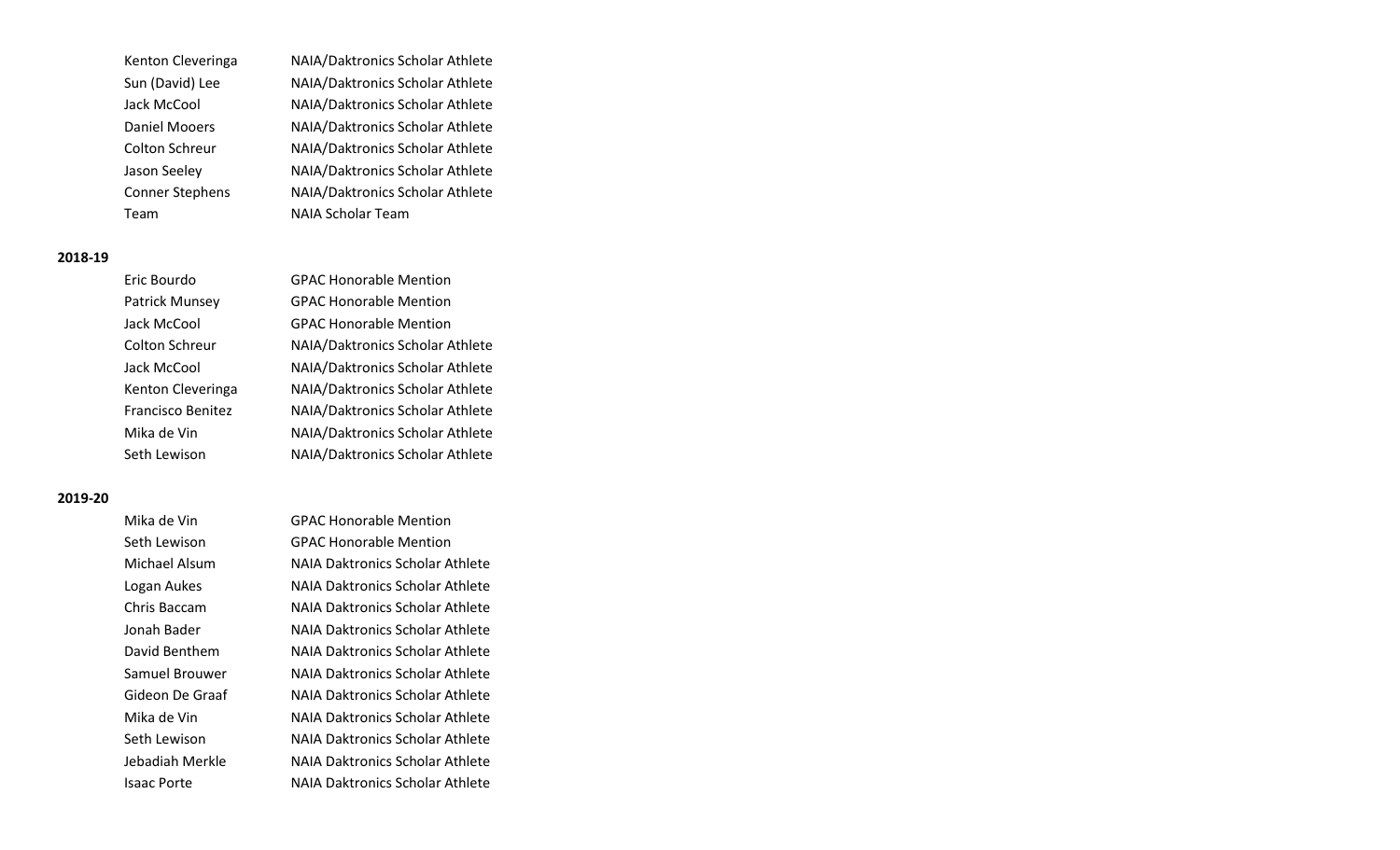| <b>Austin Prins</b> | <b>NAIA Daktronics Scholar Athlete</b> |
|---------------------|----------------------------------------|
| Nolan Regan         | <b>NAIA Daktronics Scholar Athlete</b> |
| Garret Vander Zee   | NAIA Daktronics Scholar Athlete        |
| Adam Viet           | <b>NAIA Daktronics Scholar Athlete</b> |
| Joseph Wanninger    | <b>NAIA Daktronics Scholar Athlete</b> |
| Team                | <b>NAIA Scholar Team</b>               |

| <b>Austin Prins</b> | <b>GPAC Honorable Mention</b>          |
|---------------------|----------------------------------------|
| Nolan Regan         | <b>GPAC Honorable Mention</b>          |
| Jonah Bader         | NAIA Daktronics Scholar Athlete        |
| Samuel Brouwer      | NAIA Daktronics Scholar Athlete        |
| Asher Brown         | <b>NAIA Daktronics Scholar Athlete</b> |
| Gideon De Graaf     | NAIA Daktronics Scholar Athlete        |
| Isaac Porte         | NAIA Daktronics Scholar Athlete        |
| Nolan Regan         | NAIA Daktronics Scholar Athlete        |
| Elliott Schmidt     | NAIA Daktronics Scholar Athlete        |
| Shane Van Essen     | NAIA Daktronics Scholar Athlete        |
| Clay Van Tol        | NAIA Daktronics Scholar Athlete        |
| Garrett Vander Zee  | NAIA Daktronics Scholar Athlete        |
| Joseph Wanninger    | <b>NAIA Daktronics Scholar Athlete</b> |
| Braden Wilgenburg   | NAIA Daktronics Scholar Athlete        |
| Team                | NAIA Scholar Team                      |

| <b>CHRIS HULL</b>      | 1991-94   | 74 |
|------------------------|-----------|----|
| TIM DE GROOT           | 1978-81   | 63 |
| <b>JIM COLYN</b>       | 1987-90   | 62 |
| <b>TRAVIS BURGERS</b>  | 1999-02   | 53 |
| DON TOP                | 1980-83   | 53 |
| DARRYL DE RUITER       | 1982-85   | 47 |
| <b>RON ZANTINGH</b>    | 1978-80   | 46 |
| <b>SCOTT HIBBELINK</b> | 1989-92   | 45 |
| RYAN COON              | 2004-2007 | 43 |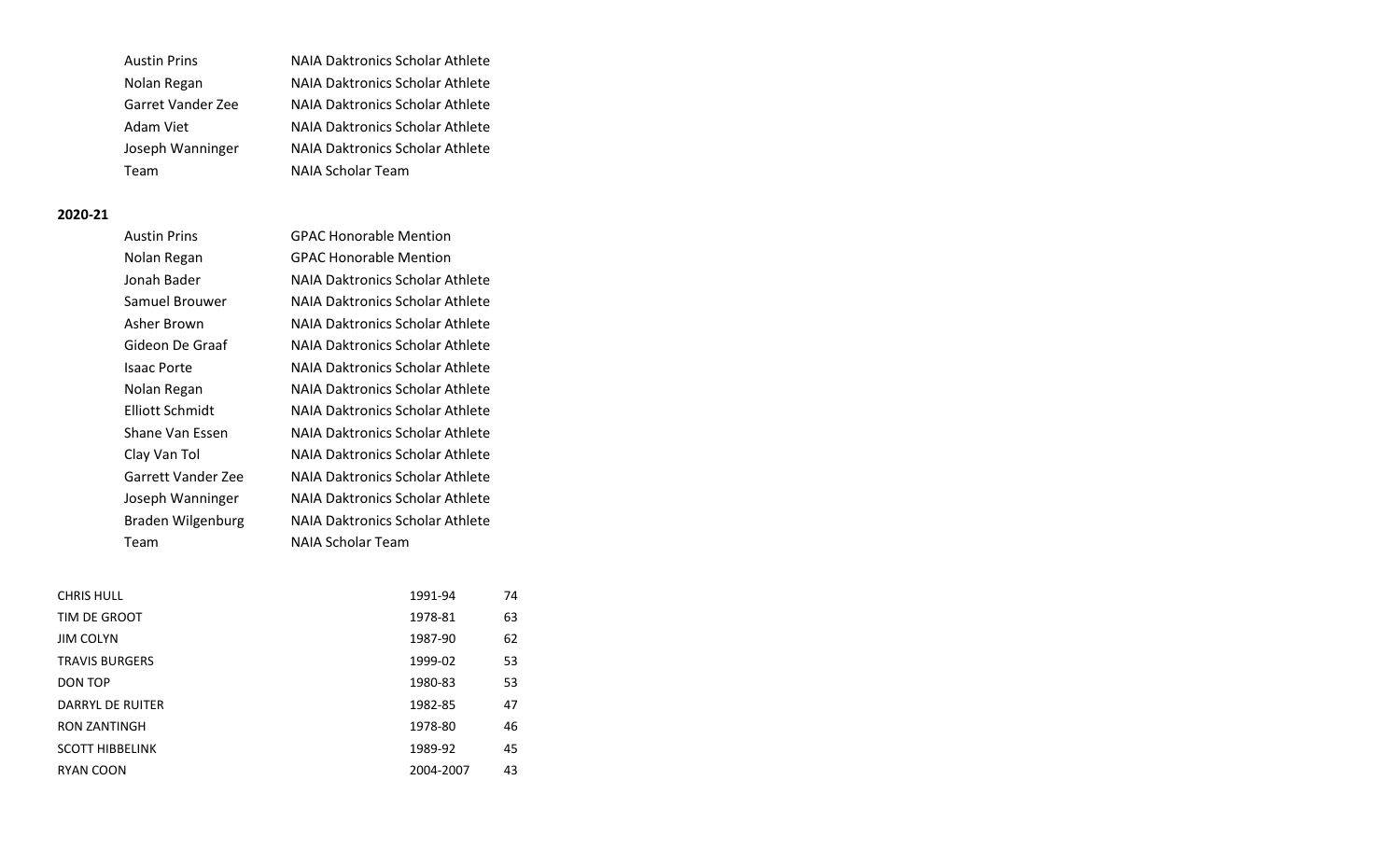| <b>MIKE OPPENEER</b>                                 | 2003-2006 | 42               |
|------------------------------------------------------|-----------|------------------|
|                                                      |           |                  |
| <b>MOST ASSISTS</b>                                  |           |                  |
| DAVE VANDER PLOEG                                    | 1990-93   | 41               |
| <b>DOUG BROUWER</b>                                  | 1990-93   | 34               |
| TIM DE GROOT                                         | 1978-81   | 34               |
| <b>SCOTT HIBBELINK</b>                               | 1989-92   | 30               |
| <b>CHRIS HULL</b>                                    | 1991-94   | 30               |
| <b>RON ZANTINGH</b>                                  | 1978-80   | 30               |
| <b>JIM COLYN</b>                                     | 1986-89   | 26               |
| <b>DARRYL DE RUITER</b>                              | 1982-85   | 26               |
|                                                      |           |                  |
| <b>MOST POINTS</b>                                   |           |                  |
| <b>CHRIS HULL</b>                                    | 1991-94   | 178              |
| TIM DE GROOT                                         | 1978-81   | 160              |
| <b>JIM COLYN</b>                                     | 1986-89   | 150              |
| <b>DON TOP</b>                                       | 1980-83   | 130              |
| <b>DARRYL DE RUITER</b>                              | 1982-85   | 120              |
| <b>SCOTT HIBBELINK</b>                               | 1989-92   | 120              |
| <b>TRAVIS BURGERS</b>                                | 1999-02   | 118              |
| RYAN COON                                            | 2004-2007 | 106              |
| <b>MIKE OPPENEER</b>                                 | 2003-2006 | 104              |
| <b>RAY MIDDEL</b>                                    | 1985-88   | 100              |
|                                                      |           |                  |
| BEST GOAL VS. AVE *                                  |           |                  |
| <b>KEVIN CASPERSON</b>                               | 1992-95   | 0.87             |
| JOHN VANDERWAL                                       | 1990-91   | 0.91             |
| <b>TODD ERIKSEN</b>                                  | 1986-88   | 1.03             |
| <b>DELWYN DYKSTRA</b>                                | 1985-87   | 1.11             |
| <b>MARK KOOISTRA</b>                                 | 1978-81   | 1.2 <sub>2</sub> |
| <b>JEFF BOSMA</b>                                    | 1984-85   | 1.27             |
| *TWO SEASON + 10 GAME MIN. FOR THIS<br><b>SEASON</b> |           |                  |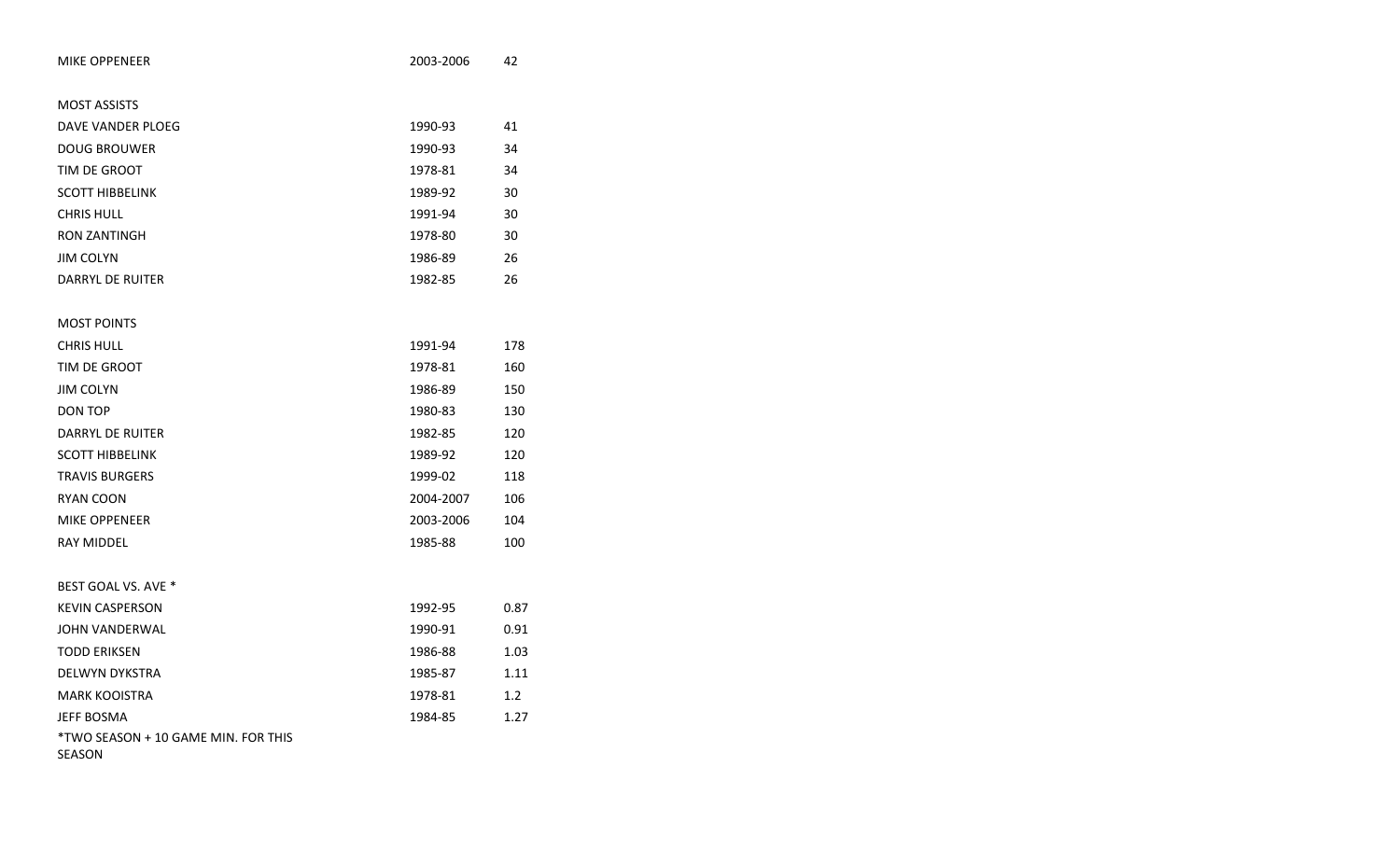| Season | <b>Goals Scored</b> | <b>Goals Allowed</b> | Shutouts         | Shutout by<br>opponent | <b>Longest Winning</b><br><b>Streak</b> |
|--------|---------------------|----------------------|------------------|------------------------|-----------------------------------------|
| 1978   | 81                  | 20                   | $\mathfrak{S}$   | $\mathbf{1}$           | $\sqrt{6}$                              |
| 1979   | 79                  | 24                   | $\,8\,$          | 3                      | 9                                       |
| 1980   | 76                  | 34                   | 5                | $\boldsymbol{0}$       | $\overline{4}$                          |
| 1981   | 75                  | $27\,$               | 9                | $\overline{c}$         | $\boldsymbol{7}$                        |
| 1982   | 58                  | 30                   | 3                | $\overline{4}$         | $\boldsymbol{6}$                        |
| 1983   | 58                  | 27                   | $\overline{4}$   | $\sqrt{2}$             | 5                                       |
| 1984   | 43                  | 32                   | $\sqrt{2}$       | $\boldsymbol{0}$       | 5                                       |
| 1985   | 50                  | 23                   | 9                | $\mathfrak{Z}$         | $\overline{4}$                          |
| 1986   | 44                  | 27                   | $\sqrt{5}$       | $\sqrt{2}$             | 6                                       |
| 1987   | 69                  | 19                   | 9                | $\sqrt{2}$             | 5                                       |
| 1988   | 51                  | 21                   | $\overline{4}$   | $\,1$                  | 8                                       |
| 1989   | 42                  | 25                   | 5                | $\sqrt{2}$             | $\overline{4}$                          |
| 1990   | 44                  | 24                   | $\boldsymbol{6}$ | $\,1$                  | 3                                       |
| 1991   | 87                  | 14                   | 9                | $\sqrt{2}$             | 15                                      |
| 1992   | 78                  | 13                   | 9                | $\,1$                  | $\sqrt{6}$                              |
| 1993   | 67                  | 21                   | $\overline{7}$   | $\boldsymbol{0}$       | 6                                       |
| 1994   | 58                  | 15                   | 9                | $\overline{4}$         | $\overline{4}$                          |
| 1995   | 44                  | 23                   | 11               | $\overline{4}$         | 5                                       |
| 1996   | 46                  | 14                   | $\mathfrak{S}$   | $\mathfrak{Z}$         | $\overline{4}$                          |
| 1997   | 38                  | 19                   | $\overline{7}$   | 3                      | 3                                       |
| 1998   | 45                  | 25                   | 5                | 3                      | $\boldsymbol{7}$                        |
| 1999   | 30                  | 44                   | 3                | $\overline{c}$         | 3                                       |
| 2000   | 18                  | 49                   | $\boldsymbol{0}$ | $\boldsymbol{7}$       | $\mathbf{1}$                            |
| 2001   | $70\,$              | 43                   | $\overline{4}$   | $\sqrt{2}$             | 5                                       |
| 2002   | 37                  | 45                   | $\mathbf{1}$     | $\sqrt{2}$             | $\overline{2}$                          |
| 2003   | 30                  | 38                   | $\boldsymbol{0}$ | $\overline{4}$         | $\overline{4}$                          |
| 2004   | 50                  | 38                   | $\overline{4}$   | $\sqrt{5}$             | 3                                       |
| 2005   | 46                  | 35                   | $\mathbf{1}$     | 3                      | 3                                       |
| 2006   | 30                  | 28                   | 5                | 6                      | 3                                       |
| 2007   | 31                  | 31                   | 5                | 3                      | $\overline{4}$                          |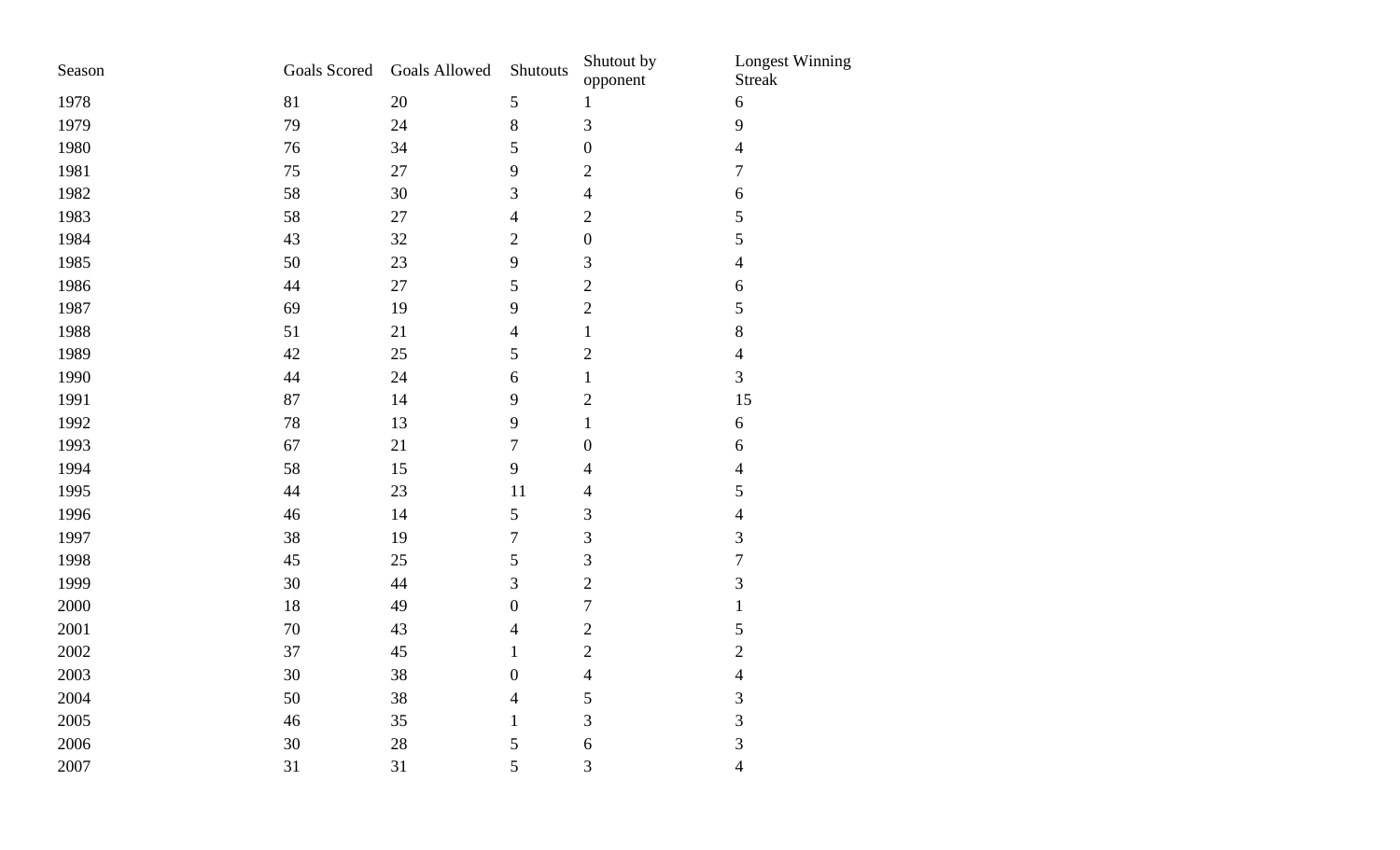| 2008 | 14 | 32 | 3 | 8              | 2              |
|------|----|----|---|----------------|----------------|
| 2009 | 26 | 34 | 3 | 6              | 3              |
| 2010 | 23 | 29 | 8 | 6              | 5              |
| 2011 | 33 | 29 | 6 | $\overline{2}$ |                |
| 2012 | 47 | 31 | 3 | 5              | 3              |
| 2013 | 31 | 41 | 4 | 6              | $\overline{2}$ |
| 2014 | 48 | 36 | 2 |                | 4              |
| 2015 | 32 | 28 | 4 | 5              | 3              |
| 2016 | 48 | 42 | 3 | 4              | $\overline{2}$ |
| 2017 | 40 | 43 | 4 | 5              | 2              |
| 2018 | 29 | 45 |   | 5              | 3              |
| 2019 | 16 | 47 | 4 | 8              | $\overline{2}$ |

| Category             |        | Year |  |
|----------------------|--------|------|--|
| <b>MOST WINS</b>     |        |      |  |
|                      | 17     | 1991 |  |
|                      | 15     | 1981 |  |
|                      | 15     | 1992 |  |
|                      | 14     | 1979 |  |
|                      | 14     | 1988 |  |
|                      | 14     | 1990 |  |
|                      | 14     | 1993 |  |
| <b>MOST SHUTOUTS</b> |        |      |  |
|                      | 11     | 1995 |  |
|                      | $\sim$ | 1001 |  |

| 11 | 1995 |
|----|------|
| 9  | 1981 |
| 9  | 1985 |
| 9  | 1987 |
| 9  | 1991 |
| q  | 1992 |
| q  | 1994 |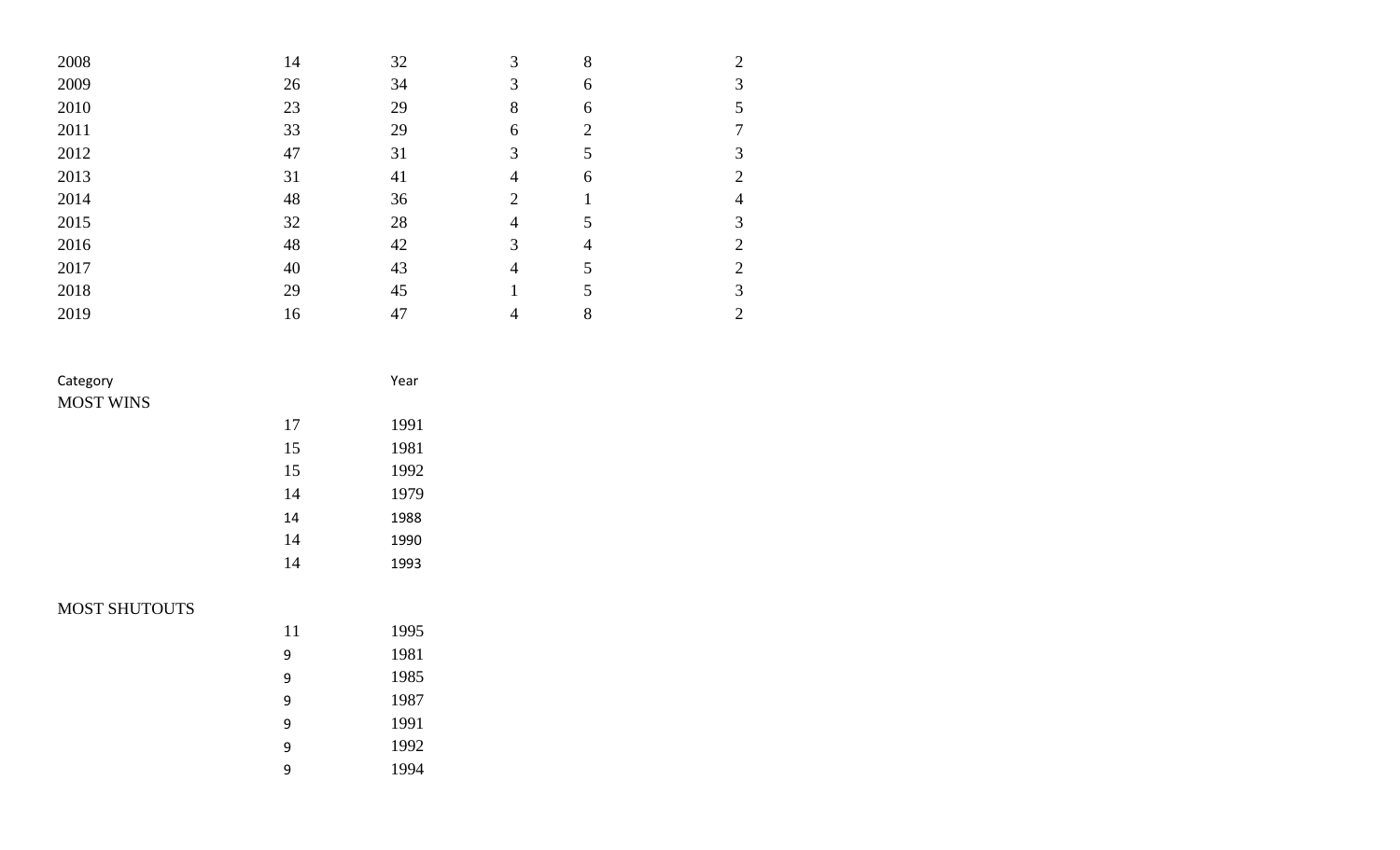# FEWEST GOALS ALLOWED

| 13 | 1992  |
|----|-------|
| 14 | 1991  |
| 14 | 1994  |
| 15 | 1994  |
| 19 | 1987  |
| 19 | 1997  |
| 20 | 1978  |
|    |       |
|    |       |
| 87 | 1991  |
| 86 | 1979  |
| 81 | 1978, |
| 79 | 1979  |
| 78 | 1992  |
|    |       |
|    |       |
|    |       |
| 15 | 1991  |
| 9  | 1979  |

LONGEST WINNING

MOST GOALS SCORED

STREAK

| 15 | 1991 |
|----|------|
| 9  | 1979 |
| 8  | 1988 |
| 7  | 1981 |
| 7  | 1998 |
| 7  | 2011 |
| 6  | 1978 |
| 6  | 1982 |
| 6  | 1986 |
| 6  | 1992 |
| 6  | 1993 |

BEST GOAL VS. AVE.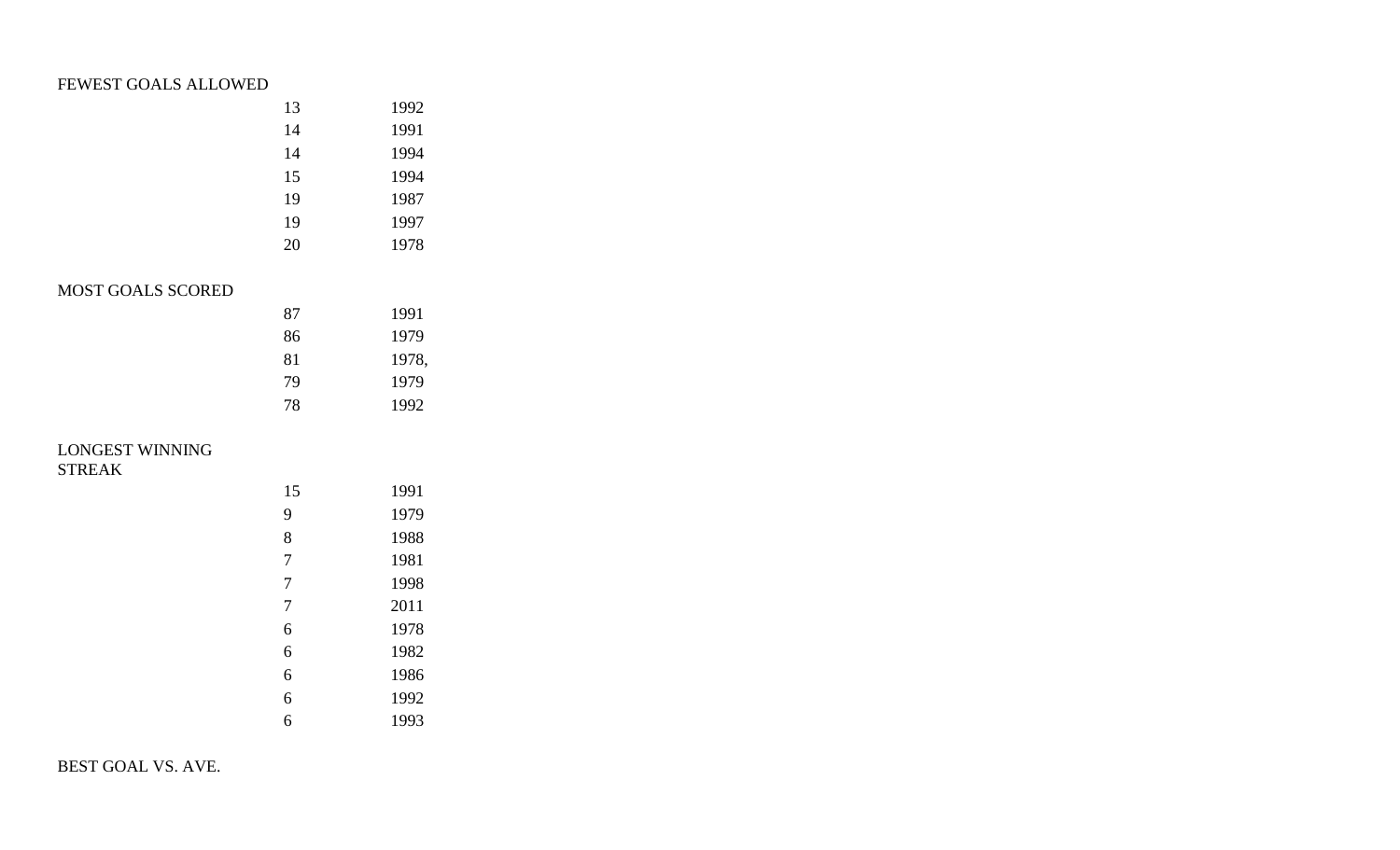|     | 0.89 | 1991 |
|-----|------|------|
|     | 1.11 | 1987 |
|     | 1.24 | 1988 |
|     | 1.25 | 1978 |
|     | 1.3  | 1981 |
|     |      |      |
| RED |      |      |
|     | 14   | 2008 |
|     |      |      |

# FEWEST GOALS SCOR

| 14 | 200  |
|----|------|
| 16 | 2019 |
| 18 | 2000 |
| 23 | 2010 |
| 26 | 2009 |
| 29 | 2018 |
| 30 | 1999 |
| 30 | 2003 |
| 31 | 2007 |
| 31 | 2013 |
| 32 | 2015 |
| 33 | 2011 |
|    |      |

# MOST GOALS ALLOWED

| 49 | 2000 |
|----|------|
| 47 | 2019 |
| 45 | 2002 |
| 45 | 2018 |
| 44 | 1999 |
| 43 | 2001 |
| 43 | 2017 |
| 41 | 2013 |
| 38 | 2003 |
| 38 | 2004 |
| 36 | 2014 |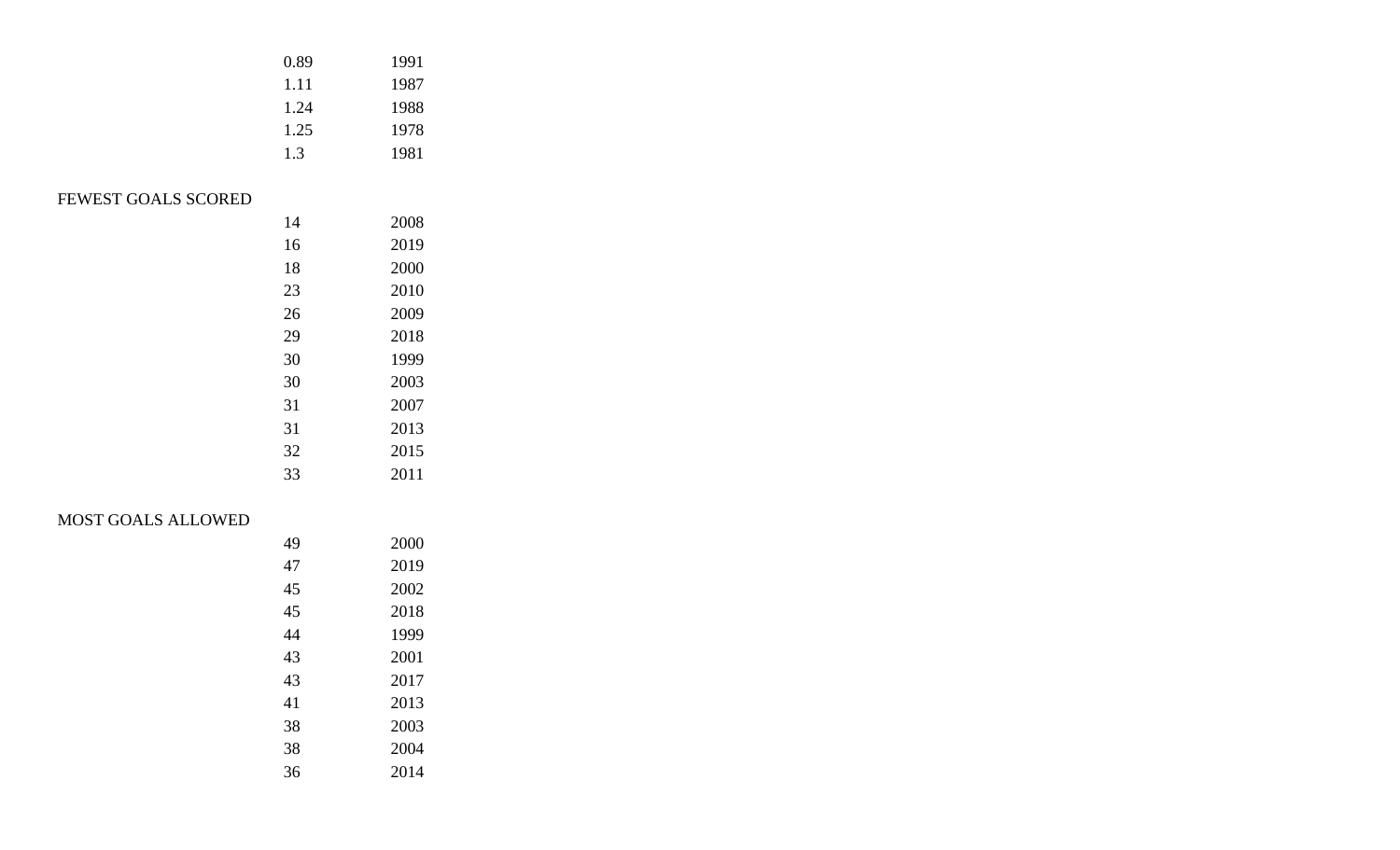## MOST GOALS

| <b>CHRIS HULL</b>  | 26 | 1991 |
|--------------------|----|------|
| <b>ALEX DURBIN</b> | 22 | 2016 |
| <b>RAY MIDDEL</b>  | 22 | 1987 |
| DON TOP            | 22 | 1982 |
| TIM DE GROOT       | 22 | 1981 |
| AUBREY VANDER BYL  | 21 | 1981 |
| DARRYL DE RUITER   | 20 | 1985 |

#### MOST ASSISTS

| DAVE VANDER PLOEG       | 19 | 1991 |
|-------------------------|----|------|
| <b>FRANK LOUWS</b>      | 19 | 1981 |
| JOHN HANSEL             | 15 | 2001 |
| <b>SCOTT HIBBELINK</b>  | 14 | 1992 |
| TIM DE GROOT            | 14 | 1979 |
| <b>BRIAN WILGENBERG</b> | 13 | 1993 |
| <b>DOUG BROUWER</b>     | 13 | 1991 |
| RON ZANTINGH            | 12 | 1980 |
| <b>BOB DE GROOT</b>     | 12 | 1978 |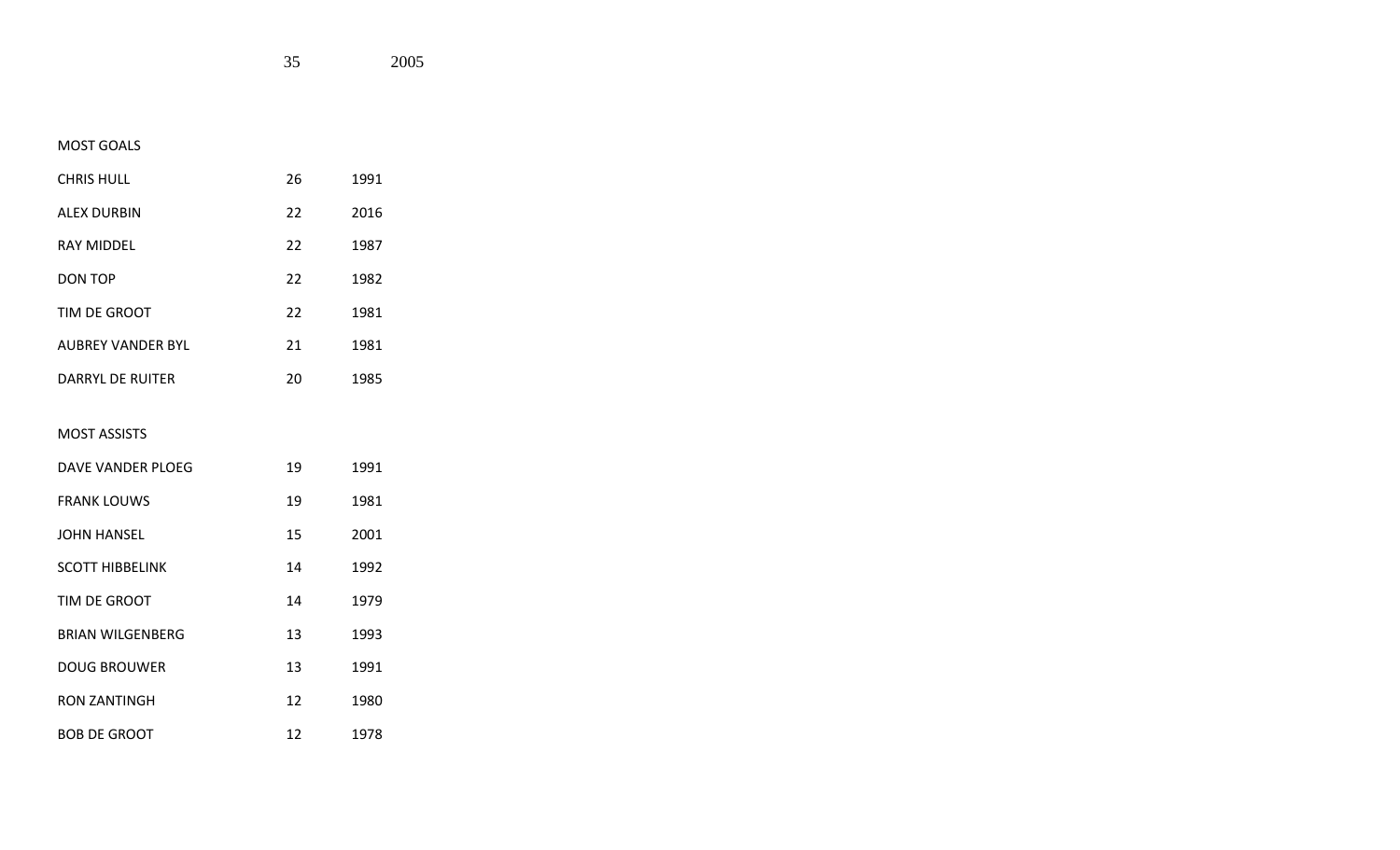### MOST POINTS

| <b>CHRIS HULL</b>                         | 59   | 1991 |
|-------------------------------------------|------|------|
| <b>SCOTT HIBBELINK</b>                    | 51   | 1991 |
| TIM DE GROOT                              | 51   | 1980 |
| <b>RAY MIDDEL</b>                         | 50   | 1987 |
| <b>DON TOP</b>                            | 50   | 1982 |
| <b>ALEX DURBIN</b>                        | 47   | 2016 |
| <b>DARRYL DE RUITER</b>                   | 47   | 1985 |
| <b>RON ZANTINGH</b>                       | 47   | 1979 |
|                                           |      |      |
| BEST GOAL VS. AVE *                       |      |      |
| <b>KEVIN CASPERSON</b>                    | 0.67 | 1992 |
| <b>KEVIN CASPERSON</b>                    | 0.69 | 1994 |
| JOHN VANDERWAL                            | 0.82 | 1991 |
| <b>DELWYN DYKSTRA</b>                     | 0.92 | 1987 |
| <b>TODD ERIKSEN</b>                       | 1    | 1988 |
| <b>JEFF BOSMA</b>                         | 1.07 | 1985 |
| <b>MARK KOOISTRA</b>                      | 1.07 | 1980 |
| * 10 GAME MIN. FOR THIS<br><b>CATGORY</b> |      |      |
| <b>CHRIS HULL</b>                         | 26   | 1991 |
| <b>ALEX DURBIN</b>                        | 22   | 2016 |
| <b>RAY MIDDEL</b>                         | 22   | 1987 |
| <b>DON TOP</b>                            | 22   | 1982 |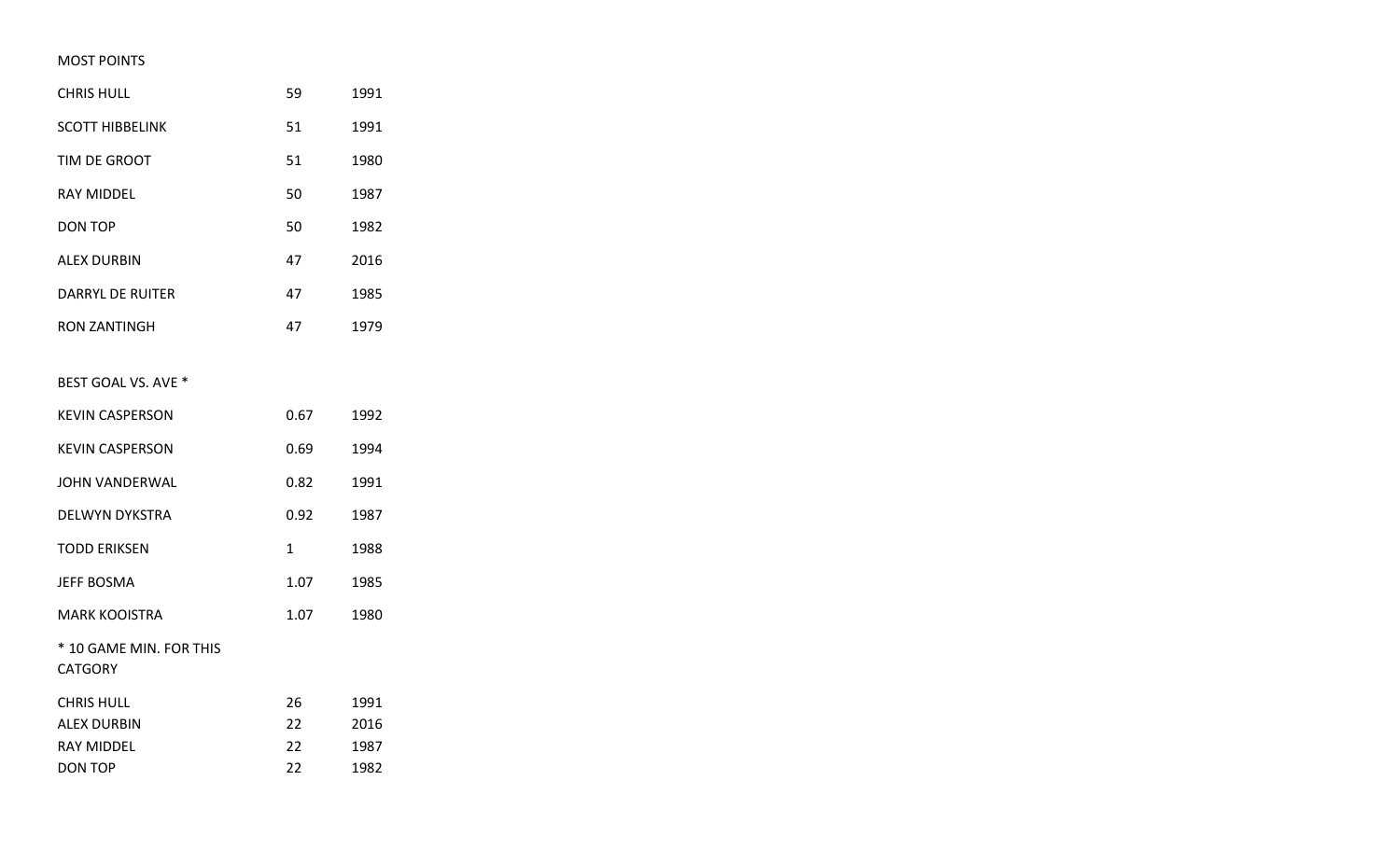| TIM DE GROOT            | 22   | 1981 |
|-------------------------|------|------|
| AUBREY VANDER BYL       | 21   | 1981 |
| DARRYL DE RUITER        | 20   | 1985 |
|                         |      |      |
| <b>MOST ASSISTS</b>     |      |      |
| DAVE VANDER PLOEG       | 19   | 1991 |
| <b>FRANK LOUWS</b>      | 19   | 1981 |
| JOHN HANSEL             | 15   | 2001 |
| <b>SCOTT HIBBELINK</b>  | 14   | 1992 |
| TIM DE GROOT            | 14   | 1979 |
| <b>BRIAN WILGENBERG</b> | 13   | 1993 |
| <b>DOUG BROUWER</b>     | 13   | 1991 |
| <b>RON ZANTINGH</b>     | 12   | 1980 |
| <b>BOB DE GROOT</b>     | 12   | 1978 |
|                         |      |      |
| <b>MOST POINTS</b>      |      |      |
| <b>CHRIS HULL</b>       | 59   | 1991 |
| <b>SCOTT HIBBELINK</b>  | 51   | 1991 |
| TIM DE GROOT            | 51   | 1980 |
| <b>RAY MIDDEL</b>       | 50   | 1987 |
| DON TOP                 | 50   | 1982 |
| ALEX DURBIN             | 47   | 2016 |
| DARRYL DE RUITER        | 47   | 1985 |
| <b>RON ZANTINGH</b>     | 47   | 1979 |
|                         |      |      |
| BEST GOAL VS. AVE *     |      |      |
| <b>KEVIN CASPERSON</b>  | 0.67 | 1992 |
| <b>KEVIN CASPERSON</b>  | 0.69 | 1994 |
| JOHN VANDERWAL          | 0.82 | 1991 |
| DELWYN DYKSTRA          | 0.92 | 1987 |
| <b>TODD ERIKSEN</b>     | 1    | 1988 |
| <b>JEFF BOSMA</b>       | 1.07 | 1985 |
| <b>MARK KOOISTRA</b>    | 1.07 | 1980 |